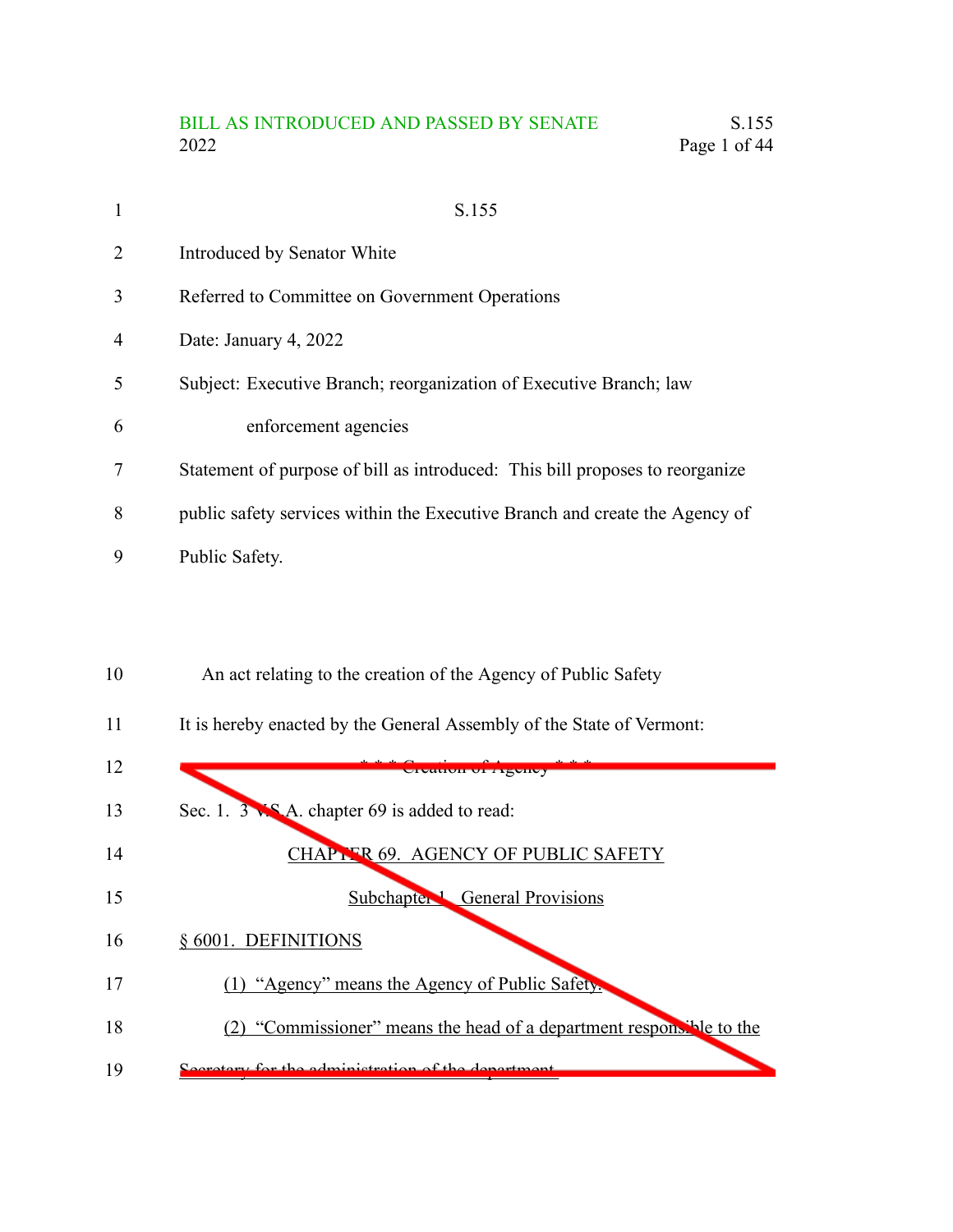| 1  |                                                                                    |
|----|------------------------------------------------------------------------------------|
| 2  | (4) "Director" means the head of a division of the Agency.                         |
| 3  | "Division" means a major component of a department engaged in<br>N                 |
| 4  | furnishing services to the public or to units of government at levels other than   |
| 5  | the State level.                                                                   |
| 6  | (6) "Secretary" means the head of the Agency, a member of the                      |
| 7  | Governor's Cabinet, who is responsible to the Governor for the administration      |
| 8  | of the Agency.                                                                     |
| 9  | § 6002. CREATION OF AGENCY                                                         |
| 10 | (a) There is hereby created the <b>N</b> gency of Public Safety for the purpose of |
| 11 | ensuring the coordination of all State public safety resources, including          |
| 12 | reducing redundancies; increasing efficiencies; and standardizing policies,        |
| 13 | training, and data collection.                                                     |
| 14 | (b) The Agency of Public Safety shall consist of the following:                    |
| 15 | (1) the Department of Fire Safety and Emergenck Management,                        |
| 16 | including:                                                                         |
| 17 | (A) the Division of Emergency Management;                                          |
| 18 | (B) the Division of Fire Safety; and                                               |
| 19 | (C) the Office of Training;                                                        |
| 20 | (2) the Department of Law Enforcement, including:                                  |
| 21 |                                                                                    |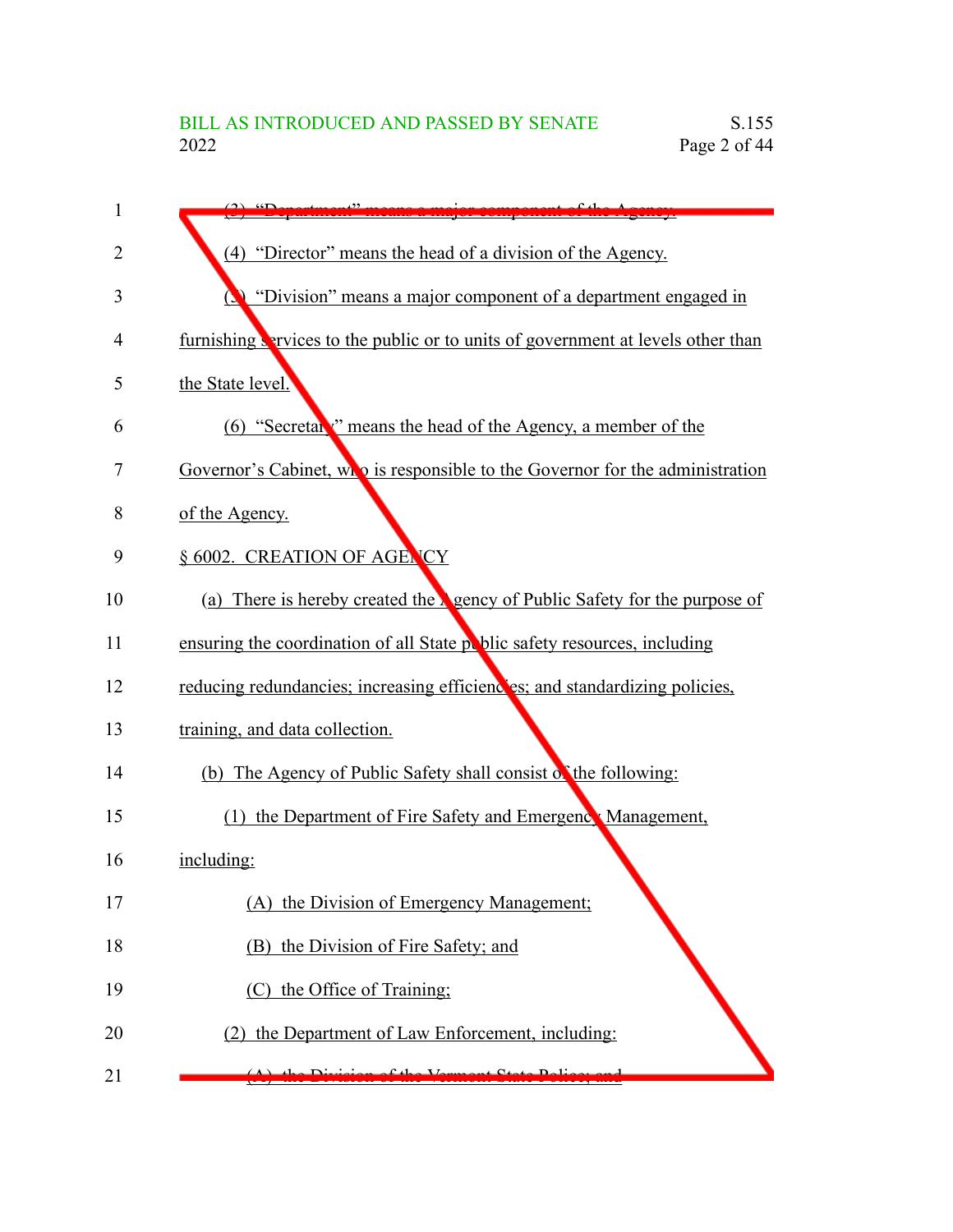| 1  | (B) the Division of Motor Vehicle Enforcement                                              |
|----|--------------------------------------------------------------------------------------------|
| 2  | (3) the Division of Support Services; and                                                  |
| 3  | the Office of Community Engagement.<br>$\left( \begin{matrix} \Delta \end{matrix} \right)$ |
| 4  | (c) The <b>N</b> gency shall provide administrative support to the following               |
| 5  | boards, commissions, and councils:                                                         |
| 6  | (1) the Fire Service Training Council;                                                     |
| 7  | (2) the Law Enforcement Advisory Board;                                                    |
| 8  | (3) the State Police Acvisory Commission;                                                  |
| 9  | (4) the Search and Rescue Council;                                                         |
| 10 | (5) the Animal Cruelty Investit ation Advisory Board;                                      |
| 11 | (6) the Electricians Licensing Board:                                                      |
| 12 | (7) the Elevator Safety Review Board;                                                      |
| 13 | (8) the State Emergency Response Commission;                                               |
| 14 | (9) the Plumbers Examining Board;                                                          |
| 15 | (10) the Vermont Access Board; and                                                         |
| 16 | (11) the Enhanced 911 Board.                                                               |
| 17 | § 6003. ADVISORY CAPACITY                                                                  |
| 18 | (a) Except as otherwise provided in this chapter, all boards and                           |
| 19 | commissions that are a part of or are attached to the Agency pursuant to the               |
| 20 | enapter shan oc auvisory only, and the powers and duties or the boards and                 |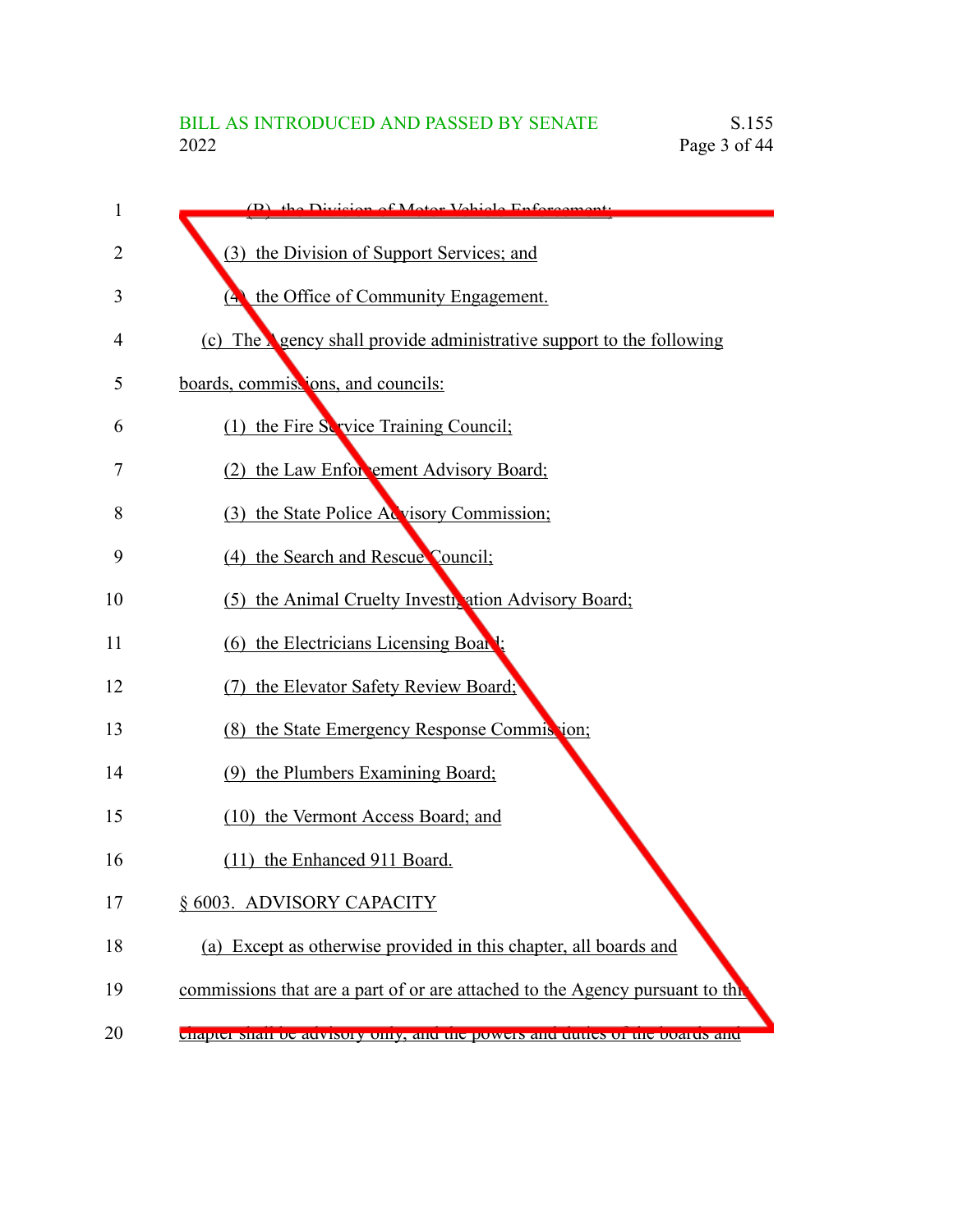| 1  | mmissions including edministrative policy meking and regulatory.                 |
|----|----------------------------------------------------------------------------------|
| 2  | functions, shall vest in and be exercised by the Secretary of the Agency.        |
| 3  | (b) Notwithstanding subsection (a) of this section, boards of registration       |
| 4  | attached to this Agency shall retain and exercise all existing authority with    |
| 5  | respect to licensing and maintenance of the standards of the persons registered. |
| 6  | § 6004. PERSONN. L DESIGNATION                                                   |
| 7  | The Secretary, Deputy Secretary, commissioners, deputy commissioners,            |
| 8  | attorneys, division directors, and all members of boards, committees,            |
| 9  | commissions, or councils attached to the Agency are exempt from the              |
| 10 | classified State service. Except as au horized by section 311 of this title or   |
| 11 | otherwise by law, all other positions shall be within the classified service.    |
| 12 | Subchapter 2. Secretary                                                          |
| 13 | § 6021. APPOINTMENT AND DUTIES                                                   |
| 14 | (a) The Agency shall be under the direction and supervision of the               |
| 15 | Secretary, who shall be appointed by the Governor with the advice and consent    |
| 16 | of the Senate and shall serve at the pleasure of the Governor.                   |
| 17 | (b) The Secretary shall oversee the activities of the Division of Support        |
| 18 | Services and the Office of Community Engagement. The Secretary shall             |
| 19 | supervise the Commissioner of Fire Safety and Emergency Management and           |
| 20 | the commissioner of Law Emorcement.                                              |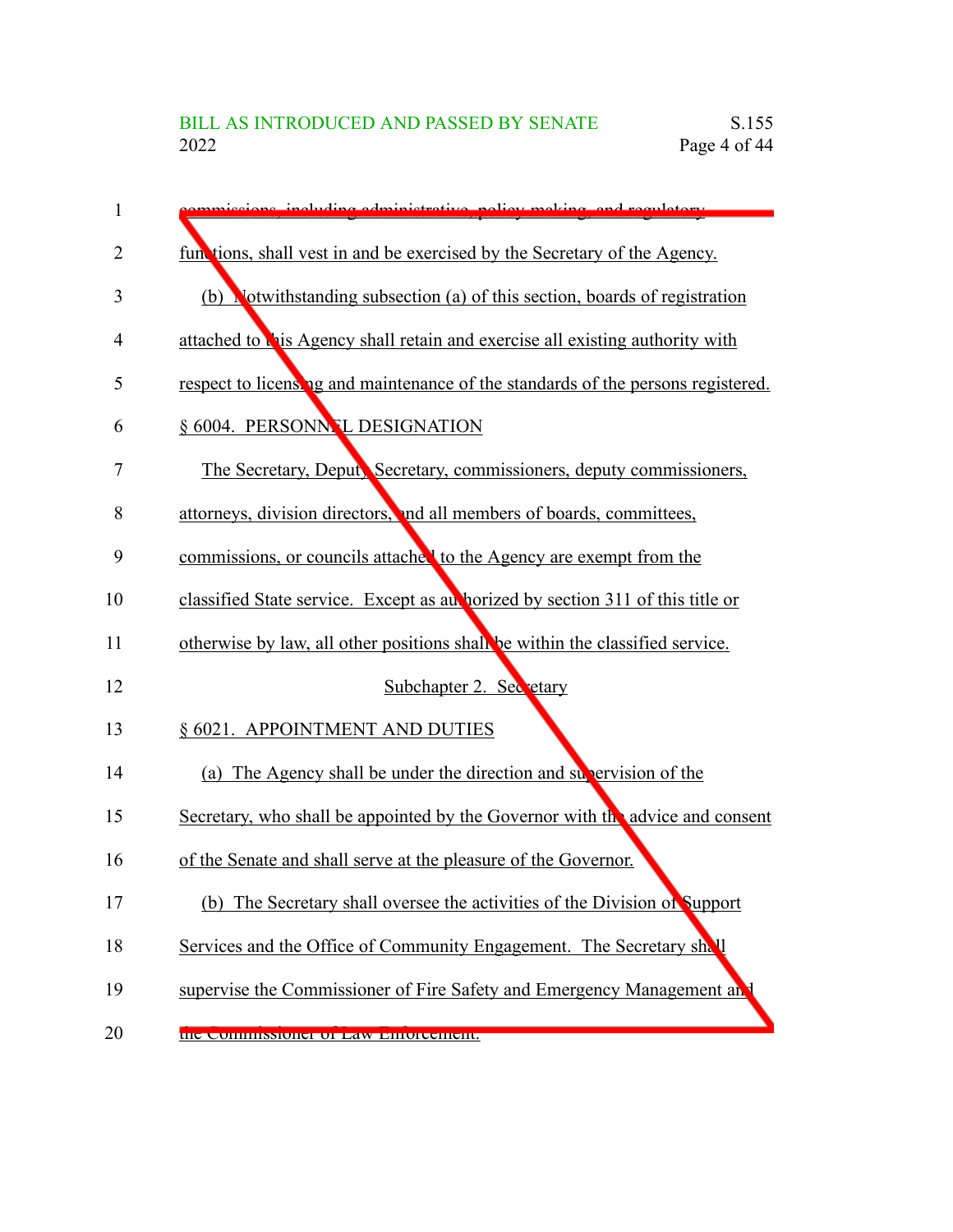| 1  | 6022 RUDGET AND REDORT                                                                 |
|----|----------------------------------------------------------------------------------------|
| 2  | The Secretary shall be responsible to the Governor and shall plan,                     |
| 3  | coordinate, and direct the functions vested in the Agency.                             |
| 4  | § 6023. DEPUTY SECRETARY                                                               |
| 5  | (a) The Secretary, with the approval of the Governor, may appoint a deputy             |
| 6  | to serve at the Secretary's pleasure and to perform such duties as the Secretary       |
| 7  | may prescribe. The $D_{\epsilon}$ aty shall be exempt from the classified service. The |
| 8  | appointment shall be in writing and shall be filed in the Office of the Secretary      |
| 9  | of State.                                                                              |
| 10 | (b) The Deputy Secretary shall lischarge the duties and responsibilities of            |
| 11 | the Secretary in the Secretary's absence. In case a vacancy occurs in the office       |
| 12 | of the Secretary, the Deputy shall assume and discharge the duties of office           |
| 13 | until the vacancy is filled.                                                           |
| 14 | § 6024. ADVISORY COUNCILS OR COMMITT ES                                                |
| 15 | The Secretary, with the approval of the Governor, my create such advisory              |
| 16 | councils or committees as the Secretary deems necessary within the Agency              |
| 17 | and appoint their members for terms not exceeding the Governer's term.                 |
| 18 | § 6025. TRANSFER OF PERSONNEL AND APPROPRIATIONS                                       |
| 19 | (a) The Secretary, with the approval of the Governor, may transfer                     |
| 20 | classified positions between State departments and other components of the             |
| 21 | Agency, subject to personnel laws and rules.                                           |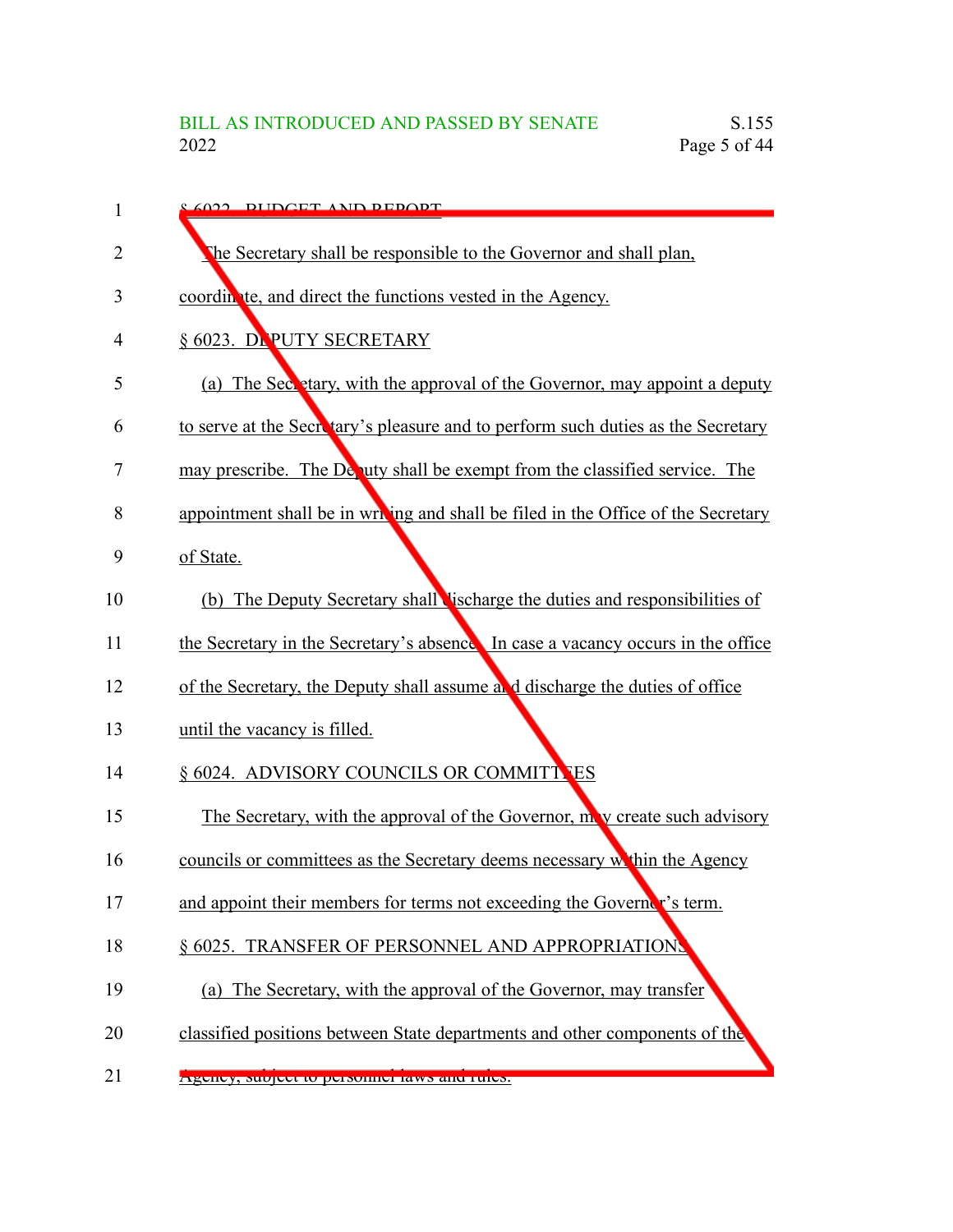| $\mathbf{1}$ | (b) Notwithstanding subsection (a) of this section members from different        |
|--------------|----------------------------------------------------------------------------------|
| 2            | divisions of the Department of Law Enforcement shall not be reassigned or        |
| 3            | transfer ed outside their division unless the member requests a transfer and the |
| 4            | Commission er approves the transfer.                                             |
| 5            | (c) The Secretary, with the approval of the Governor, may transfer               |
| 6            | appropriations or parts thereof between departments and other components in      |
| 7            | the Agency, consistent with the purposes for which the appropriation was         |
| 8            | made.                                                                            |
| 9            | Subchapter 3. Commissioners and Directors                                        |
| 10           | § 6051. COMMISSIONERS; DEPUTY COMMISSIONERS;                                     |
| 11           | <b>APPOINTMENT; TERM</b>                                                         |
| 12           | The Secretary, with the approval of the Go ernor, shall appoint a                |
| 13           | commissioner of each department, who shall be the chief executive and            |
| 14           | administrative officer and shall serve at the pleasure of the Secretary.         |
| 15           | § 6052. MANDATORY DUTIES                                                         |
| 16           | (a) The Commissioner shall exercise the powers and perform the duties            |
| 17           | required for the effective administration of the Department.                     |
| 18           | (b) The Commissioner, with the approval of the Governor, shall so                |
| 19           | organize and arrange the Department as will best and most efficiently prompte    |
| 20           | Its work and early out the objectives of this enapter. The commissioner may      |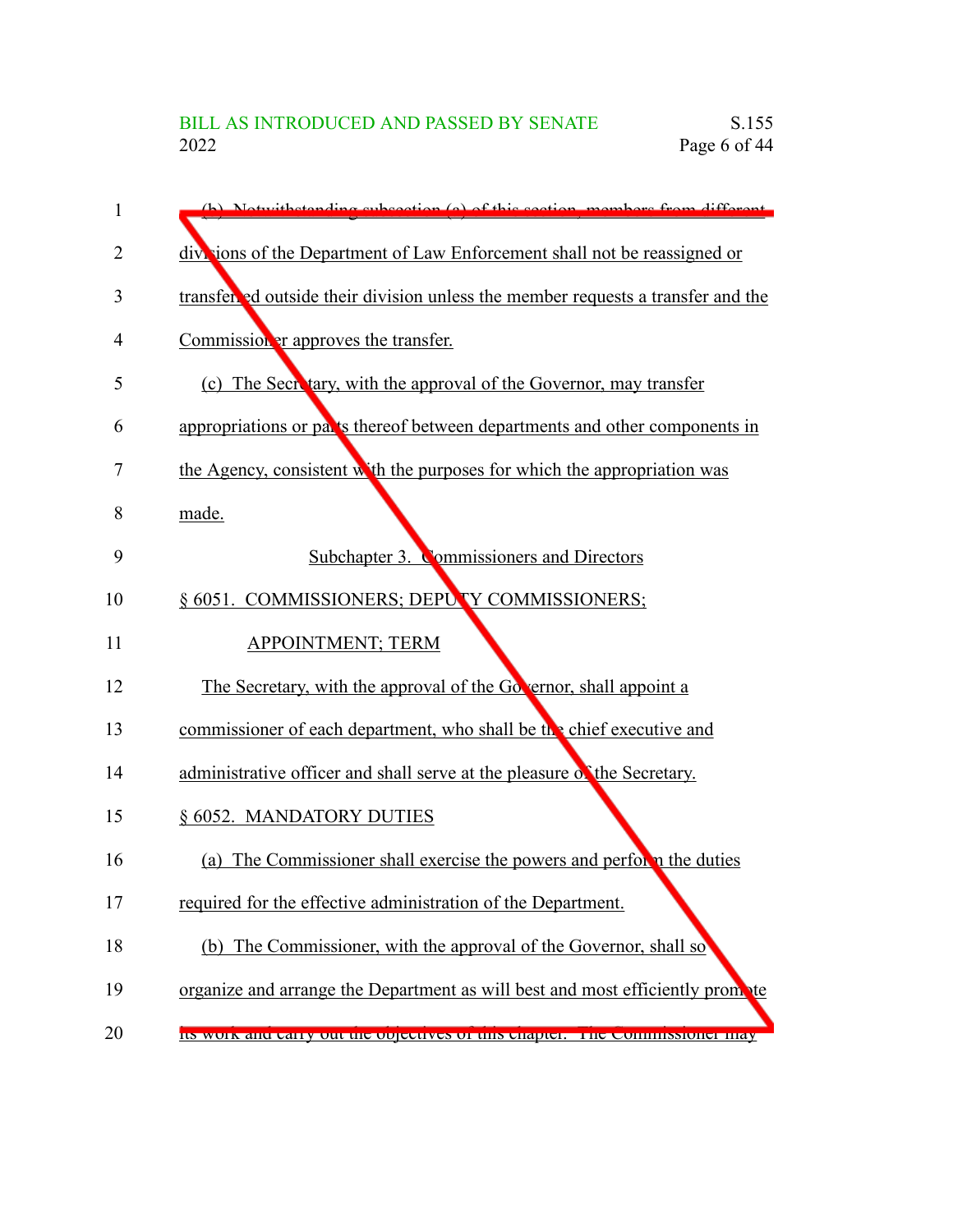| 1  | remulate put into offect alter and repeal rules for the administration of the |
|----|-------------------------------------------------------------------------------|
| 2  | Department.                                                                   |
| 3  | a addition to other duties imposed by law, the Commissioner shall:<br>(c)     |
| 4  | (1) a minister the laws assigned to the Department;                           |
| 5  | (2) coordenate and integrate the work of the divisions; and                   |
| 6  | (3) supervise and control all staff functions.                                |
| 7  | § 6053. PERMISSIVE NUTIES; APPROVAL OF SECRETARY                              |
| 8  | (a) The Commissioner may, with the approval of the Secretary:                 |
| 9  | (1) transfer classified positions within or between divisions subject to      |
| 10 | State personnel laws and rules;                                               |
| 11 | (2) cooperate with the appropriate ederal agencies and administer             |
| 12 | federal funds in support of programs within the Department;                   |
| 13 | (3) submit plans and reports, and in other respects comply with federal       |
| 14 | law and regulations that pertain to programs administered by the Department;  |
| 15 | (4) make rules and policies consistent with law for the internal              |
| 16 | administration of the Department and its programs;                            |
| 17 | appoint a deputy commissioner;<br>(5)                                         |
| 18 | (6) provide training and instructions for any employees of the                |
| 19 | Department, at the expense of the Department, in educational institutions of  |
| 20 | ouici praces, and                                                             |
|    |                                                                               |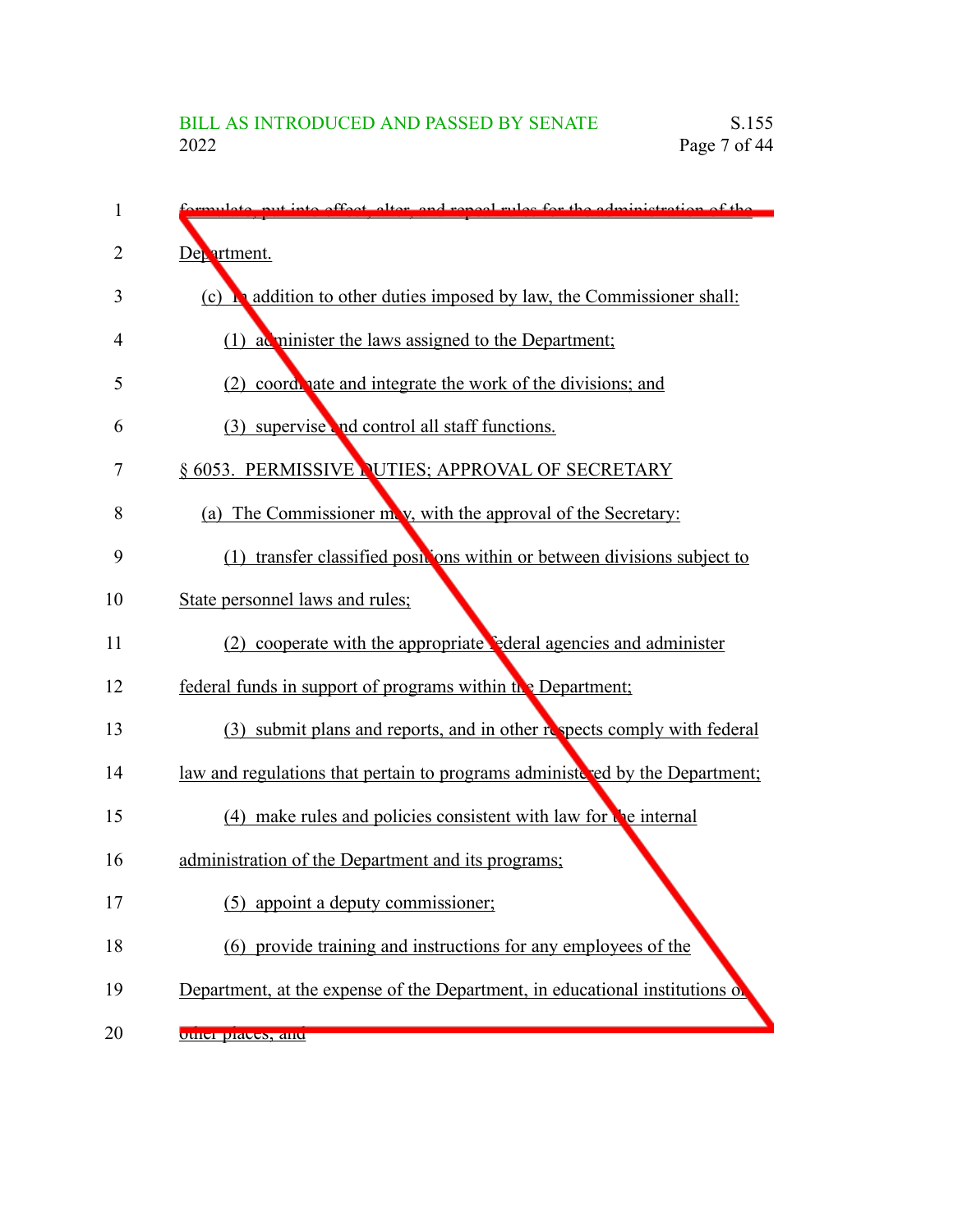| 1  | (7) organize regraanize transfer or abolish divisions staff functions or         |
|----|----------------------------------------------------------------------------------|
| 2  | sections within the Department.                                                  |
| 3  | The Commissioner of the Department of Law Enforcement, with the<br>(b)           |
| 4  | approval on the Secretary, may:                                                  |
| 5  | (A) designate or change the rank or grade to be held by a member in              |
| 6  | accordance with the rules adopted by the Commissioner;                           |
| 7  | (B) assign or vansfer members within a division to serve at such                 |
| 8  | stations and to perform suck duties as the Commissioner shall designate; and     |
| 9  | (C) determine what costified law enforcement officers other than                 |
| 10 | State Police officers shall give bonds and prescribe the conditions and amount.  |
| 11 | (c) Notwithstanding anything to the contrary in this chapter, the divisions      |
| 12 | within the Department of Law Enforcement shall not be abolished or               |
| 13 | transferred and members from different divisions of the Department of Law        |
| 14 | Enforcement shall not be reassigned or transferred outside their division unless |
| 15 | the member requests a transfer and the Commissioner approves the transfer.       |
| 16 | § 6054. DIRECTORS                                                                |
| 17 | (a) A director shall administer each division within the Agency. The             |
| 18 | commissioners, with the approval of the Secretary, shall appoint the directors   |
| 19 | for divisions that are part of a department, and the Secretary shall appoint any |
| 20 | other directors whose appointment is not otherwise governed by law. Each         |
| 21 | division and its officers share be under the uncertain and control of the        |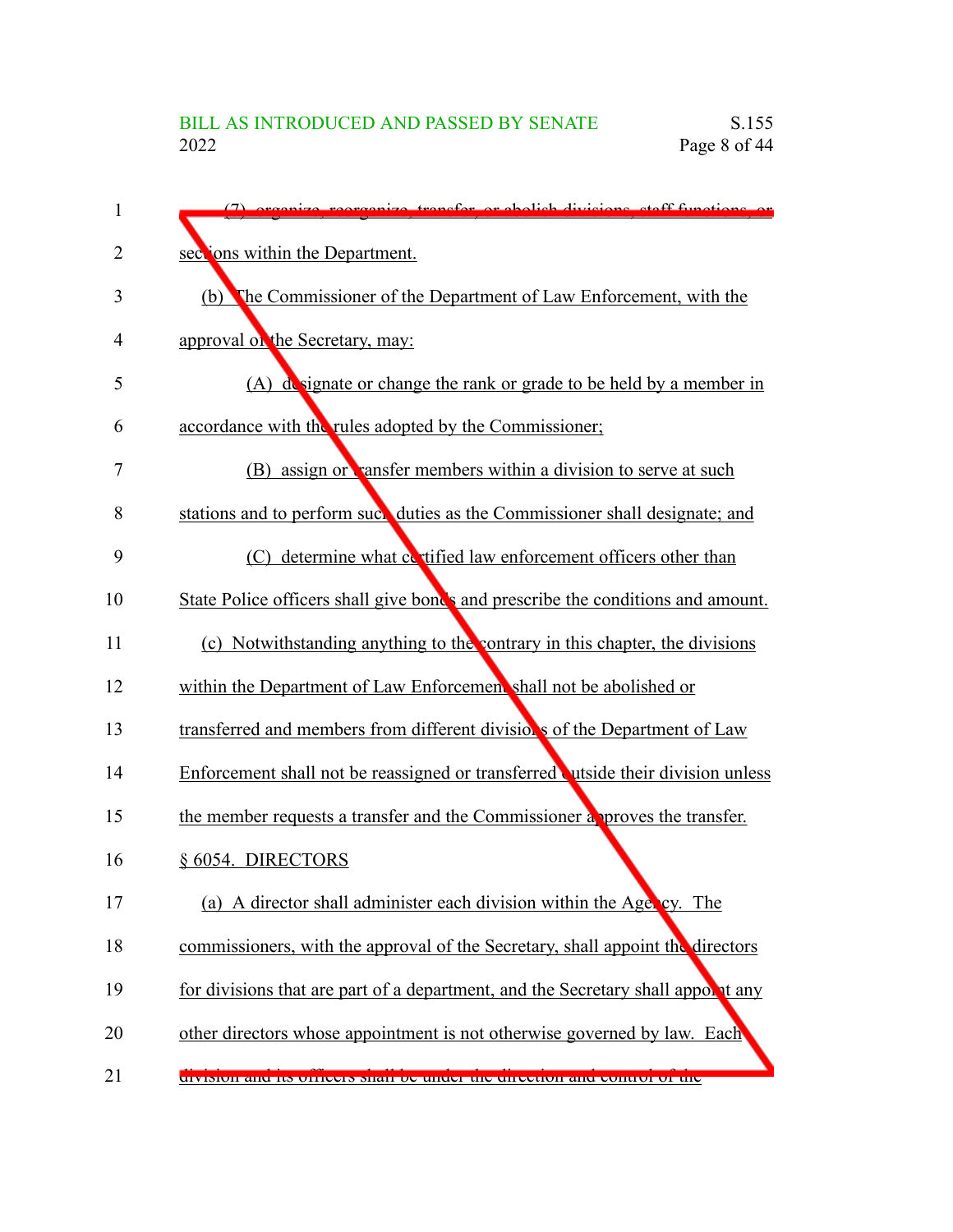| 1              | nting outhority except with regard to the quogi indicial gate or duties         |
|----------------|---------------------------------------------------------------------------------|
| $\overline{2}$ | ves ed in them by law.                                                          |
| 3              | (b) No rule or policy may be issued by a director of a division without the     |
| 4              | approval on the appointing authority.                                           |
| 5              | Sabchapter 4. Departments, Divisions, and Boards                                |
| 6              | § 6081. DEPARTNENT OF LAW ENFORCEMENT                                           |
| 7              | The Department of $\Gamma$ aw Enforcement is created within the Agency of       |
| 8              | Public Safety.                                                                  |
| 9              | § 6082. DEPARTMENT OF F.RE SAFETY AND EMERGENCY                                 |
| 10             | <b>MANAGEMENT</b>                                                               |
| 11             | The Department of Fire Safety and Lenergency Management is created              |
| 12             | within the Agency of Public Safety. The Commissioner of Fire Safety and         |
| 13             | Emergency Management, as Fire Marshal, shall be responsible for enforcing       |
| 14             | the laws pertaining to the investigation of fires, the prevention of fires, the |
| 15             | promotion of fire safety, and the delivery of fire service training.            |
| 16             | § 6083. DIVISION OF SUPPORT SERVICES                                            |
| 17             | (a) The Division of Support Services is created within the Agency of            |
| 18             | Public Safety. It shall be administered by the Deputy Secretary of the Agency.  |
| 19             | (b) The Division of Support Services shall provide the following services       |
| 20             | to the Agency, including the following components assigned to it for            |
| 21             | aummintative support.                                                           |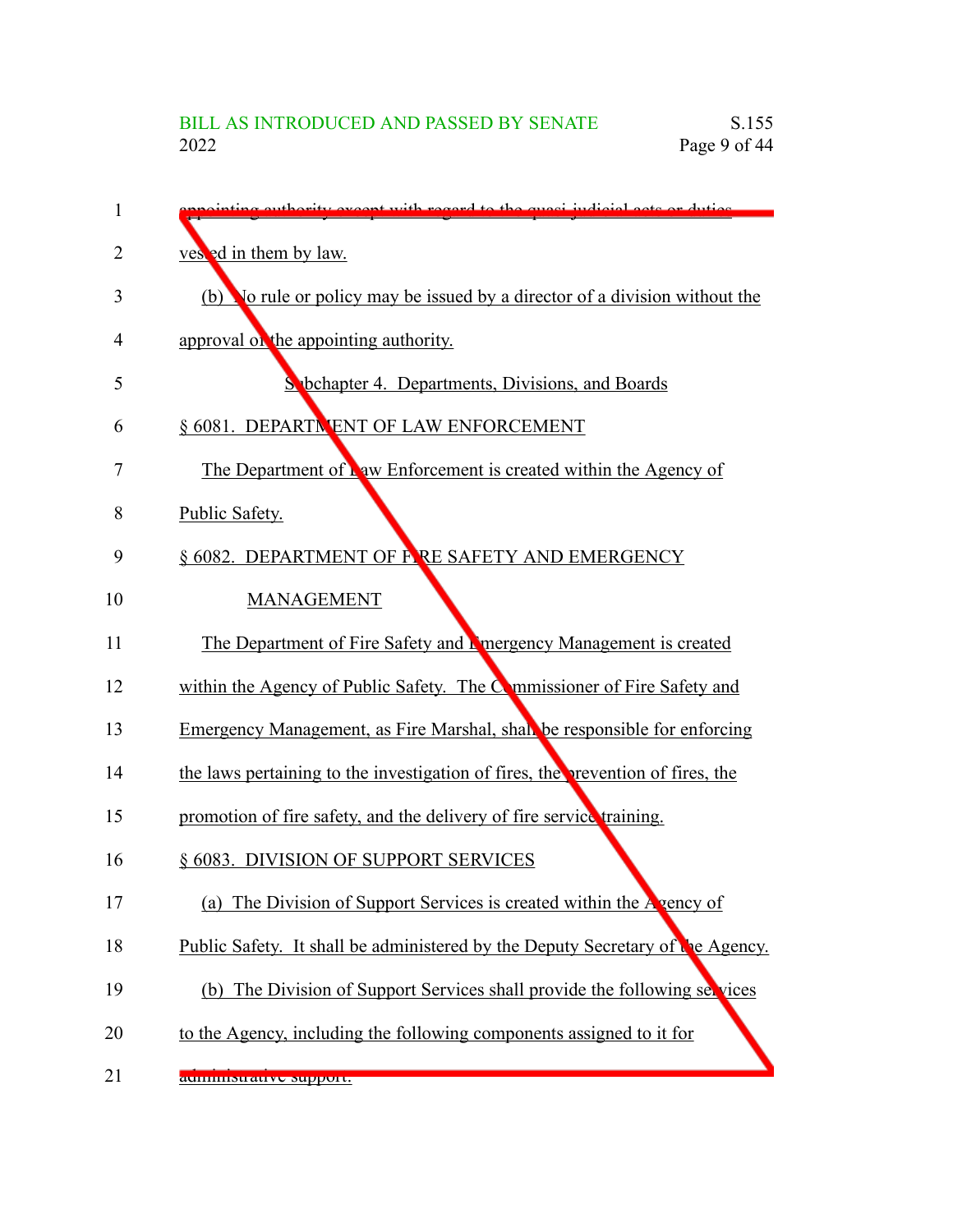| 1  | $(1)$ norganual administration.                                             |
|----|-----------------------------------------------------------------------------|
| 2  | (2) financing and accounting activities;                                    |
| 3  | coordination of filing and records maintenance activities;<br>$\mathbf{C}$  |
| 4  | (4) provision of facilities, office space, and equipment and the care       |
| 5  | thereof;                                                                    |
| 6  | (5) requisitioning from the Department of Buildings and General             |
| 7  | Services of the Agency of Administration supplies, equipment, and other     |
| 8  | requirements;                                                               |
| 9  | (6) management improver ent services;                                       |
| 10 | training, including diversit, equity, and inclusion training;               |
| 11 | (8) communications, including dispatch and radio technology;                |
| 12 | (9) fleet services;                                                         |
| 13 | $(10)$ information systems and technology, neluding the Vermont Crime       |
| 14 | Information Center and the Sex Offender Registry;                           |
| 15 | (11) grant management; and                                                  |
| 16 | (12) other administrative functions assigned to it by the Secretary.        |
| 17 | (c) Other provisions of the law notwithstanding, all administrative service |
| 18 | functions delegated to other components of the Agency shall be performed    |
| 19 | within the Agency by the Division of Support Services.                      |
| 20 | <u>y 0004. Ulitlud uli uuniniuni illenuauliniuni i</u>                      |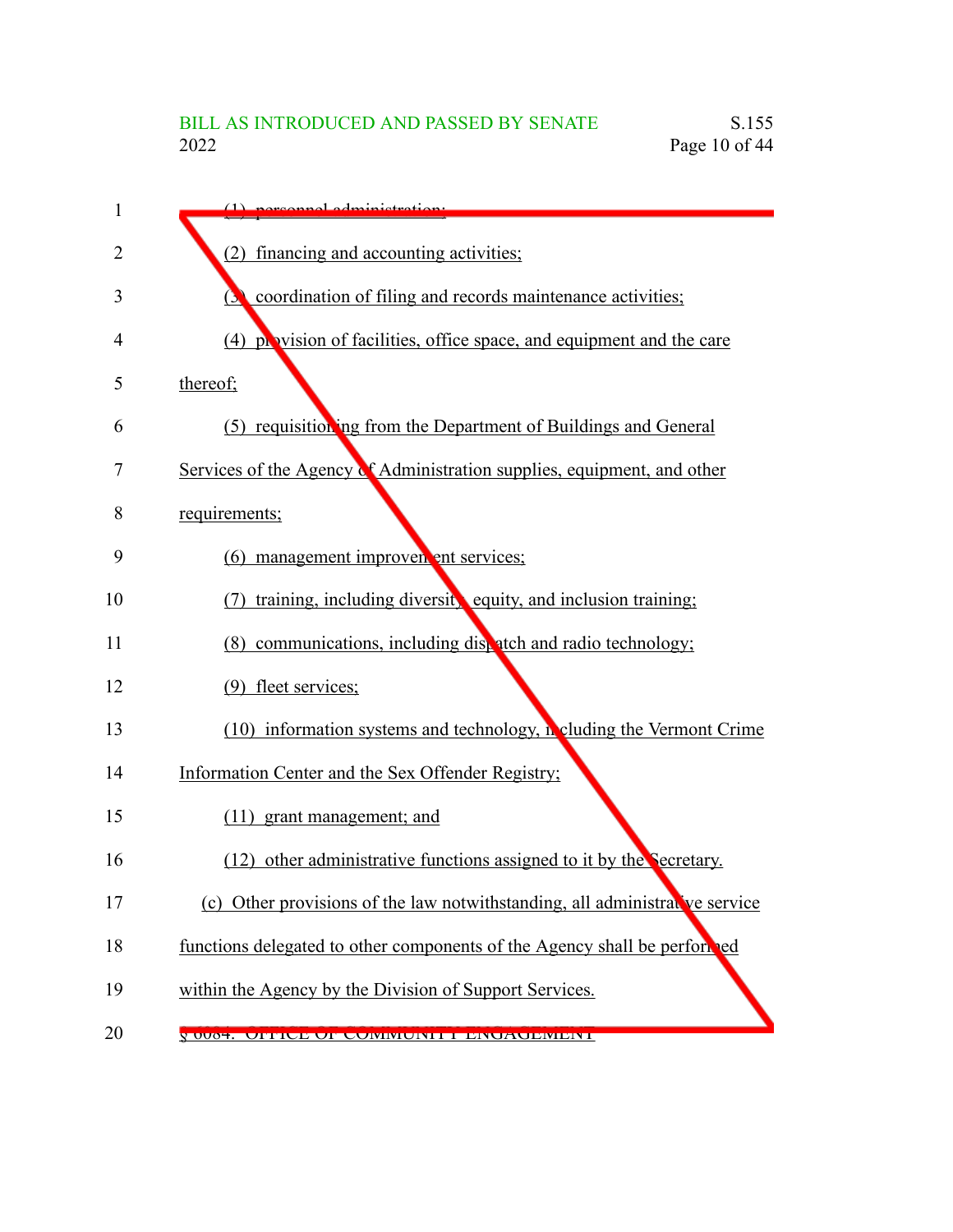| 1  | (a) The Office of Community Engagement is created within the Agency of          |
|----|---------------------------------------------------------------------------------|
| 2  | Public Safety. It shall be administered by the Deputy Secretary of the Agency.  |
| 3  | The Office of Community Engagement shall:<br>(b)                                |
| 4  | $(1)$ deate and execute a process to engage public safety stakeholders in       |
| 5  | the development of key Agency policies with broad stakeholder interest;         |
| 6  | (2) create and maintain a variety of mechanisms for community                   |
| 7  | feedback and engagement regarding the operations of the public safety system;   |
| 8  | and                                                                             |
| 9  | (3) maintain a list of relevant public safety stakeholders.                     |
| 10 | *** Transfer of Funds, Equipment, and Positions ***                             |
| 11 | Sec. 2. PROVISIONS FOR THE TRANSITION OF THE ENHANCED 911                       |
| 12 | <b>BOARD</b>                                                                    |
| 13 | (a) All financial assets and liabilities of the Inhanced 911 Board, including   |
| 14 | all appropriations associated with the positions transferred pursuant to        |
| 15 | subsection (b) of this section, are transferred to the Agency of Public Safety. |
| 16 | (b) All authorized positions and equipment, supplies, and inventory of the      |
| 17 | Enhanced 911 Board are transferred to the Agency of Public Safety.              |
| 18 | (c) The Enhanced 911 Board shall have the administrative, technical, and        |
| 19 | legal assistance of the Agency of Public Safety.                                |
| 20 | (d) The rules of the Enhanced 911 Board shall become a subtitle under the       |
| 21 | ruies of the Agency of Fuone Safety.                                            |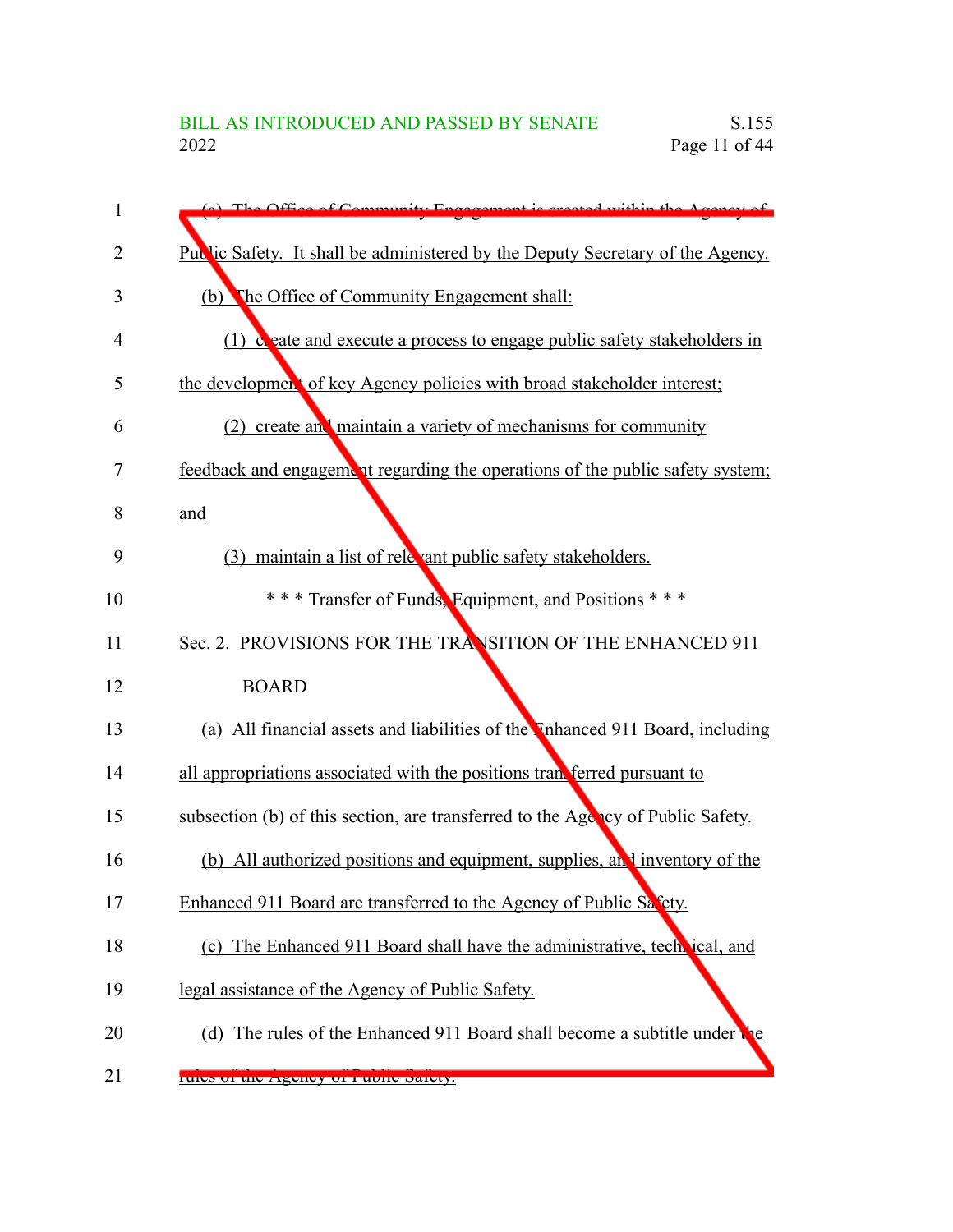| $\mathbf{1}$ | 2 DDOVICIONS FOD THE TD ANSITION OF THE DEDADTMENT                            |
|--------------|-------------------------------------------------------------------------------|
| 2            | OF MOTOR VEHICLES ENFORCEMENT OFFICERS                                        |
| 3            | (a) All duties, obligations, responsibilities, and authority of the certified |
| 4            | law enforcen ent officers in the Department of Motor Vehicles (DMV)           |
| 5            | Enforcement Division under Title 19 and 23 V.S.A., chapter 15, and applicable |
| 6            | rules, are transferred to the Agency of Public Safety, Department of Law      |
| 7            | Enforcement, Division of Motor Vehicle Enforcement.                           |
| 8            | (b) All financial assets and liabilities of the DMV Enforcement Division,     |
| 9            | including all appropriations associated with the positions transferred, are   |
| 10           | transferred to the Agency of Public San ty, Department of Law Enforcement,    |
| 11           | Division of Motor Vehicle Enforcement.                                        |
| 12           | (c) All authorized positions, functions, equipment, supplies, and inventory   |
| 13           | of the certified law enforcement officers of the DMV Enforcement Division     |
| 14           | are transferred to the Agency of Public Safety Department of Law              |
| 15           | Enforcement, Division of Motor Vehicle Enforcement.                           |
| 16           | (d) The certified law enforcement officers transferred to the $A_k$ ency of   |
| 17           | Public Safety shall maintain their relationships with and support of the      |
| 18           | Department of Motor Vehicles; other components of federal, State, and         |
| 19           | mumorpar government, and private sector conacciations.                        |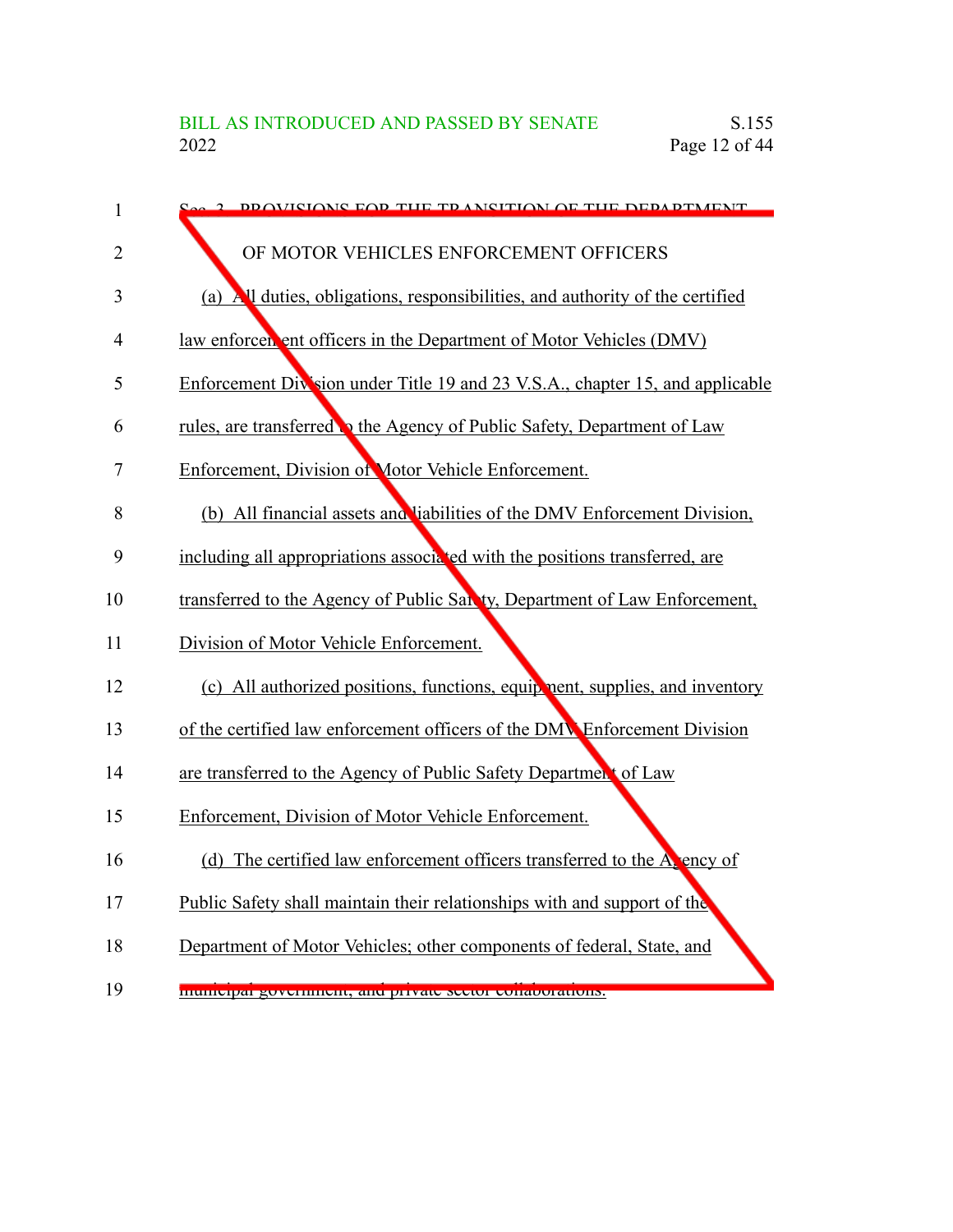| 1  | $***$ Conoral Transition Dravisions $***$                                       |
|----|---------------------------------------------------------------------------------|
| 2  | Sec 4. TRANSITION; GENERALLY                                                    |
| 3  | The Secretary of Public Safety shall coordinate with the Secretary of           |
| 4  | Administration, the Commissioner of Finance and Management, the                 |
| 5  | Commissioner of Human Resources, the Executive Director of the Criminal         |
| 6  | Justice Council, the Chair of the Criminal Justice Council, the Executive       |
| 7  | Director of the Enhanced 911 Board, the Secretary of the Agency of              |
| 8  | Transportation, and the Conomissioners of the Departments of Motor Vehicles,    |
| 9  | of Fish and Wildlife, of Liquor and Lottery, and their directors of enforcement |
| 10 | as necessary to enable the organizational modernization and most efficient      |
| 11 | operation of State law enforcement divisions and resources.                     |
| 12 | *** Statutory Changes for the Lahanced 911 Board ***                            |
| 13 | Sec. 5. 30 V.S.A. $\S$ 7052 is amended to read:                                 |
| 14 | §7052. VERMONT ENHANCED 911 BOARD                                               |
| 15 | * * *                                                                           |
| 16 | (e) The Board shall appoint, subject to the approval of the Governor,           |
| 17 | advise on and assist the Secretary with the selection of the Executive Director |
| 18 | who shall hold office at the pleasure of the Board. He or she The Executive     |
| 19 | Director shall perform such duties as may be assigned by the Board. The         |
| 20 | Executive Director is entitled to compensation, as established by law, and      |
| 21 | генносизениет тог ние ехреньез within the amounts available by арргориацоп.     |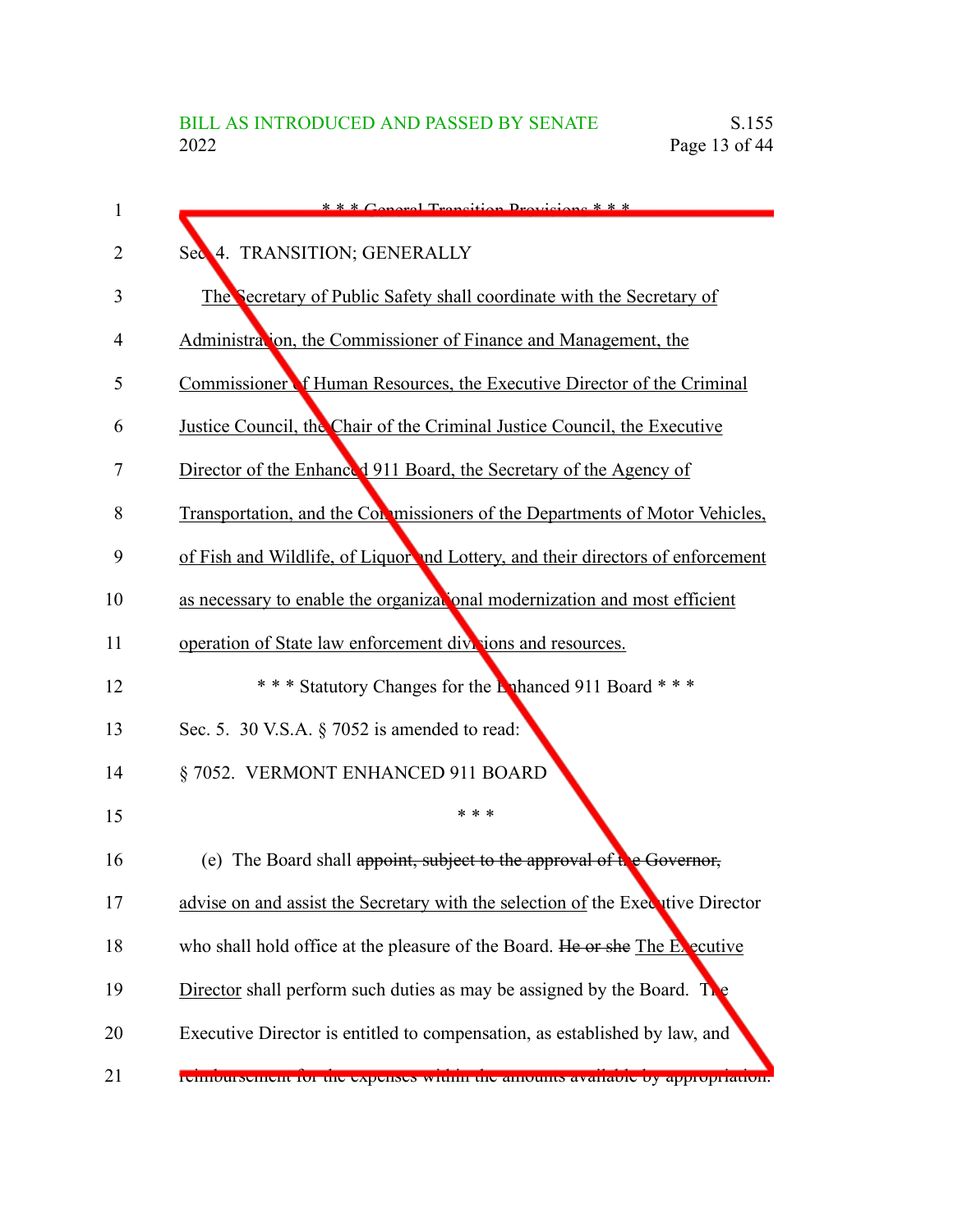| 1  | The Executive Director may with the ennroyal of the Poard, hire employees         |
|----|-----------------------------------------------------------------------------------|
| 2  | agents, and consultants and prescribe their duties. The Executive Director        |
| 3  | shall submit a budget to the Secretary. The Executive Director shall not be       |
| 4  | under the divection and control of the Secretary except with regard to the        |
| 5  | budget and other administrative functions given to the Director or the Board      |
| 6  | by law.                                                                           |
| 7  | Sec. 6. 30 V.S.A. $\S$ 705. is amended to read:                                   |
| 8  | § 7053. BOARD; RESPONNBILITIES AND POWERS                                         |
| 9  | (a) The Board shall be the single governmental agency responsible for             |
| 10 | statewide Enhanced 911 pursuant to chapter 87 of this title and 3 V.S.A.          |
| 11 | chapter 69. To the extent feasible, the Board shall consult with the Agency of    |
| 12 | Human Services, the Department Agency of <b>Nublic Safety</b> , the Department of |
| 13 | Public Service, and local community service providers on the development of       |
| 14 | policies, system design, standards, and procedures. The Board shall develop       |
| 15 | designs, standards, and procedures and shall adopt rules on the following:        |
| 16 | (1) The technical and operational standards for public safety answering           |
| 17 | points.                                                                           |
| 18 | (2) The system database standards and procedures for developing and               |
| 19 | maintaining the database. The system database shall be the property of the        |
| 20 | Duaru.                                                                            |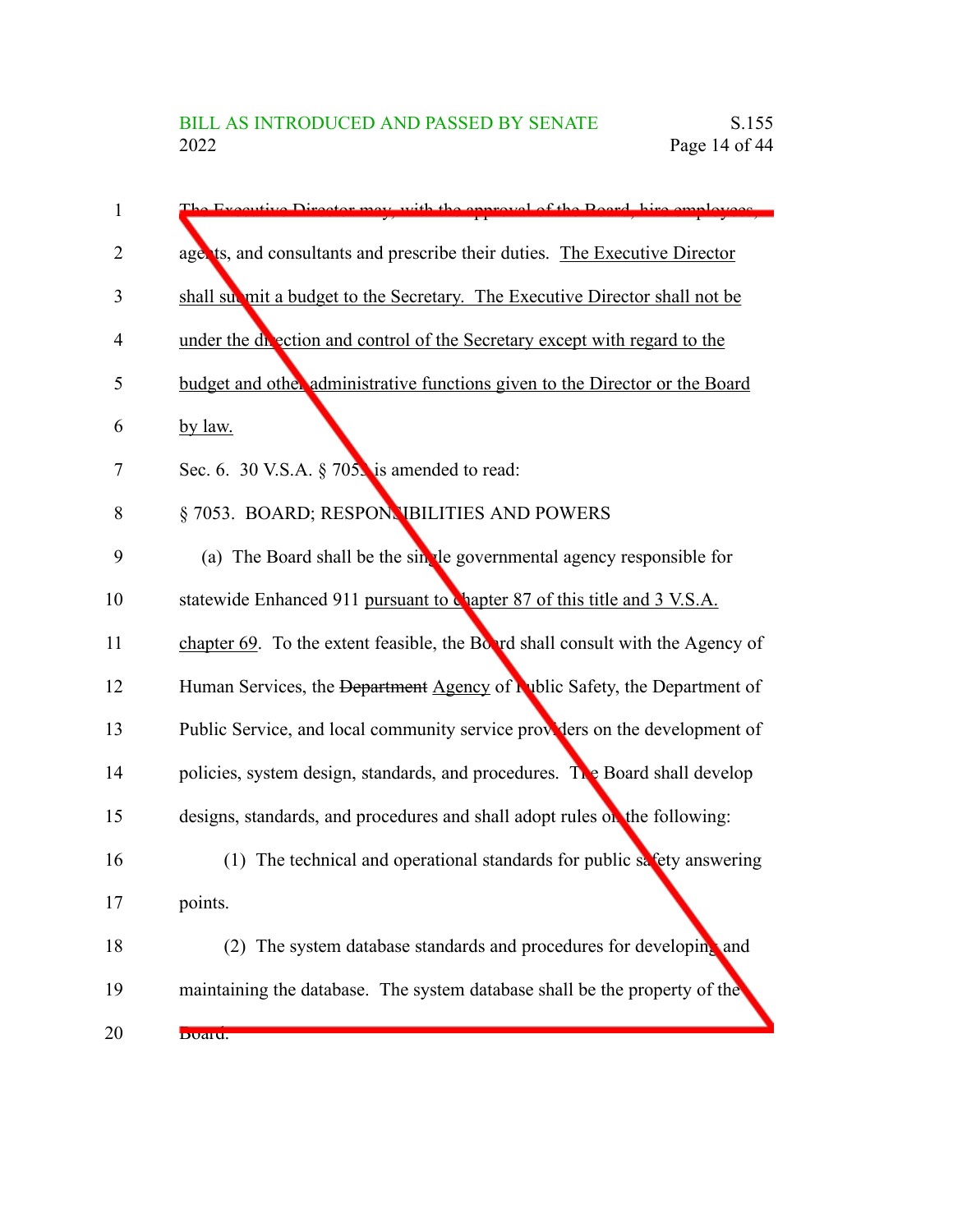# BILL AS INTRODUCED AND PASSED BY SENATE<br>2022 Page 15 of 44 Page  $15$  of  $44$

| 1  | (2) Statewide locatable means of identifying oustamer location, such as          |
|----|----------------------------------------------------------------------------------|
| 2  | add essing, geo-coding, or other methods of locating the caller.                 |
| 3  | Standards and procedures to ensure system and database security.                 |
| 4  | * * *                                                                            |
| 5  | *** Statutery Changes for Motor Vehicle Enforcement Officers ***                 |
| 6  | Sec. 7. 23 V.S.A. § is amended to read:                                          |
| 7  | § 1. ADMINISTRATION AND ENFORCEMENT OF TITLE                                     |
| 8  | The Commissioner of Moor Vehicles and the Commissioner Secretary of              |
| 9  | Public Safety shall cooperate in earrying out all the statutes and rules adopted |
| 10 | to implement the provisions of this the to achieve the most efficient and        |
| 11 | economical administration. In case of disagreement as to division of work, the   |
| 12 | Governor shall decide. enter into a memorand um of understanding to ensure       |
| 13 | that enforcement needs of the Department of Motor Vehicles and the Agency        |
| 14 | of Public Safety, Department of Law Enforcement, Dr ision of Motor Vehicle       |
| 15 | Enforcement are achieved.                                                        |
| 16 | Sec. 8. 23 V.S.A. $\S$ 1600 is amended to read:                                  |
| 17 | § 1600. DEFINITION                                                               |
| 18 | Notwithstanding subdivision 4(4) of this title, as used in this chapter          |
| 19 | "Commissioner" means the Commissioner of the Agency of Public Safety,            |
| 20 | Department of Law Emorement.                                                     |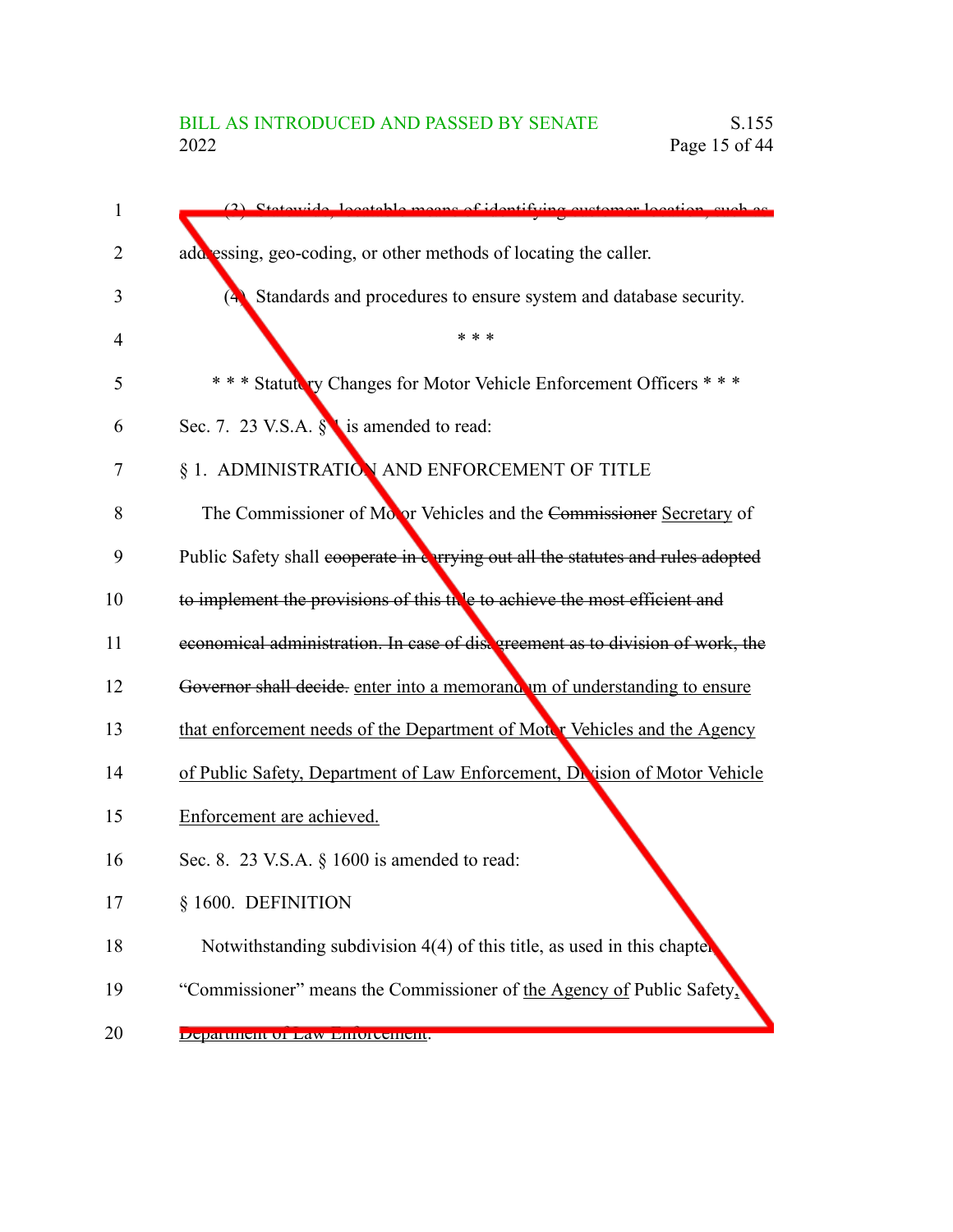| 1  | * * * Ctotutory Changes for Department of Public Sefety Recoming               |
|----|--------------------------------------------------------------------------------|
| 2  | Agency * * *                                                                   |
| 3  | Sec. 9. 3 V.S.A. § 2101 is amended to read:                                    |
| 4  | $§$ 2101. CREATION                                                             |
| 5  | A cabinet is reated in the Executive Branch of government which that shall     |
| 6  | consist of the Secretaries of such agencies as are created by law, as well as  |
| 7  | such Commissioners on the departments created by law as the Governor, in the   |
| 8  | Governor's discretion, shall appoint to be a member of the Cabinet.            |
| 9  | Sec. 10. 20 V.S.A. § 3 is amended to read:                                     |
| 10 | § 3. VERMONT EMERGENCY NANAGEMENT DIVISION                                     |
| 11 | (a) There is hereby created within the department of public safety Agency      |
| 12 | of Public Safety, Department of Fire Safety and Emergency Management, a        |
| 13 | division to be known as the Vermont emergency management division.             |
| 14 | * * *                                                                          |
| 15 | Sec. 11. 20 V.S.A. § 1871 is amended to read:                                  |
| 16 | § 1871. DEPARTMENT OF PUBLIC SAFETY; COMMIS SIONER                             |
| 17 | CONTRACTING                                                                    |
| 18 | (a) The Department of Public Safety, created by 3 V.S.A. § 212, shall          |
| 19 | include a Commissioner of Public Safety.                                       |
| 20 | (b) The head of the Department shall be the Commissioner of Public             |
| 21 | Barcty, who share be a chizen of the Chileu Blates and share be scieded on the |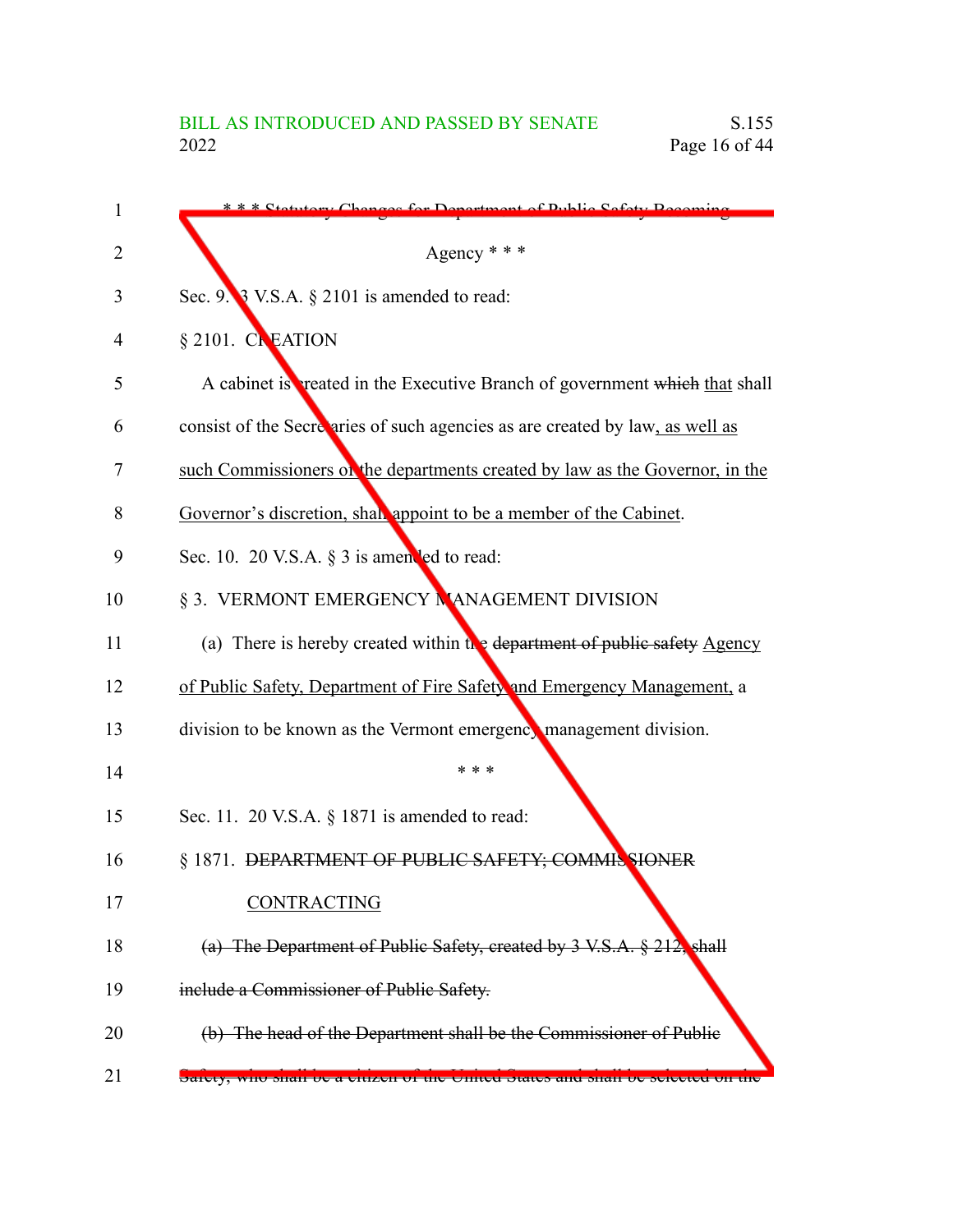| 1  | sis of training experience and qualifications. The Commissioner shall be          |
|----|-----------------------------------------------------------------------------------|
| 2  | appointed by the Governor, with the advice and consent of the Senate.             |
| 3  | The Commissioner of Public Safety Law Enforcement may contract<br>(e)(a)          |
| 4  | for security and related traffic control, and receive reimbursement for           |
| 5  | reasonable cost, which that shall include costs associated with providing         |
| 6  | personnel, benefits, equipment, vehicles, insurances, and related expenses.       |
| 7  | These reimbursements hall be credited to a special fund established pursuant      |
| 8  | to 32 V.S.A. chapter 7, subchapter $5$ , and be available to offset costs of      |
| 9  | providing those services.                                                         |
| 10 | (d)(b) The Commissioner of Purtie Safety Law Enforcement shall collect            |
| 11 | fees for the termination of alarms at State Police facilities and for response to |
| 12 | false alarms.                                                                     |
| 13 | $(e)(c)$ Termination Fees.                                                        |
| 14 | $(1)$ The termination fee for a single dedicated circuit alarm at a State         |
| 15 | Police facility will be \$250.00 per user per year.                               |
| 16 | (2) An alarm company or monitoring service that is a uthorized to install         |
| 17 | a multi-unit alarm panel at a State Police facility will be assessed a fee of     |
| 18 | \$25.00 per alarm with a minimum fee of \$250.00 per panel per yea.               |
| 19 | (3) An individual or business who programs a tape dialer or other                 |
| 20 | automatic notification device to transmit a voice message to a State Police       |
| 21 | racinty, miorning the police of a burgiary or other emergency, must register      |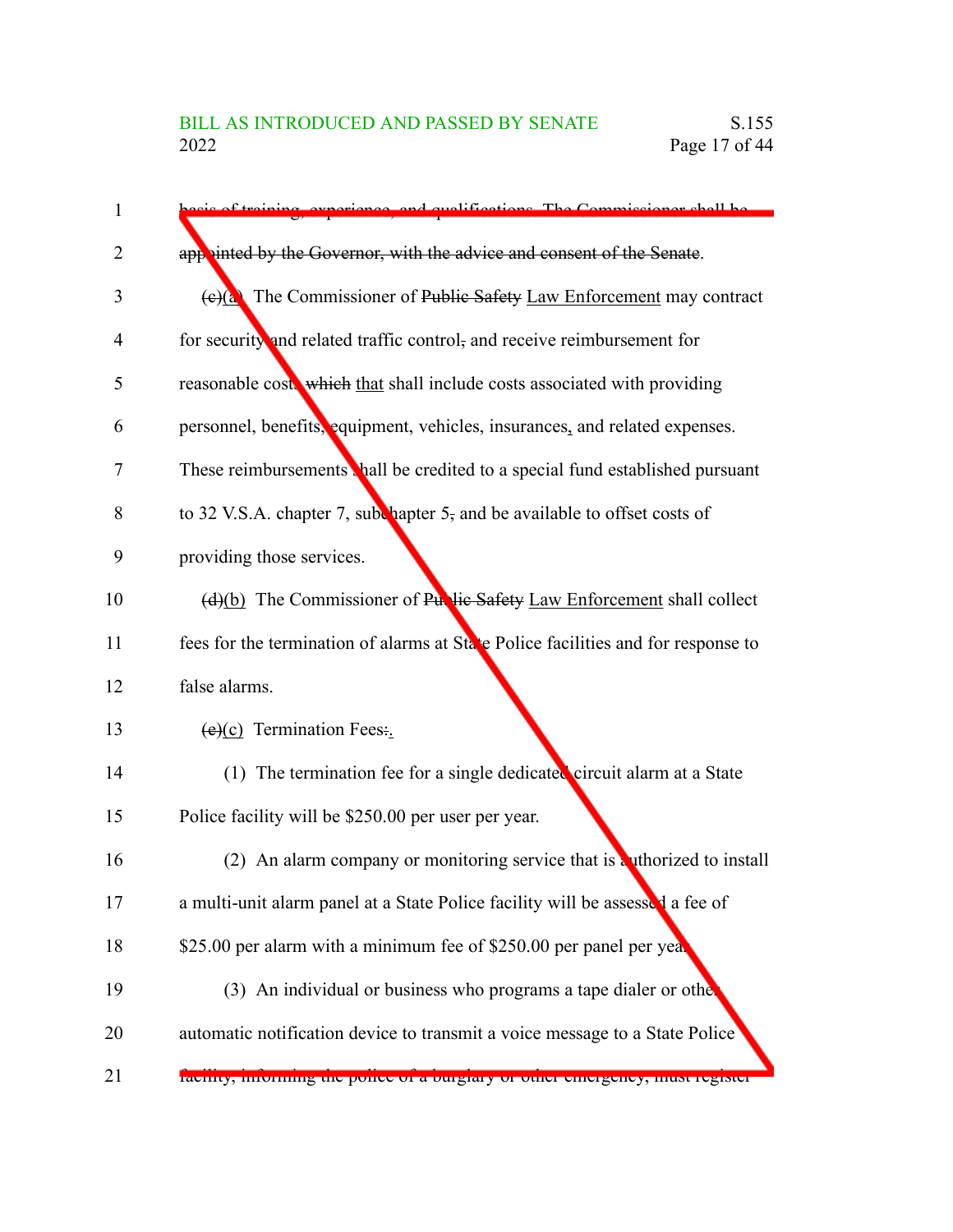| 1  | uph dialer with the State Police facility and will be accessed a registration fee.      |
|----|-----------------------------------------------------------------------------------------|
| 2  | of $\sqrt[3]{50.00}$ per year. The fee includes an onsite inspection by a member of the |
| 3  | State Police.                                                                           |
| 4  | (4) <b>N</b> State Police respond to an alarm and it is found that the alarm was        |
| 5  | transmitted by an unregistered tape dialer or similar notification device, a            |
| 6  | registration fee of \$50.00 will be assessed subsequent to that response. Unpaid        |
| 7  | registration fees are considered to be alarms in default and handled in                 |
| 8  | accordance with the provisions of the section on response terminations.                 |
| 9  | $(f)(d)$ False Alarms:                                                                  |
| 10 | (1) A false alarm is notification given to the State Police by electronic               |
| 11 | or telephonic means that an emergency situation exists, when an emergency or            |
| 12 | other circumstance that could be perceived s an emergency does not exist and            |
| 13 | to which the State Police have responded.                                               |
| 14 | (2) Alarm periods shall be based on the caler dar year, January 1 through               |
| 15 | December 31.                                                                            |
| 16 | (3) The first false alarm in an alarm period shall be a no cost. The                    |
| 17 | second false alarm in the alarm period shall be assessed at \$50.00 and each            |
| 18 | successive false alarm in the same alarm period shall be assessed at \$75.00.           |
| 19 | $(g)(e)$ Response Terminations:                                                         |
| 20 | (1) Alarm fees which that have been assessed and not paid for a period                  |
| 21 | or ou days from the date of the fast offing are considered afarms in default and        |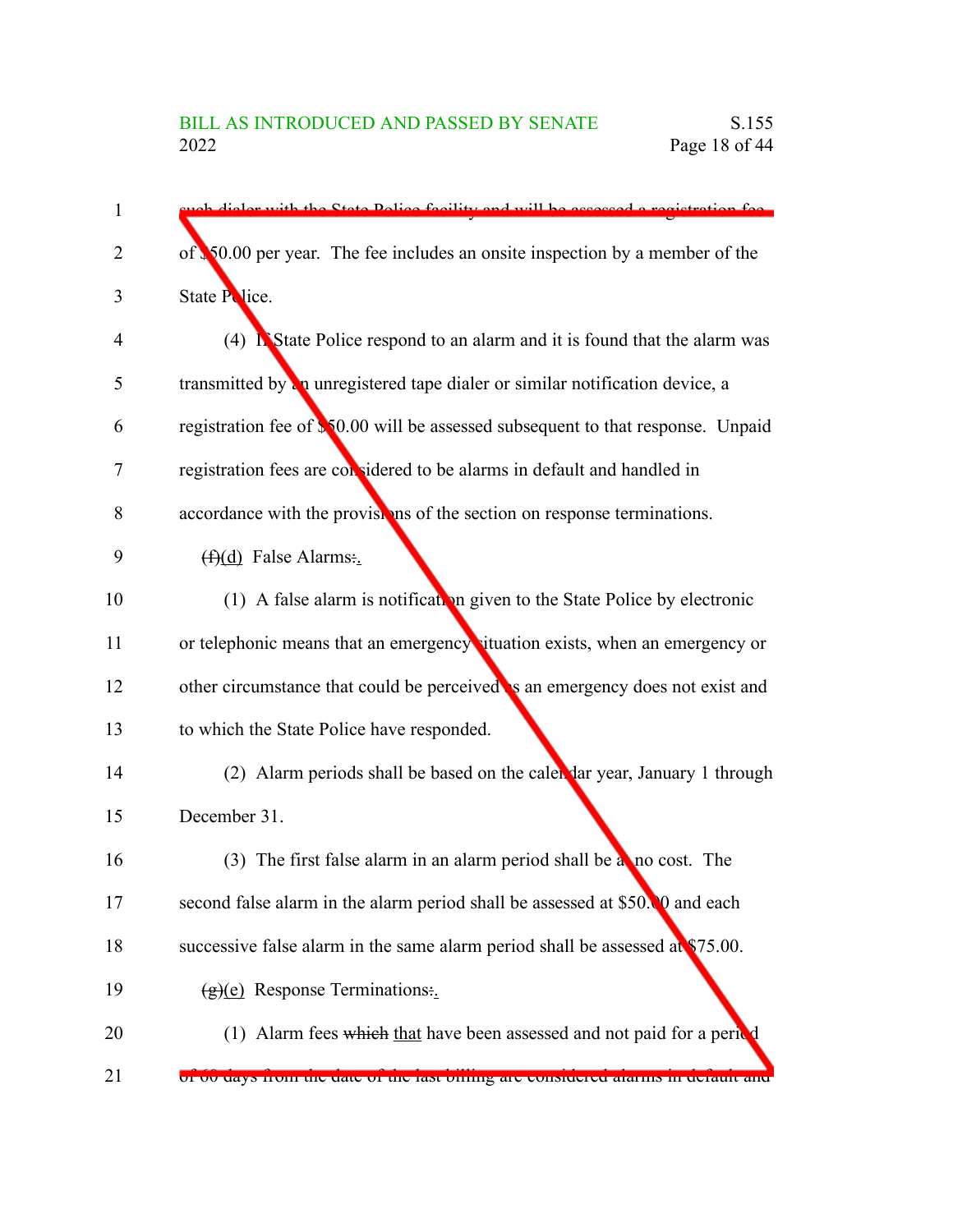| $\mathbf{1}$   | f the State Dolie<br>sta Daliaa                                                                                                     |
|----------------|-------------------------------------------------------------------------------------------------------------------------------------|
| 2              | troc <sub>2</sub> commander, may notify the alarm holder that the State Police will no                                              |
| 3              | longer respond to alarms at that location as long as the alarm holder is in                                                         |
| $\overline{4}$ | default.                                                                                                                            |
| 5              | (2) When <b>the opinion of the station commander</b> , with the concurrence                                                         |
| 6              | with the troop commander, there exists a chronic false alarm problem which                                                          |
| 7              | that the alarm holder appears not to have taken reasonable measures to correct,                                                     |
| 8              | the station commander may see d notification that the State Police will no                                                          |
| 9              | longer respond to alarms at that location until the problem is corrected even if                                                    |
| 10             | the alarm holder is not in default on feet assessed.                                                                                |
| 11             | $(h)(f)$ Appeal: An alarm holder may appeal a decision of the station                                                               |
| 12             | commander to the troop commander.                                                                                                   |
| 13             | $\overline{(i)(g)}$ The Commissioner of Public Safety Law Extorcement may enter into                                                |
| 14             | contractual arrangements to perform dispatching functions for State,                                                                |
| 15             | municipal, or other emergency services.                                                                                             |
| 16             | $\overline{(f)(h)}$ Charges collected under subsections $\overline{(e)(c)}$ , $\overline{(f)(d)}$ , and $\overline{(f)(g)}$ of this |
| 17             | section shall be credited to the Vermont Law Telecommunications Special                                                             |
| 18             | Fund and shall be available to the Department to offset the costs of providing                                                      |
| 19             | the services.                                                                                                                       |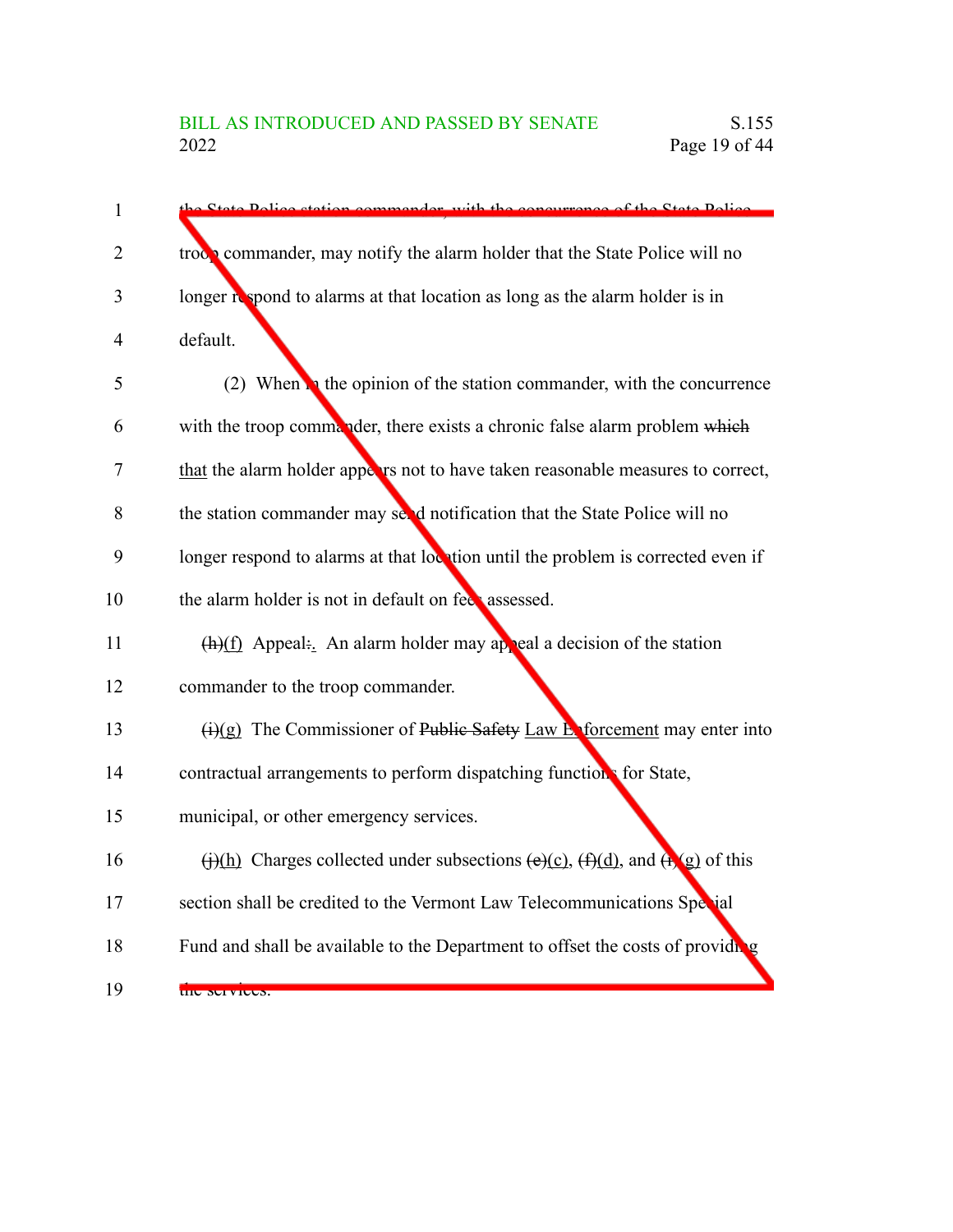| $\mathbf{1}$ | $\approx$ 12 20 V S A $\approx$ 1872 is amended to ready                           |
|--------------|------------------------------------------------------------------------------------|
| 2            | § 1872. DUTIES OF COMMISSIONER GENERALLY                                           |
| 3            | The Commissioner shall be the chief enforcement officer of all the statutes        |
| 4            | and rules pertaining to the law of the road and the display of lights on vehicles. |
| 5            | In addition, the Commissioner shall supervise and direct the activities of the     |
| 6            | State Police and of the Vermont Crime Information Center and, as Fire              |
| 7            | Marshal, be responsible for enforcing the laws pertaining to the investigation     |
| 8            | of fires, the prevention of fires, the promotion of fire safety, and the delivery  |
| 9            | of fire service training.                                                          |
| 10           | Sec. 13. 20 V.S.A. § 1874 is amended to read:                                      |
| 11           | § 1874. ORGANIZATION OF DEPARTMENT BY COMMISSIONER                                 |
| 12           | (a) The Commissioner of Law Enforcement, with the approval of the                  |
| 13           | Governor and the Secretary, shall so organize and arrange the Department of        |
| 14           | Law Enforcement as will best and most efficiently promote its work and carry       |
| 15           | out the objectives of this chapter and chapter 69 of this title. To that end, the  |
| 16           | Commissioner may, with the Governor's approval, create, rear ange, and             |
| 17           | abolish divisions, establish grades, ranks, and positions to be held w members,    |
| 18           | and formulate, put into effect, alter, and repeal rules for the administration of  |
| 19           | the Department to the extent permitted by law.                                     |
| 20           |                                                                                    |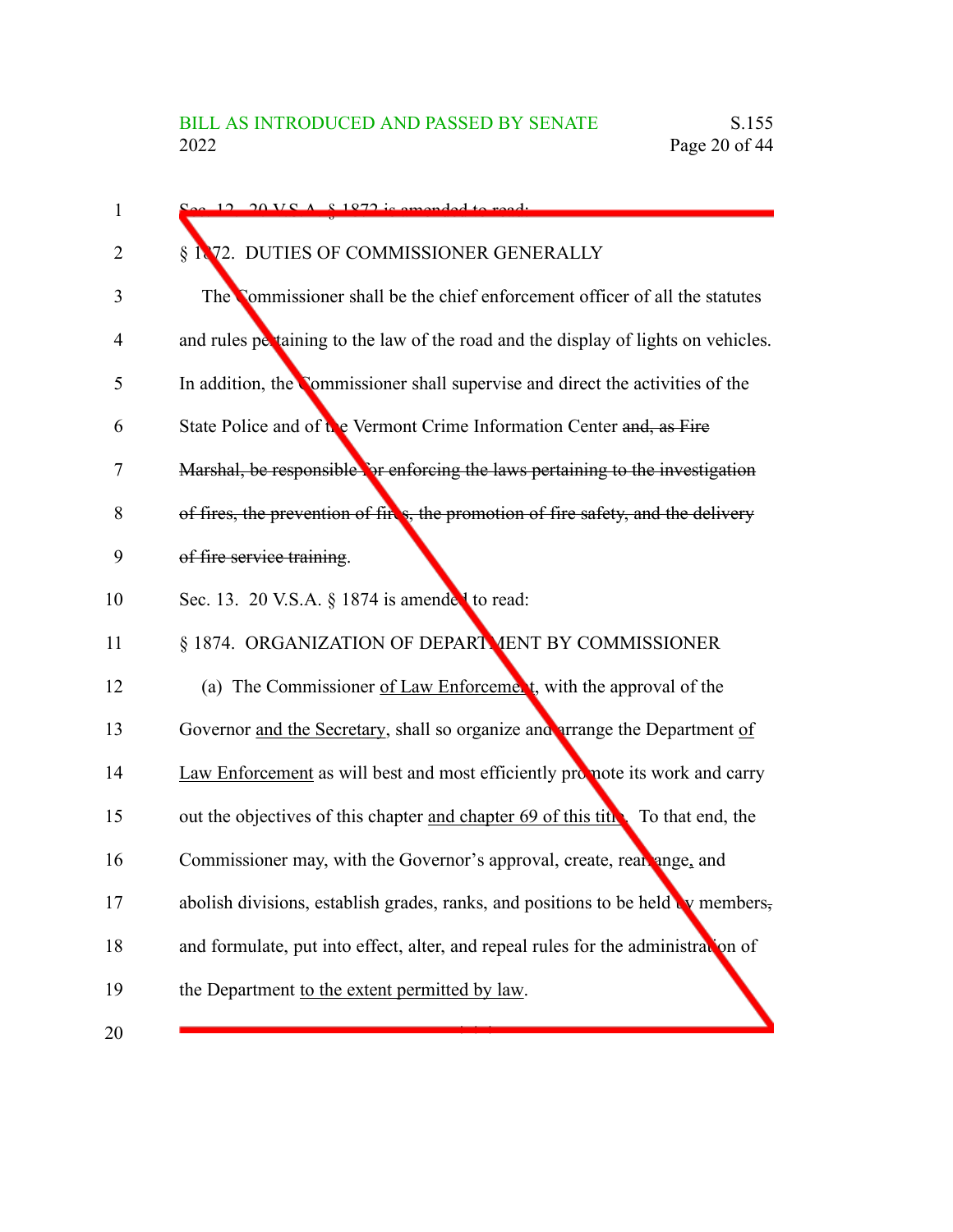| 1              | $\frac{S_{\alpha\alpha} - 14}{20 \text{ V}}$ $\frac{100 \text{ V}}{24 \text{ s}}$ is amonded to read. |
|----------------|-------------------------------------------------------------------------------------------------------|
| $\overline{2}$ | § 1883. STATE LAW ENFORCEMENT; MEMORANDUM OF                                                          |
| 3              | <b>UNDERSTANDING</b>                                                                                  |
| 4              | (a) The Commissioner of Public Safety In anticipation of consolidating all                            |
| 5              | certified law en forcement resources into the Agency of Public Safety, the                            |
| 6              | Secretary of Public Safety shall develop and execute a memorandum of                                  |
| 7              | understanding with the Commissioners of Fish and Wildlife, of Motor                                   |
| 8              | Vehicles, and of Liquor and Lottery and their respective directors of law                             |
| 9              | enforcement. The memorandum of understanding shall be reviewed at least                               |
| 10             | every two years and shall at a minin um address:                                                      |
| 11             | (1) Maximizing Consolidating collective resources by and reducing or                                  |
| 12             | eliminating redundancies and implementing a methodology that will enhance                             |
| 13             | overall coordination and communication and strated relating and policies                              |
| 14             | while supporting the mission of individual enforcer ent agencies divisions.                           |
| 15             | (2) Providing for an overall statewide law enforcement strategic plan                                 |
| 16             | supported by quarterly planning and implementation strategy sessions to                               |
| 17             | improve efficiencies and coordination on an operational level and ensure                              |
| 18             | interagency cooperation and collaboration of programs funded through grants.                          |
| 19             | The strategic plan should identify clear goals and performance measure, that                          |
| 20             | demonstrate results, as well as specific strategic plans for individual                               |
| 21             | emoreement agencies urvisituis.                                                                       |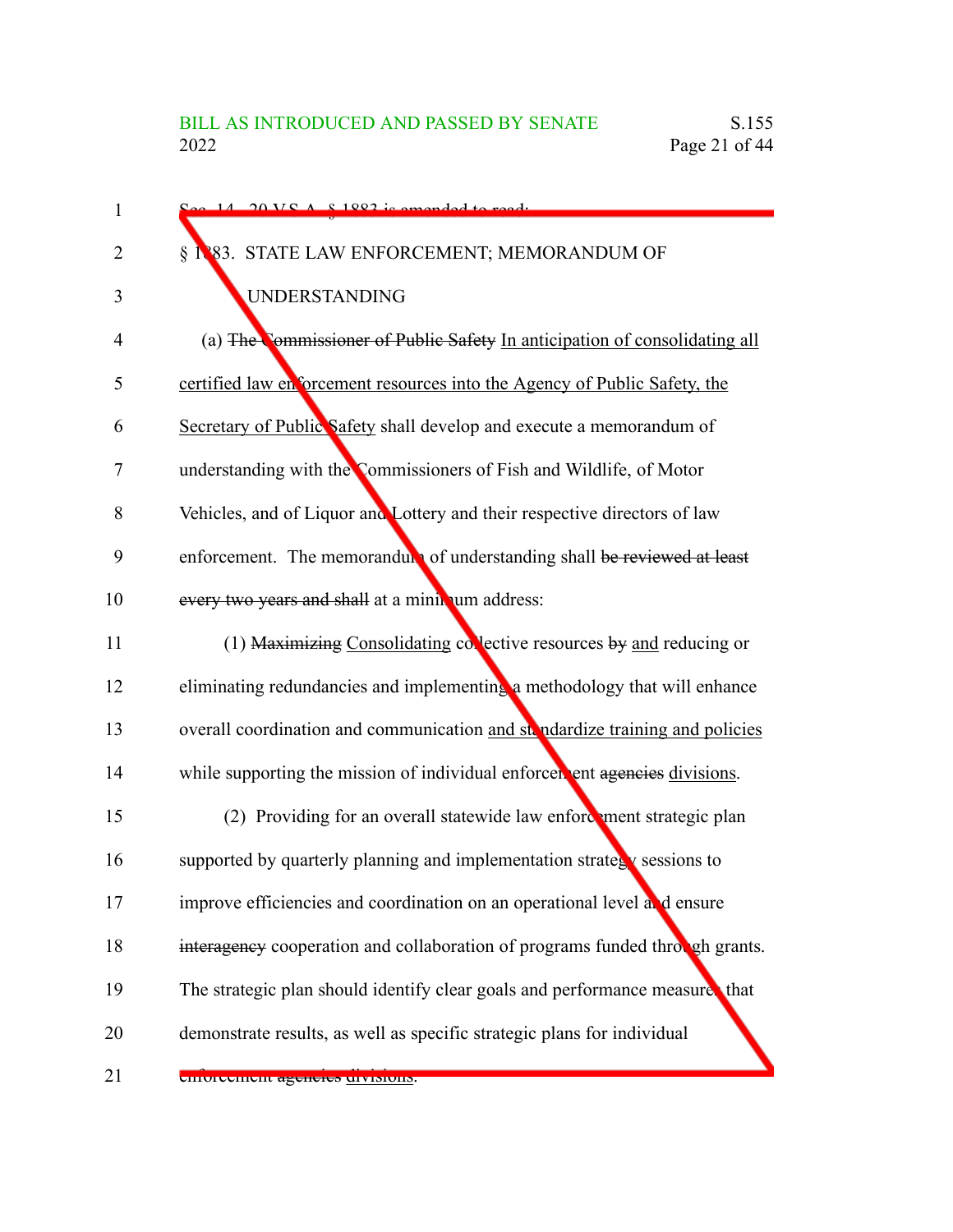| 1              | (2) Creating a took force concent that will provide for the sharing and         |
|----------------|---------------------------------------------------------------------------------|
| 2              | disseminating of information and recommendations involving various levels of    |
| 3              | statewide law enforcement throughout Vermont that will benefit all law          |
| $\overline{4}$ | enforcement eencies as well as citizens.                                        |
| 5              | $(4)(3)$ Developing an integrated and coordinated approach to multi-            |
| 6              | agency special teams with the goal of creating a force multiplier, where        |
| 7              | feasible to be coordinated to rough the Agency of Public Safety, Department of  |
| 8              | Law Enforcement. These teams vill be coordinated by the Vermont State           |
| 9              | Police during training and deployments.                                         |
| 10             | (5)(4) Providing for the Commissioner Secretary of Public Safety, with          |
| 11             | the approval of the Governor and in consultant in with the Commissioners of     |
| 12             | Motor Vehicles, of Fish and Wildlife, and of Liquot and Lottery, accordance     |
| 13             | with the State Emergency Management Plan, to assume the role of lead            |
| 14             | coordinator of statewide law enforcement units in the event of elevated alerts, |
| 15             | critical incidents, and all hazard events. The lead coordinator shall maintain  |
| 16             | control until in his or her the lead coordinator's judgment the event no longer |
| 17             | requires coordinated action to ensure the public safety.                        |
| 18             |                                                                                 |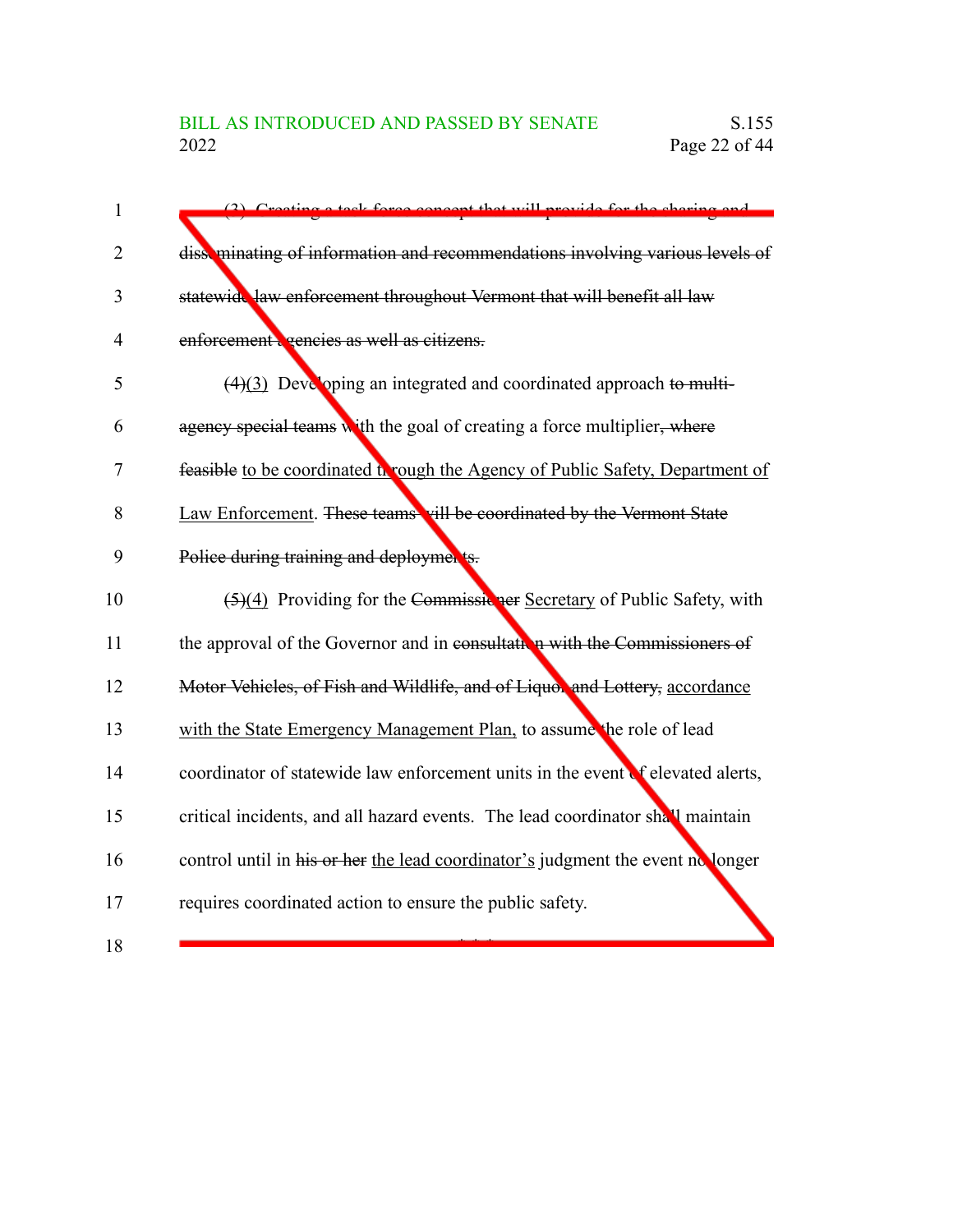| 1              | $\Omega_{\text{QQ}}$ 15 20 V.C.A. chanter 112 subchanter 2 is amonded to read.    |
|----------------|-----------------------------------------------------------------------------------|
| $\overline{2}$ | Subchapter 2. State Police Certified Law Enforcement Officers                     |
| 3              | § 1911. EXAMINATIONS; APPOINTMENT; PROMOTION; PROBATION                           |
| $\overline{4}$ | The contrassioner Commissioner shall devise and administer examinations           |
| 5              | designed to test the qualifications of applicants for positions as state police   |
| 6              | certified law enford ment officers assigned to the Department of Law              |
| 7              | Enforcement and only bose applicants shall be appointed or promoted who           |
| 8              | meet the prescribed standar's and qualifications. Where certified law             |
| 9              | enforcement officer positions support the work of agencies or departments         |
| 10             | outside the Agency of Public Safety the Commissioner shall consult the            |
| 11             | agencies or departments concerning the qualifications for the positions. All      |
| 12             | state police certified law enforcement office is assigned to the Department of    |
| 13             | Law Enforcement shall be on probation for one year from the date of first         |
| 14             | appointment. Such examinations shall be with the advice of the Department of      |
| 15             | Human Resources.                                                                  |
| 16             | § 1912. BOND AND OATH                                                             |
| 17             | State police Certified law enforcement officers assigned to the Department        |
| 18             | of Law Enforcement shall give bond to the state State, at the expents of the      |
| 19             | state State, in such penal sum as the commissioner Commissioner shall equire,     |
| 20             | conditioned for the faithful performance of their duties. State police Certifical |
| 21             | law chroneement officers assigned to the Department of Law Emoreement and         |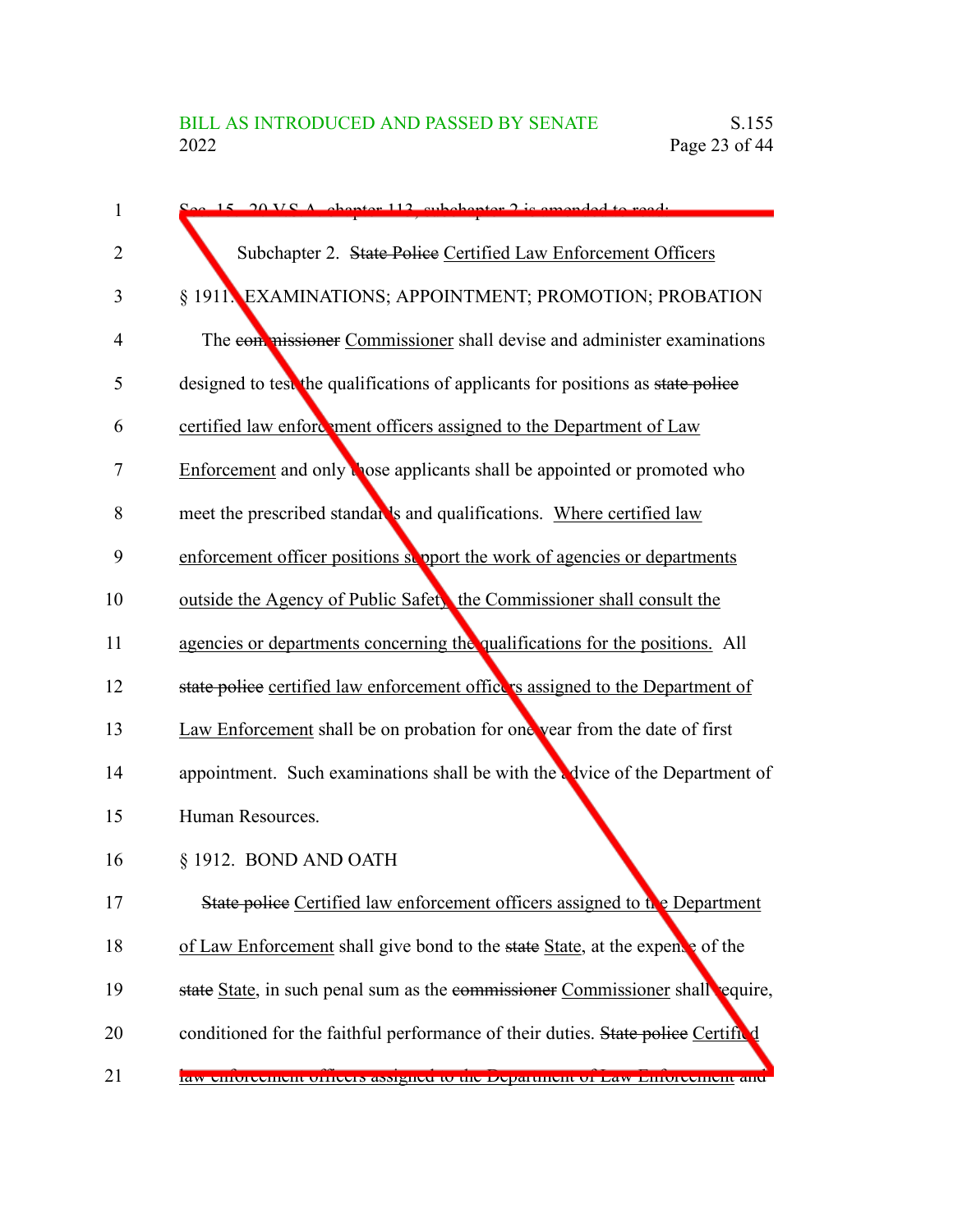| 1  | viliary state State police shall take the oath of office prescribed for shariffs.     |
|----|---------------------------------------------------------------------------------------|
| 2  | bettere the commissioner Commissioner or any person designated under                  |
| 3  | 12 V.S. § 5852 to administer oaths.                                                   |
| 4  | § 1913. UNIFORMS AND EQUIPMENT                                                        |
| 5  | Within the appropriation for the Department, the Commissioner shall                   |
| 6  | provide the State Police certified law enforcement officers assigned to the           |
| 7  | Department of Law Enforcement, and such other members as he or she the                |
| 8  | Commissioner may designate with uniforms and all members with the                     |
| 9  | equipment necessary in the performance of their respective duties, which shall        |
| 10 | remain the property of the State. The Commissioner shall consult with                 |
| 11 | agencies and departments that are supported by certified law enforcement              |
| 12 | officers assigned to the Department of Law Exforcement on the uniforms and            |
| 13 | equipment necessary for those positions. The Commissioner may sell such               |
| 14 | equipment as may become unfit for use, and all monics received from the sale          |
| 15 | shall be paid into the State Treasury and credited to the Department's                |
| 16 | Agency's appropriation. The Commissioner shall keep an inventory and shall            |
| 17 | charge against each member all property of the Department issued to him or            |
| 18 | her the member, and if the Commissioner-shall determine determines that a             |
| 19 | loss or destruction was due to the carelessness or neglect of the member, the         |
| 20 | value of the property shall be deducted from <del>ms of net</del> the includer s pay. |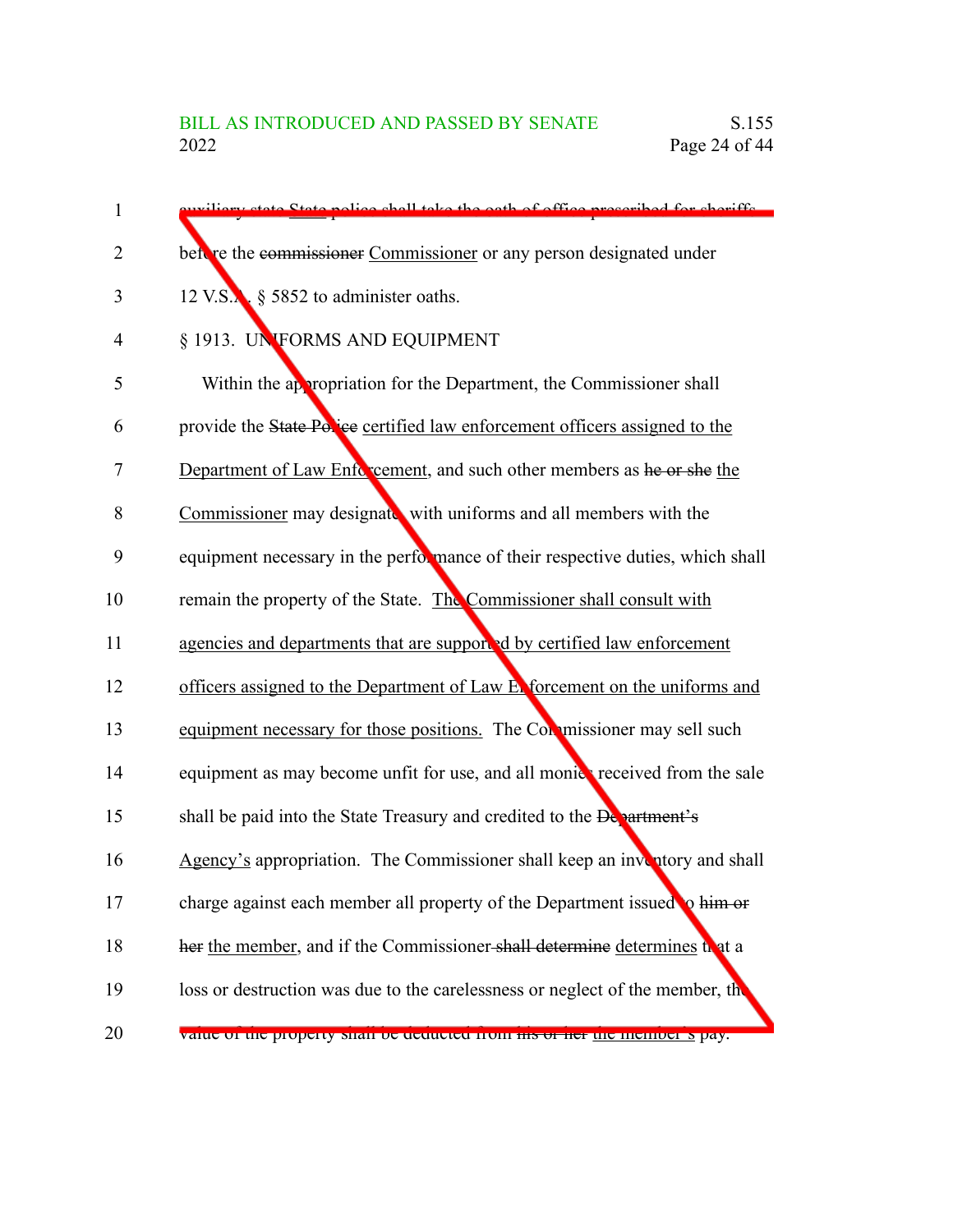| 1  | <b>8 1014 DOWEDS AND IMMI IMITIES</b>                                              |
|----|------------------------------------------------------------------------------------|
| 2  | The Commissioner of Public Safety Law Enforcement and the State Police             |
| 3  | all cert. Ted law enforcement officers assigned to the Department of Law           |
| 4  | Enforcement shall be peace officers and shall have the same powers with            |
| 5  | respect to criminal matters and the enforcement of the law relating to criminal    |
| 6  | matters as sheriffs, constables, and local police have in their respective         |
| 7  | jurisdictions, and shall ave all the immunities and matters of defense now         |
| 8  | available or hereafter made available to sheriffs, constables, and local police in |
| 9  | a suit brought against them in consequence of acts done in the course of their     |
| 10 | employment. State Police Certified aw enforcement officers assigned to the         |
| 11 | Department of Law Enforcement shall be informing or complaining officers           |
| 12 | with the same powers possessed by sheriffs, deputy sheriffs, constables, or        |
| 13 | police officers of a city or incorporated village s provided in 13 V.S.A.          |
| 14 | $§$ 5507.                                                                          |
| 15 | * * *                                                                              |
| 16 | Sec. 16. 20 V.S.A. § 1933 is amended to read:                                      |
| 17 | § 1933. DNA SAMPLE REQUIRED                                                        |
| 18 | * * *                                                                              |
| 19 | (c) A person serving a sentence for a designated crime not confined to a           |
| 20 | correctional facility shall have his or her DNA samples collected or taken at a    |
| 21 | prace and time designated by the commissioner of corrections, the                  |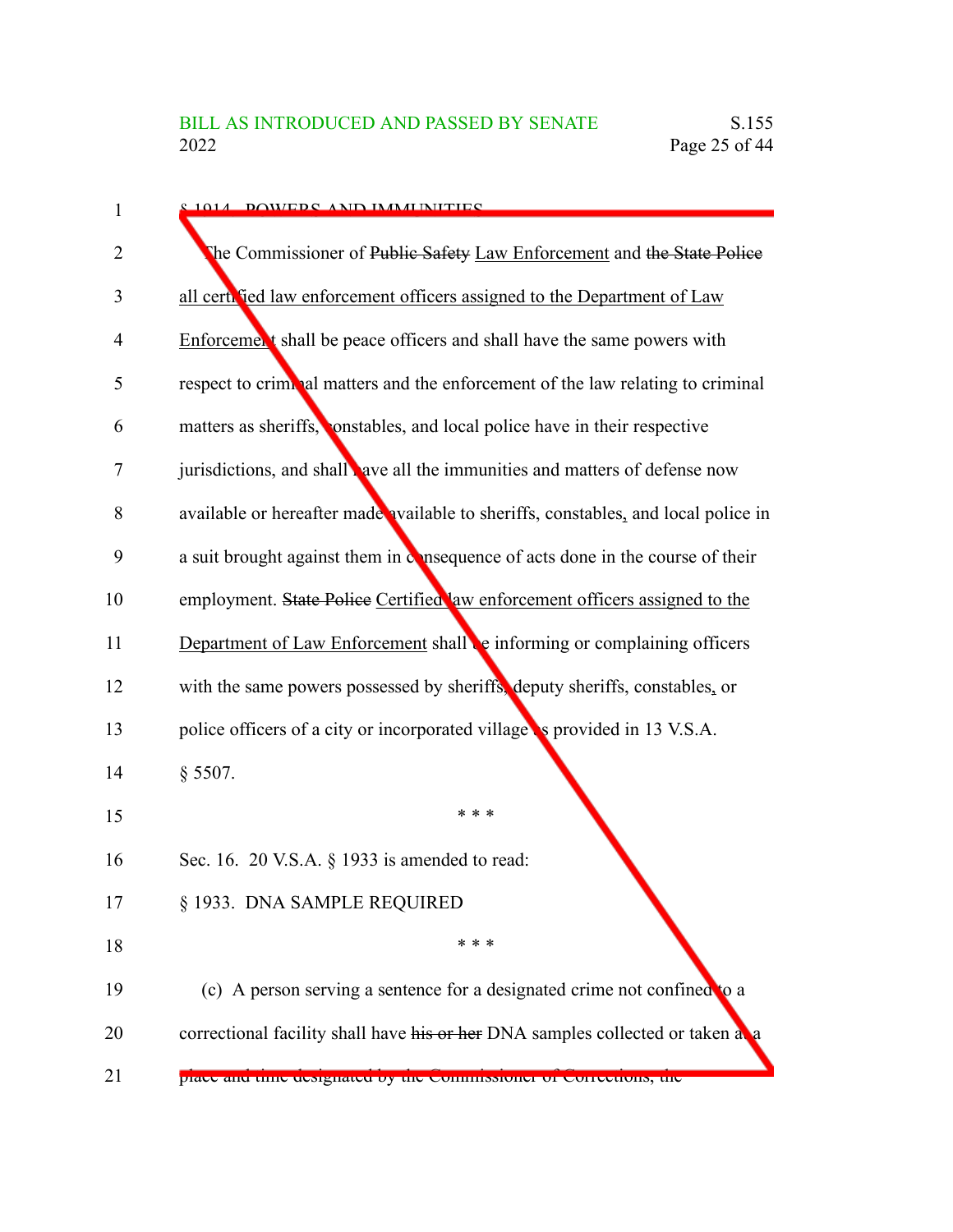| 1  | mmissioner of Public Sefety Law Enforcement, or a court if the nerson has       |
|----|---------------------------------------------------------------------------------|
| 2  | not previously submitted a DNA sample in connection with the designated         |
| 3  | crime it which he or she the person is serving the sentence.                    |
| 4  | Sec. 17. $20$ V.S.A. $\S$ 2352 is amended to read:                              |
| 5  | § 2352. COUNCIL MEMBERSHIP                                                      |
| 6  | $(a)(1)$ The Vermont Criminal Justice Council shall consist of:                 |
| 7  | (A) the Commissioners of Public Safety Law Enforcement, of                      |
| 8  | Corrections, of Motor Vehicles, of Fish and Wildlife, and of Mental Health;     |
| 9  | * * *                                                                           |
| 10 | Sec. 18. REPEALS                                                                |
| 11 | 3 V.S.A. § 212(18) (the Department of Public Safety) is repealed.               |
| 12 | *** Conforming Revisions ***                                                    |
| 13 | Sec. 19. CONFORMING REVISIONS                                                   |
| 14 | When preparing the Vermont Statutes Annotated for publication, the Office       |
| 15 | of Legislative Counsel shall make the following revisions throughout the        |
| 16 | statutes as needed for consistency with this act, as long as the revisions have |
| 17 | no other effect on the meaning of the affected statutes:                        |
| 18 | (1) replace "Department of Public Safety" with "Department of Law               |
| 19 | Enforcement"; and                                                               |
| 20 | (2) revisions that are substantially similar to those described in              |
| 21 | <b>SUDUIVISION (1) OF UNS SUCHON.</b>                                           |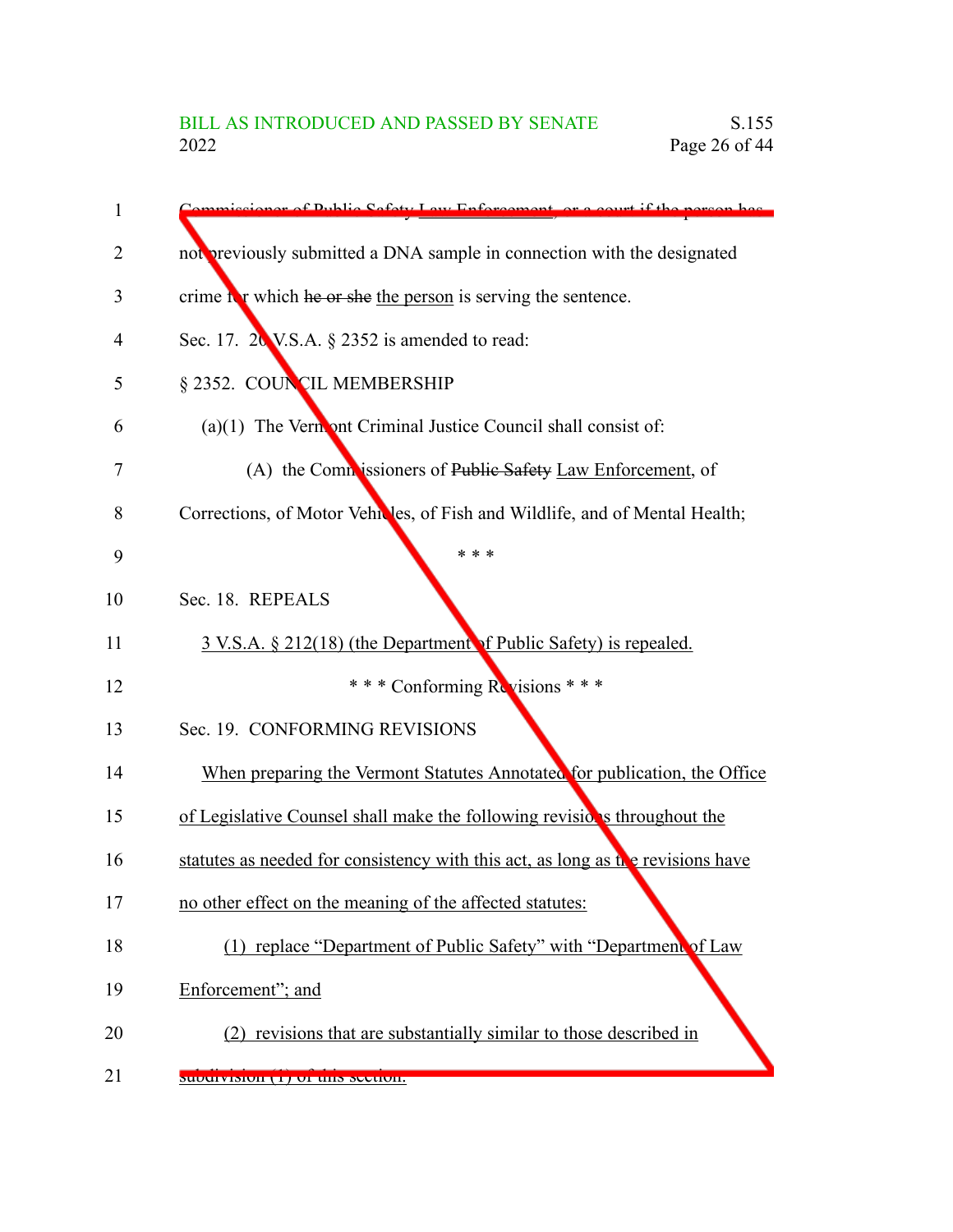| $\mathbf{1}$ | $* * *$ Departing * * *                                                          |
|--------------|----------------------------------------------------------------------------------|
| 2            | Sec 20. CREATION OF AGENCY OF PUBLIC SAFETY; REPORT                              |
| 3            | <b>On</b> or before November 15, 2022, the Secretary of the Agency of<br>(a)     |
| 4            | Public Safety shall report to the Governor, the leadership of the General        |
| 5            | Assembly, and the House and Senate Committees on Government Operations           |
| 6            | and on Judiciary on the status of the organizational transition and recommend    |
| 7            | any legislative changes needed to continue the orderly and efficient             |
| 8            | organizational transition of the Agency of Public Safety.                        |
| 9            | (b) The Secretary of the Agency of Public Safety shall study the                 |
| 10           | effectiveness, efficiency, and delivery of State public safety law enforcement   |
| 11           | services and shall report to the Governor and the General Assembly on or         |
| 12           | before October 15, 2023, on the feasibility and advisability of transferring the |
| 13           | operations of the Department of Fish and Wildlife certified law enforcement      |
| 14           | officers, Department of Liquor and Lottery certified law enforcement officers,   |
| 15           | the Capitol Police, and the Department of Labor relating to VOSHA, Project       |
| 16           | WorkSAFE, and Passenger Tramway Safety to the Agency of Public Safety.           |
| 17           | (c) On or before November 15, 2023, the Secretary of the Agency of               |
| 18           | Public Safety shall report to the Governor, the leadership of the Genera         |
| 19           | Assembly, and the House and Senate Committees on Government Operations           |
| 20           | and on Juditary on the Status of the organizational transition and recommend     |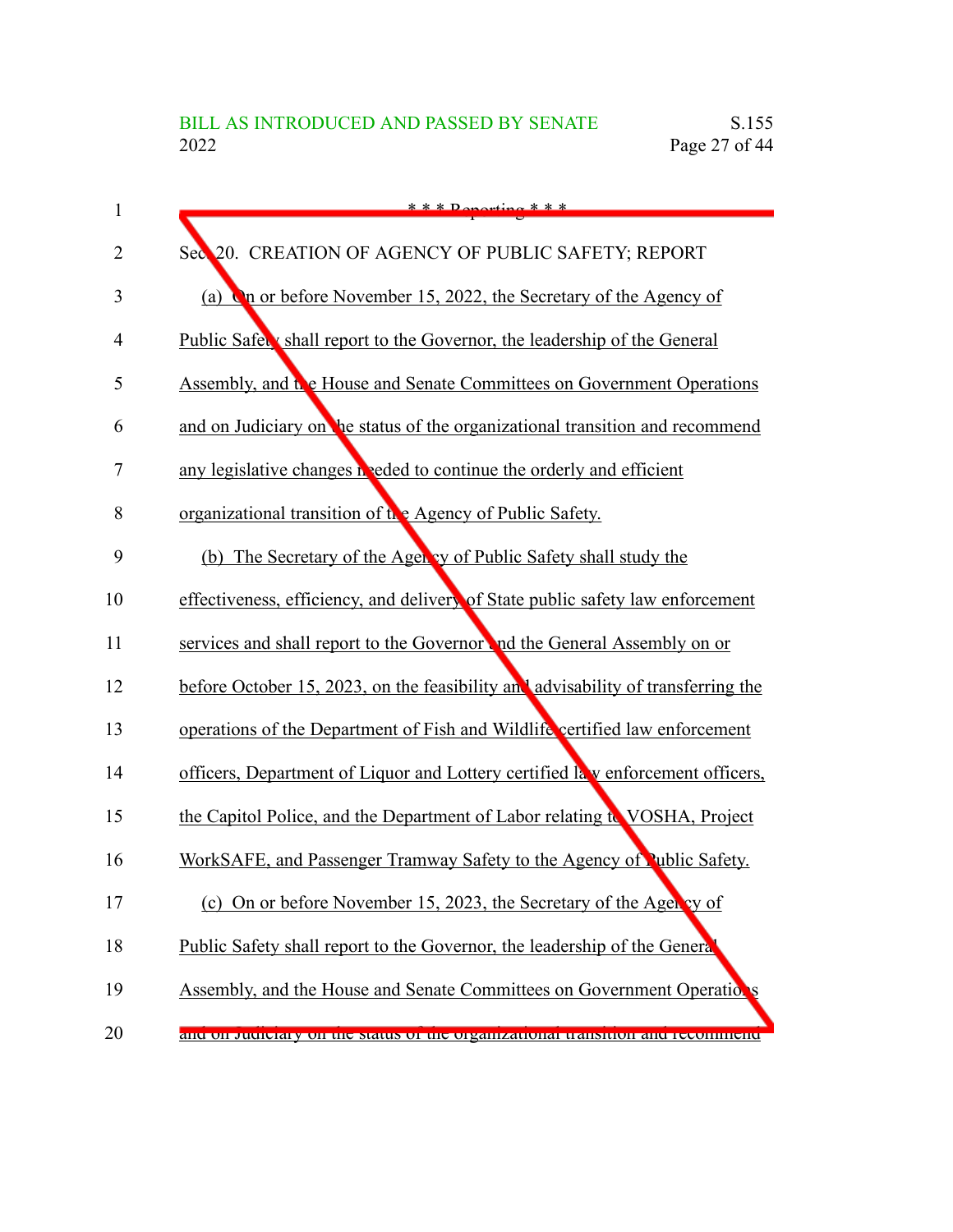| 1              | Jegiclative changes needed to continue an orderly and efficient                                                                                                           |
|----------------|---------------------------------------------------------------------------------------------------------------------------------------------------------------------------|
| $\overline{2}$ | organizational transition.                                                                                                                                                |
| 3              | * * * Effective Dates * * *                                                                                                                                               |
| 4              | Sec. 21. EFFECTIVE PATES                                                                                                                                                  |
| 5              | (a) This section and Secs. 4 (transition; generally) and 19–20 (conforming                                                                                                |
| 6              | changes; reporting) shall take effect on passage.                                                                                                                         |
| 7              | (b) Secs. 1 (agency creation) and 8–18 (conforming statutory revisions)                                                                                                   |
| 8              | shall take effect on July 1, 2022, except that in Sec. 1, N.S.A. $\S 6002(c)(11)$                                                                                         |
| 9              | (E-911 board) shall take effect on July 1, 2023.                                                                                                                          |
| 10             | (c) Secs. $2-3$ and $5-7$ (transition provisions for motor vehicle enforcement                                                                                            |
| 11             | and E-711 Doard) shall take effect on July 1, 2025.                                                                                                                       |
|                | * * * Creation of Agency * * *                                                                                                                                            |
|                | Sec. 1. 3 V.S.A. chapter 72 is added to read:                                                                                                                             |
|                | <b>CHAPTER 72. AGENCY OF PUBLIC SAFETY</b>                                                                                                                                |
|                | <b>Subchapter 1. General Provisions</b>                                                                                                                                   |
|                | § 5201. DEFINITIONS                                                                                                                                                       |
|                | (1) "Agency" means the Agency of Public Safety.                                                                                                                           |
|                | (2) "Commissioner" means the head of a department responsible to the<br>Secretary for the administration of the department.                                               |
|                | $(3)$ "Department" means a major component of the Agency.                                                                                                                 |
|                | (4) "Director" means the head of a division of the Agency.                                                                                                                |
|                | (5) "Division" means a major component of a department engaged in<br>furnishing services to the public or to units of government at levels other than<br>the State level. |
|                | (6) "Secretary" means the head of the Agency, a member of the<br>Governor's Cabinet, who is responsible to the Governor for the administration<br>of the Agency.          |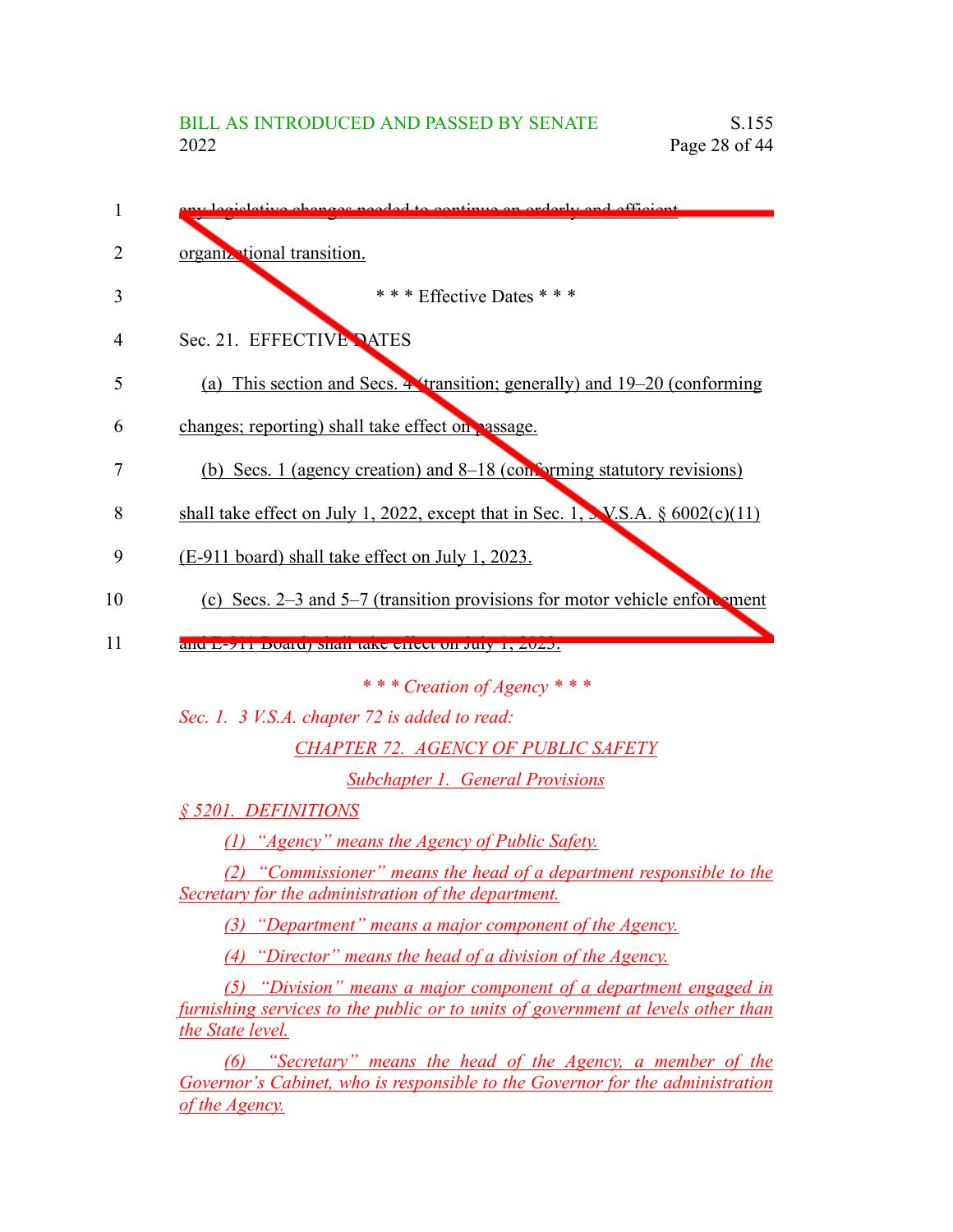# *§ 5202. CREATION OF AGENCY*

*(a) There is hereby created the Agency of Public Safety for the purpose of ensuring the coordination of all State public safety resources, including reducing redundancies; increasing efficiencies; and standardizing policies, training, and data collection.*

*(b) The Agency of Public Safety shall consist of the following:*

*(1) the Department of Fire Safety and Emergency Management, including:*

*(A) the Division of Emergency Management;*

*(B) the Division of Fire Safety; and*

*(C) the Office of Training;*

*(2) the Department of Law Enforcement, including the Division of the Vermont State Police;*

*(3) the Division of Support Services; and*

*(4) the Office of Community Collaboration and Empowerment.*

*(c) The Agency shall provide administrative support to the following boards, commissions, and councils:*

*(1) the Fire Service Training Council;*

*(2) the Law Enforcement Advisory Board;*

*(3) the State Police Advisory Commission;*

*(4) the Search and Rescue Council;*

*(5) the Animal Cruelty Investigation Advisory Board;*

*(6) the Electricians Licensing Board;*

*(7) the Elevator Safety Review Board;*

*(8) the State Emergency Response Commission;*

*(9) the Plumbers Examining Board;*

*(10) the Vermont Access Board; and*

*(11) the Enhanced 911 Board.*

*§ 5203. ADVISORY CAPACITY*

*(a) Except as otherwise provided in this chapter, all boards and commissions that are a part of or are attached to the Agency pursuant to this chapter shall be advisory only, and the powers and duties of the boards and*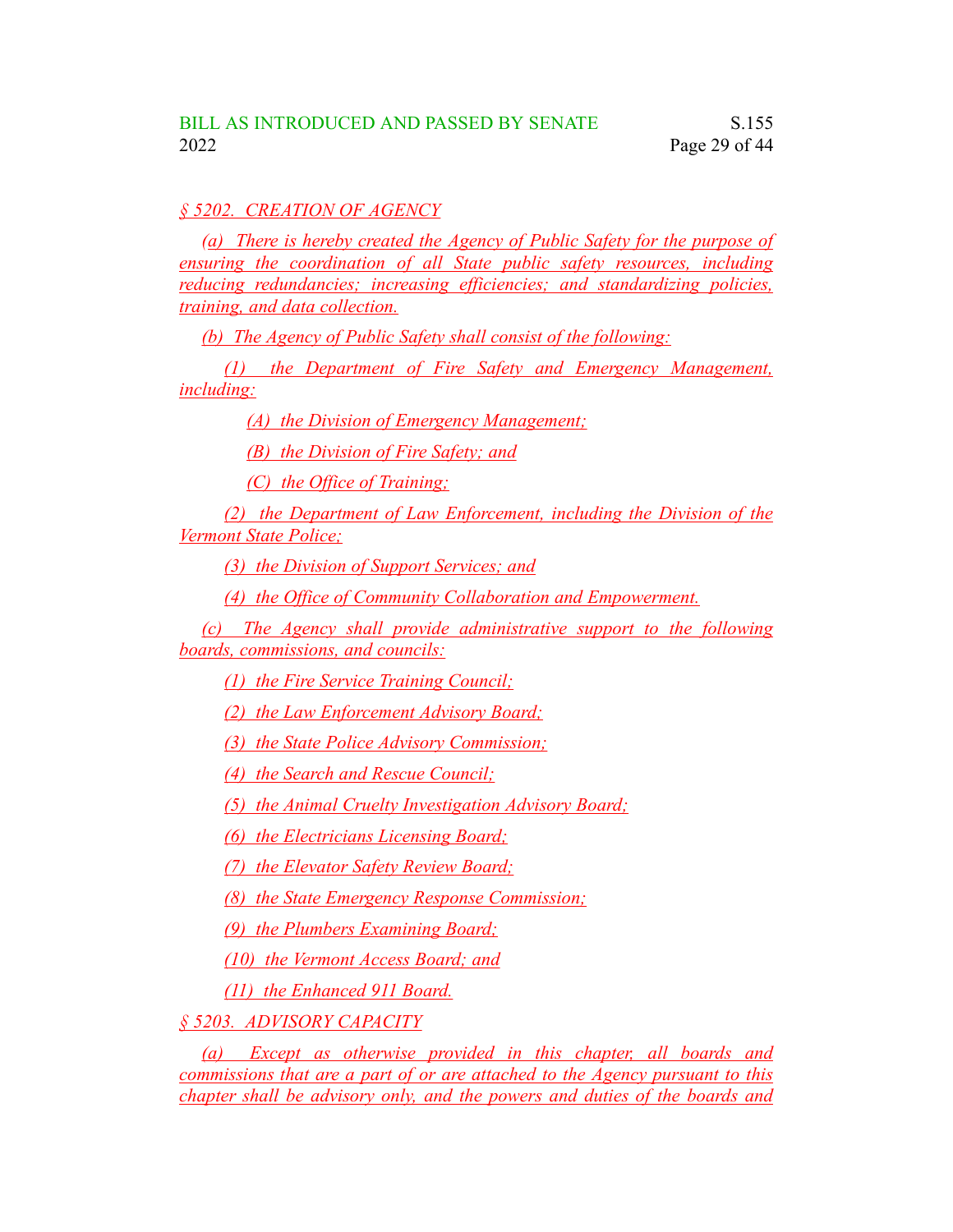*commissions, including administrative, policymaking, and regulatory functions, shall vest in and be exercised by the Secretary of the Agency.*

*(b) Notwithstanding subsection (a) of this section, boards of registration attached to this Agency shall retain and exercise all existing authority with respect to licensing and maintenance of the standards of the persons registered.*

*§ 5204. PERSONNEL DESIGNATION*

*The Secretary, Deputy Secretary, commissioners, deputy commissioners, attorneys, and all members of boards, committees, commissions, or councils attached to the Agency are exempt from the classified State service. Division director positions may be exempt from the classified service or may be within the classified service. Except as authorized by section 311 of this title or otherwise by law, all other positions shall be within the classified service.*

*Subchapter 2. Secretary*

*§ 5221. APPOINTMENT AND DUTIES*

*(a) The Agency shall be under the direction and supervision of the Secretary, who shall be appointed by the Governor with the advice and consent of the Senate and shall serve at the pleasure of the Governor.*

*(b) The Secretary shall oversee the activities of the Division of Support Services and the Office of Community Collaboration and Empowerment. The Secretary shall supervise the Commissioner of Fire Safety and Emergency Management and the Commissioner of Law Enforcement.*

*§ 5222. BUDGET AND REPORT*

*The Secretary shall be responsible to the Governor and shall plan, coordinate, and direct the functions vested in the Agency.*

*§ 5223. DEPUTY SECRETARY*

*(a) The Secretary, with the approval of the Governor, may appoint a deputy to serve at the Secretary's pleasure and to perform such duties as the Secretary may prescribe. The Deputy shall be exempt from the classified service. The appointment shall be in writing and shall be filed in the Office of the Secretary of State.*

*(b) The Deputy Secretary shall discharge the duties and responsibilities of the Secretary in the Secretary's absence. In case a vacancy occurs in the office of the Secretary, the Deputy shall assume and discharge the duties of office until the vacancy is filled.*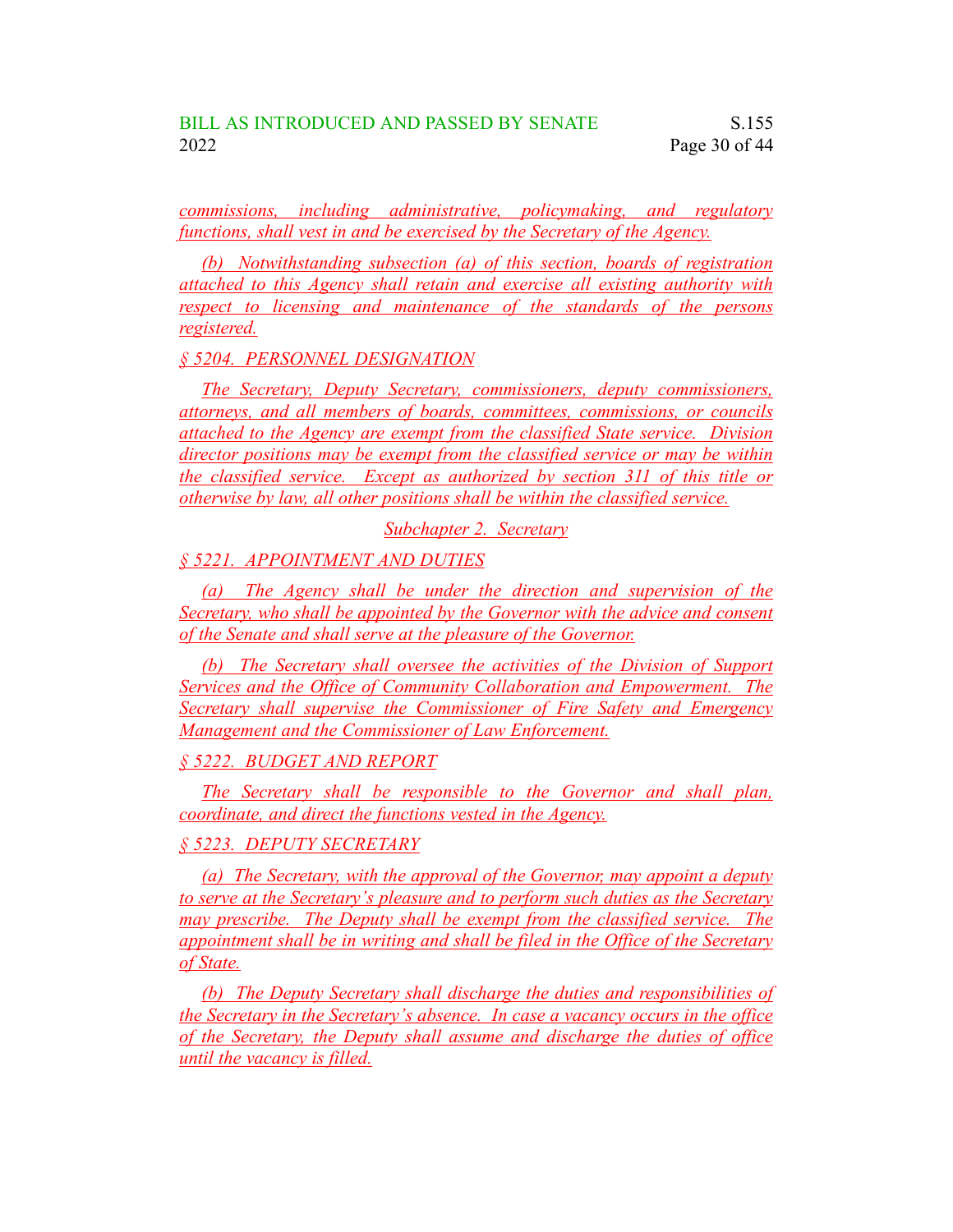# *§ 5224. ADVISORY COUNCILS OR COMMITTEES*

*The Secretary, with the approval of the Governor, may create such advisory councils or committees as the Secretary deems necessary within the Agency and appoint their members for terms not exceeding the Governor's term.*

*§ 5225. TRANSFER OF PERSONNEL AND APPROPRIATIONS*

*(a) The Secretary, with the approval of the Governor, may transfer classified positions between State departments and other components of the Agency, subject to personnel laws and rules.*

*(b) Notwithstanding subsection (a) of this section, members from different divisions of the Department of Law Enforcement shall not be reassigned or transferred outside their division unless the member requests a transfer and the Commissioner approves the transfer.*

*(c) The Secretary, with the approval of the Governor, may transfer appropriations or parts thereof between departments and other components in the Agency, consistent with the purposes for which the appropriation was made.*

*Subchapter 3. Commissioners and Directors*

*§ 5251. COMMISSIONERS; DEPUTY COMMISSIONERS; APPOINTMENT; TERM*

*The Secretary, with the approval of the Governor, shall appoint a commissioner of each department, who shall be the chief executive and administrative officer and shall serve at the pleasure of the Secretary.*

*§ 5252. MANDATORY DUTIES*

*(a) The Commissioner shall exercise the powers and perform the duties required for the effective administration of the Department.*

*(b) The Commissioner, with the approval of the Governor, shall so organize and arrange the Department as will best and most efficiently promote its work and carry out the objectives of this chapter. The Commissioner may formulate, put into effect, alter, and repeal rules for the administration of the Department.*

*(c) In addition to other duties imposed by law, the Commissioner shall:*

*(1) administer the laws assigned to the Department;*

*(2) coordinate and integrate the work of the divisions; and*

*(3) supervise and control all staff functions.*

*§ 5253. PERMISSIVE DUTIES; APPROVAL OF SECRETARY*

*(a) The Commissioner may, with the approval of the Secretary:*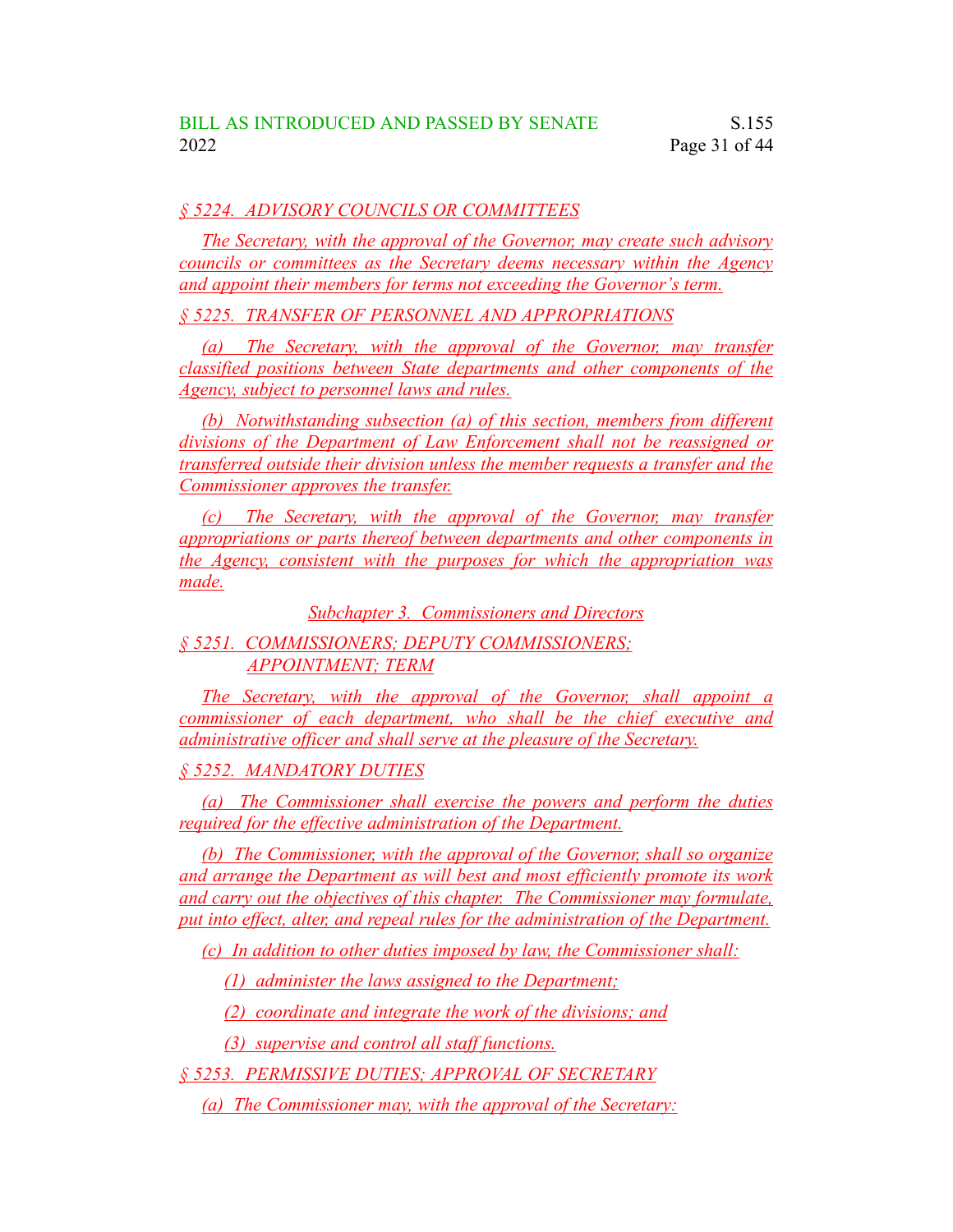*(1) transfer classified positions within or between divisions subject to State personnel laws and rules;*

*(2) cooperate with the appropriate federal agencies and administer federal funds in support of programs within the Department;*

*(3) submit plans and reports, and in other respects comply with federal law and regulations that pertain to programs administered by the Department;*

*(4) make rules and policies consistent with law for the internal administration of the Department and its programs;*

*(5) appoint a deputy commissioner;*

*(6) provide training and instructions for any employees of the Department, at the expense of the Department, in educational institutions or other places; and*

*(7) organize, reorganize, transfer, or abolish divisions, staff functions, or sections within the Department.*

*(b) The Commissioner of the Department of Law Enforcement, with the approval of the Secretary, may:*

*(1) designate or change the rank or grade to be held by a member in accordance with the rules adopted by the Commissioner;*

*(2) assign or transfer members within a division to serve at such stations and to perform such duties as the Commissioner shall designate; and*

*(3) determine what certified law enforcement officers other than State Police officers shall give bonds and prescribe the conditions and amount.*

*(c) Notwithstanding anything to the contrary in this chapter, the divisions within the Department of Law Enforcement shall not be abolished or transferred and members from different divisions of the Department of Law Enforcement shall not be reassigned or transferred outside their division unless the member requests a transfer and the Commissioner approves the transfer.*

*§ 5254. DIRECTORS*

*(a) A director shall administer each division within the Agency. The commissioners, with the approval of the Secretary, shall appoint the directors for divisions that are part of a department, and the Secretary shall appoint any other directors whose appointment is not otherwise governed by law. Each division and its officers shall be under the direction and control of the appointing authority except with regard to the quasi-judicial acts or duties vested in them by law.*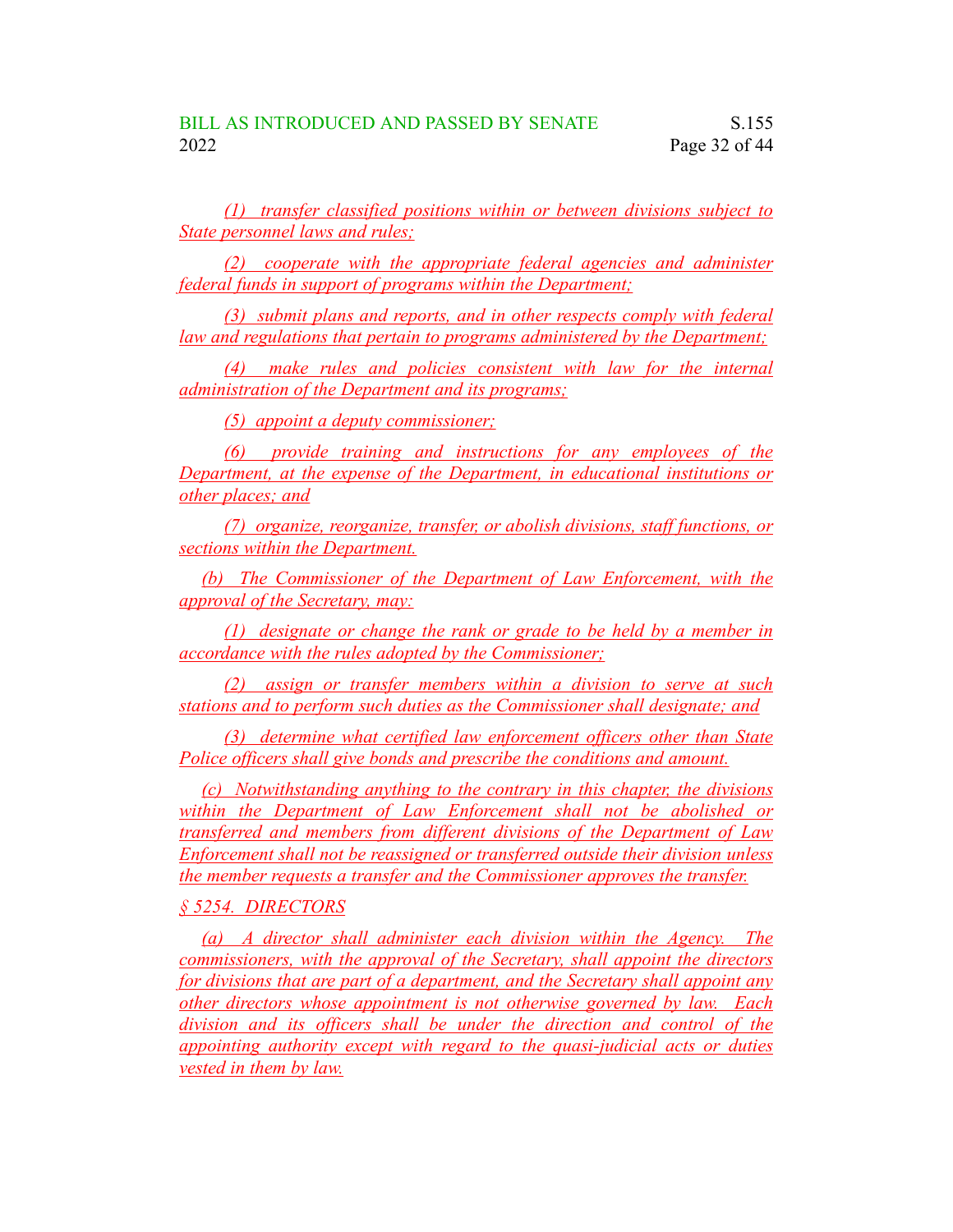*(b) No rule or policy may be issued by a director of a division without the approval of the appointing authority.*

*Subchapter 4. Departments, Divisions, and Boards*

*§ 5281. DEPARTMENT OF LAW ENFORCEMENT*

*The Department of Law Enforcement is created within the Agency of Public Safety.*

*§ 5282. DEPARTMENT OF FIRE SAFETY AND EMERGENCY MANAGEMENT*

*The Department of Fire Safety and Emergency Management is created within the Agency of Public Safety. The Commissioner of Fire Safety and Emergency Management, as Fire Marshal, shall be responsible for enforcing the laws pertaining to the investigation of fires, the prevention of fires, the promotion of fire safety, and the delivery of fire service training.*

*§ 5283. DIVISION OF SUPPORT SERVICES*

*(a) The Division of Support Services is created within the Agency of Public Safety. It shall be administered by the Deputy Secretary of the Agency.*

*(b) The Division of Support Services shall provide the following services to the Agency, including the following components assigned to it for administrative support:*

*(1) personnel administration;*

*(2) financing and accounting activities;*

*(3) coordination of filing and records maintenance activities;*

*(4) provision of facilities, office space, and equipment and the care thereof;*

*(5) requisitioning from the Department of Buildings and General Services of the Agency of Administration supplies, equipment, and other requirements;*

*(6) management improvement services;*

*(7) training, including diversity, equity, and inclusion training;*

*(8) communications, including dispatch and radio technology;*

*(9) fleet services;*

*(10) information systems and technology, including the Vermont Crime Information Center and the Sex Offender Registry;*

*(11) grant management; and*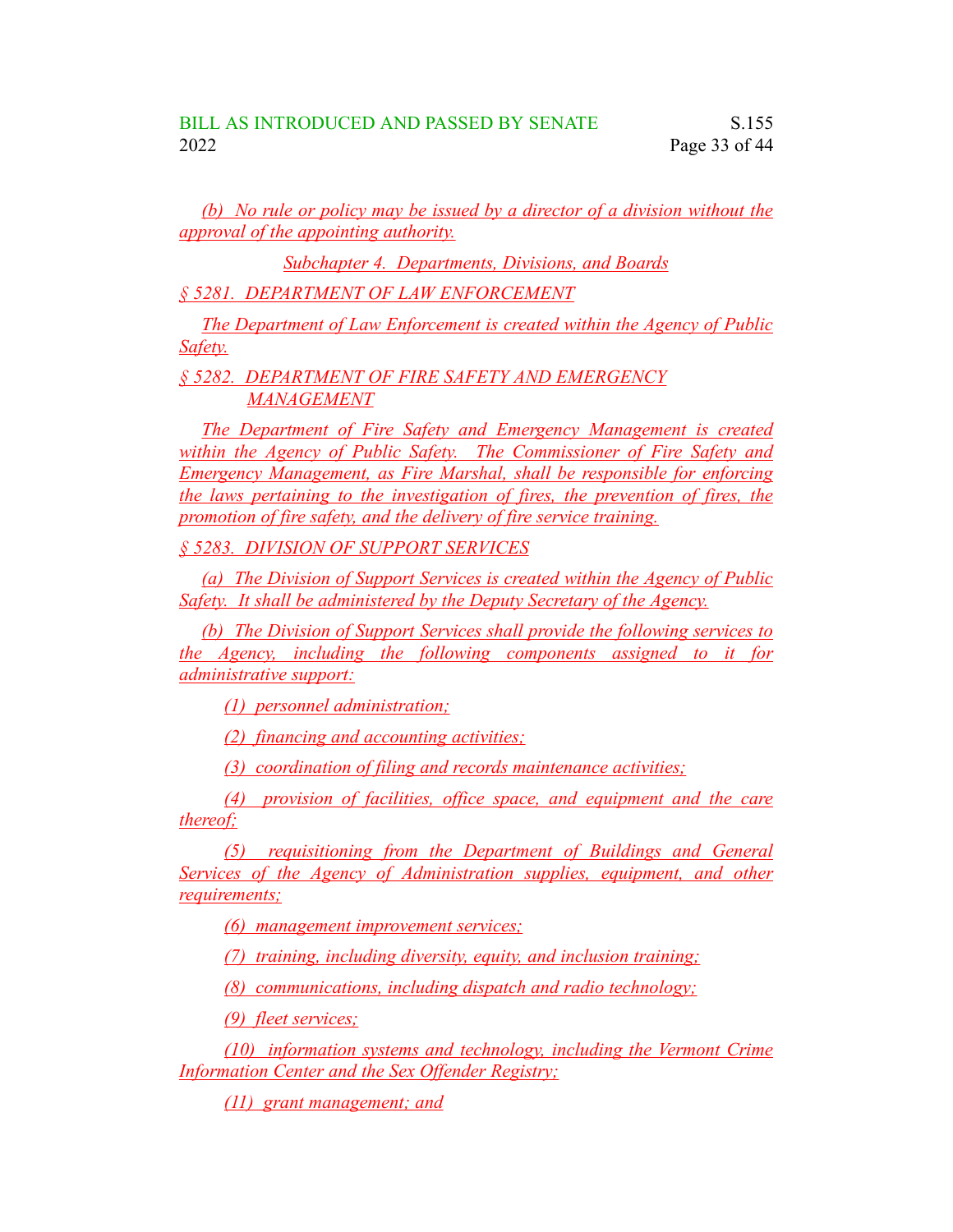*(12) other administrative functions assigned to it by the Secretary.*

*(c) Other provisions of the law notwithstanding, all administrative service functions delegated to other components of the Agency shall be performed within the Agency by the Division of Support Services.*

*§ 5284. OFFICE OF COMMUNITY COLLABORATION AND EMPOWERMENT*

*(a) Creation. The Office of Community Collaboration and Empowerment is created within the Agency of Public Safety. It shall be administered by the Deputy Secretary of the Agency.*

*(b) Duties; responsibilities. The Office of Community Collaboration and Empowerment shall:*

*(1) create and execute a process to engage public safety stakeholders in the development of key Agency policies with broad stakeholder interest;*

*(2) create and maintain a variety of mechanisms for community feedback and engagement regarding the operations of the public safety system;*

*(3) maintain a list of relevant public safety stakeholders;*

*(4) create a system to periodically review all Agency policies that includes the use of the Equity Impact Assessment Tool;*

*(5) define the relationship between the Office of Community Collaboration and Empowerment and the other offices, divisions, and departments within the Agency; and*

*(6) establish organizational structures that allow for meaningful community participation.*

*(c) Report. On or before November 1, 2023, and every two years thereafter, the Office of Community Collaboration and Empowerment shall report to the House and Senate Committees on Government Operations and on Judiciary, and to the list of stakeholders identified pursuant to subdivision (3) of subsection (b) of this section, on the Office's progress and implementation on the duties and responsibilities identified in subsection (b) of this section.*

*\* \* \* Transfer of Funds, Equipment, and Positions \* \* \**

*Sec. 2. PROVISIONS FOR THE TRANSITION OF THE ENHANCED 911 BOARD*

*(a) All financial assets and liabilities of the Enhanced 911 Board, including all appropriations associated with the positions transferred pursuant to subsection (b) of this section, are transferred to the Agency of Public Safety.*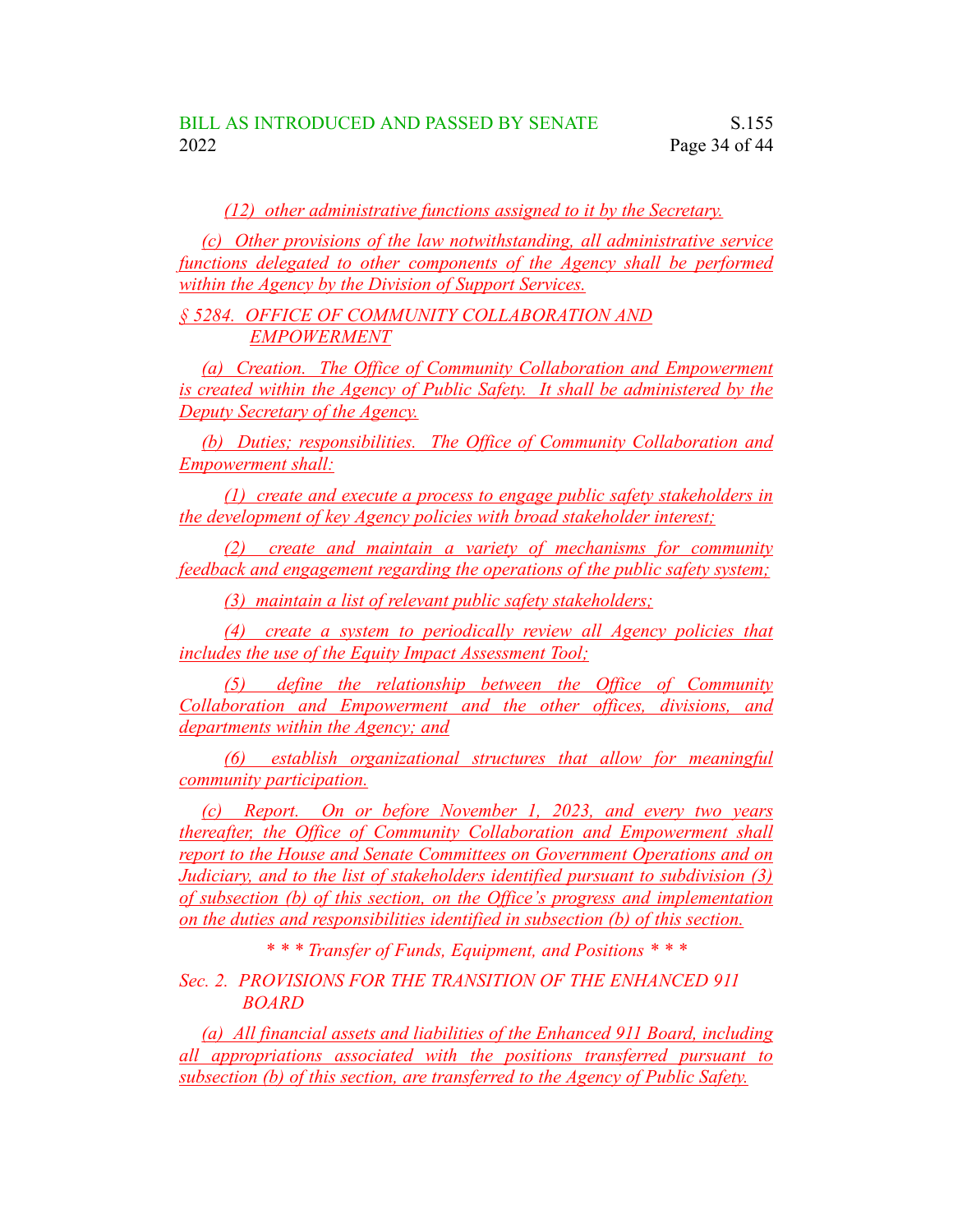*(b) All authorized positions and equipment, supplies, and inventory of the Enhanced 911 Board are transferred to the Agency of Public Safety.*

*(c) The Enhanced 911 Board shall have the administrative, technical, and legal assistance of the Agency of Public Safety.*

*(d) The rules of the Enhanced 911 Board shall become a subtitle under the rules of the Agency of Public Safety.*

*\* \* \* General Transition Provisions \* \* \**

*Sec. 3. TRANSITION; GENERALLY*

*The Secretary of Public Safety shall coordinate with the Secretary of Administration; the Commissioner of Finance and Management; the Commissioner of Human Resources; the Executive Director of the Criminal Justice Council; the Chair of the Criminal Justice Council; the Executive Director of the Enhanced 911 Board; the Secretary of the Agency of Transportation; and the Commissioners of the Departments of Motor Vehicles, of Fish and Wildlife, of Liquor and Lottery, and their directors of enforcement as necessary to enable the organizational modernization and most efficient operation of State law enforcement divisions and resources.*

*\* \* \* Statutory Changes for the Enhanced 911 Board \* \* \**

*\* \* \**

*Sec. 4. 30 V.S.A. § 7052 is amended to read:*

*§ 7052. VERMONT ENHANCED 911 BOARD*

*(e) The Board shall appoint, subject to the approval of the Governor, advise the Secretary on and assist the Secretary with the selection of the Executive Director who shall hold office at the pleasure of the Board. He or she The Executive Director shall perform such duties as may be assigned by the Board. The Executive Director is entitled to compensation, as established by law, and reimbursement for the expenses within the amounts available by appropriation. The Executive Director may, with the approval of the Board, hire employees, agents, and consultants and prescribe their duties. The Executive Director shall submit a budget to the Secretary. The Executive Director shall not be under the direction and control of the Secretary except with regard to the budget and other administrative functions given to the Director or the Board by law.*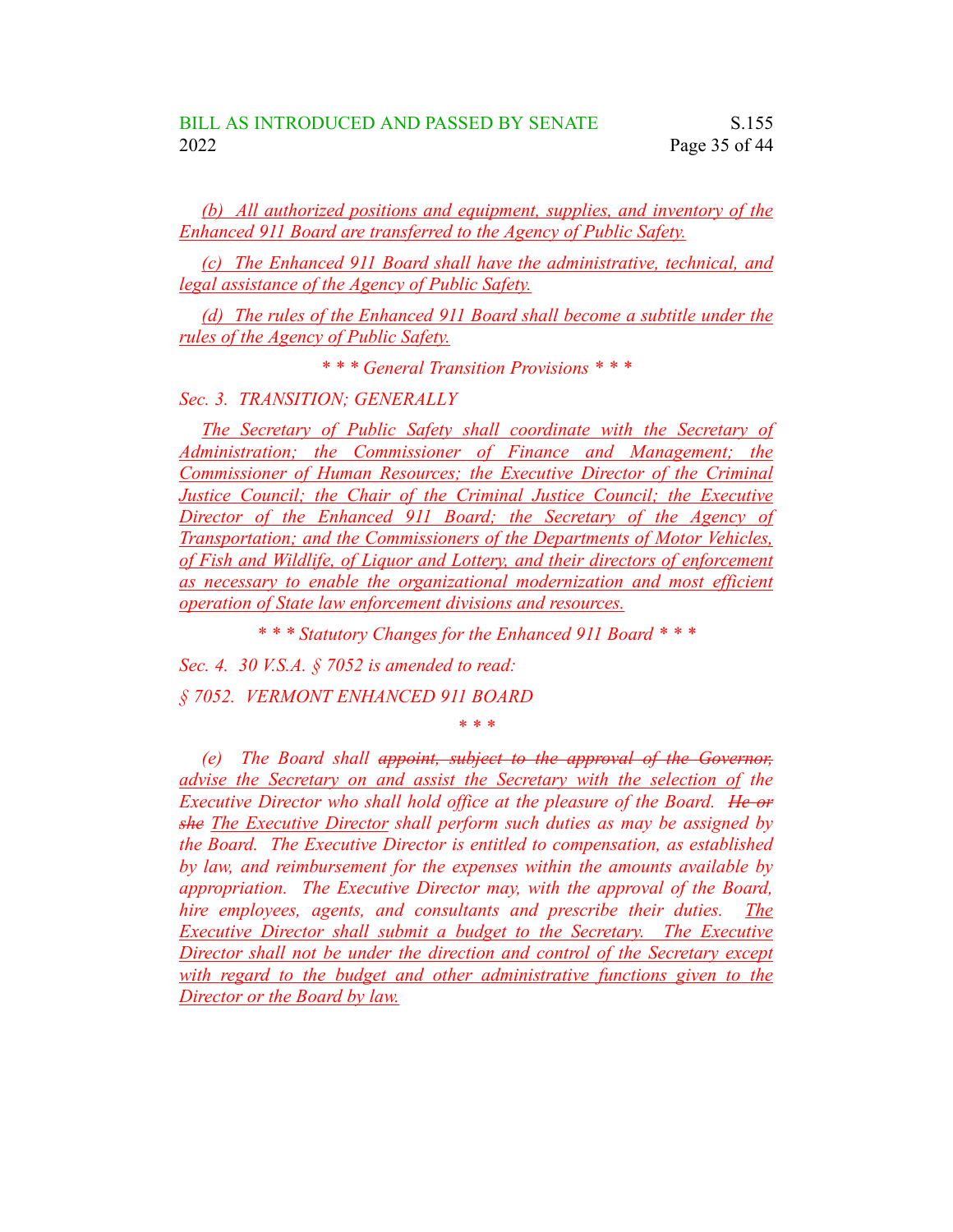*Sec. 5. 30 V.S.A. § 7053 is amended to read:*

*§ 7053. BOARD; RESPONSIBILITIES AND POWERS*

*(a) The Board shall be the single governmental agency responsible for statewide Enhanced 911 pursuant to chapter 87 of this title and 3 V.S.A. chapter 72. To the extent feasible, the Board shall consult with the Agency of Human Services, the Department Agency of Public Safety, the Department of Public Service, and local community service providers on the development of policies, system design, standards, and procedures. The Board shall develop designs, standards, and procedures and shall adopt rules on the following:*

*(1) The technical and operational standards for public safety answering points.*

*(2) The system database standards and procedures for developing and maintaining the database. The system database shall be the property of the Board.*

*(3) Statewide, locatable means of identifying customer location, such as addressing, geo-coding, or other methods of locating the caller.*

*(4) Standards and procedures to ensure system and database security.*

*\* \* \**

*\* \* \* Statutory Changes for Department of Public Safety Becoming*

*Agency \* \* \**

*Sec. 6. 23 V.S.A. § 1 is amended to read:*

#### *§ 1. ADMINISTRATION AND ENFORCEMENT OF TITLE*

*The Commissioner of Motor Vehicles and the Commissioner of Public Safety Law Enforcement shall cooperate in carrying out all the statutes and rules adopted to implement the provisions of this title to achieve the most efficient and economical administration. In case of disagreement as to division of work, the Governor shall decide.*

*Sec. 7. 23 V.S.A. § 1600 is amended to read:*

*§ 1600. DEFINITION*

*Notwithstanding subdivision 4(4) of this title, as used in this chapter, "Commissioner" means the Commissioner of the Agency of Public Safety, Department of Law Enforcement.*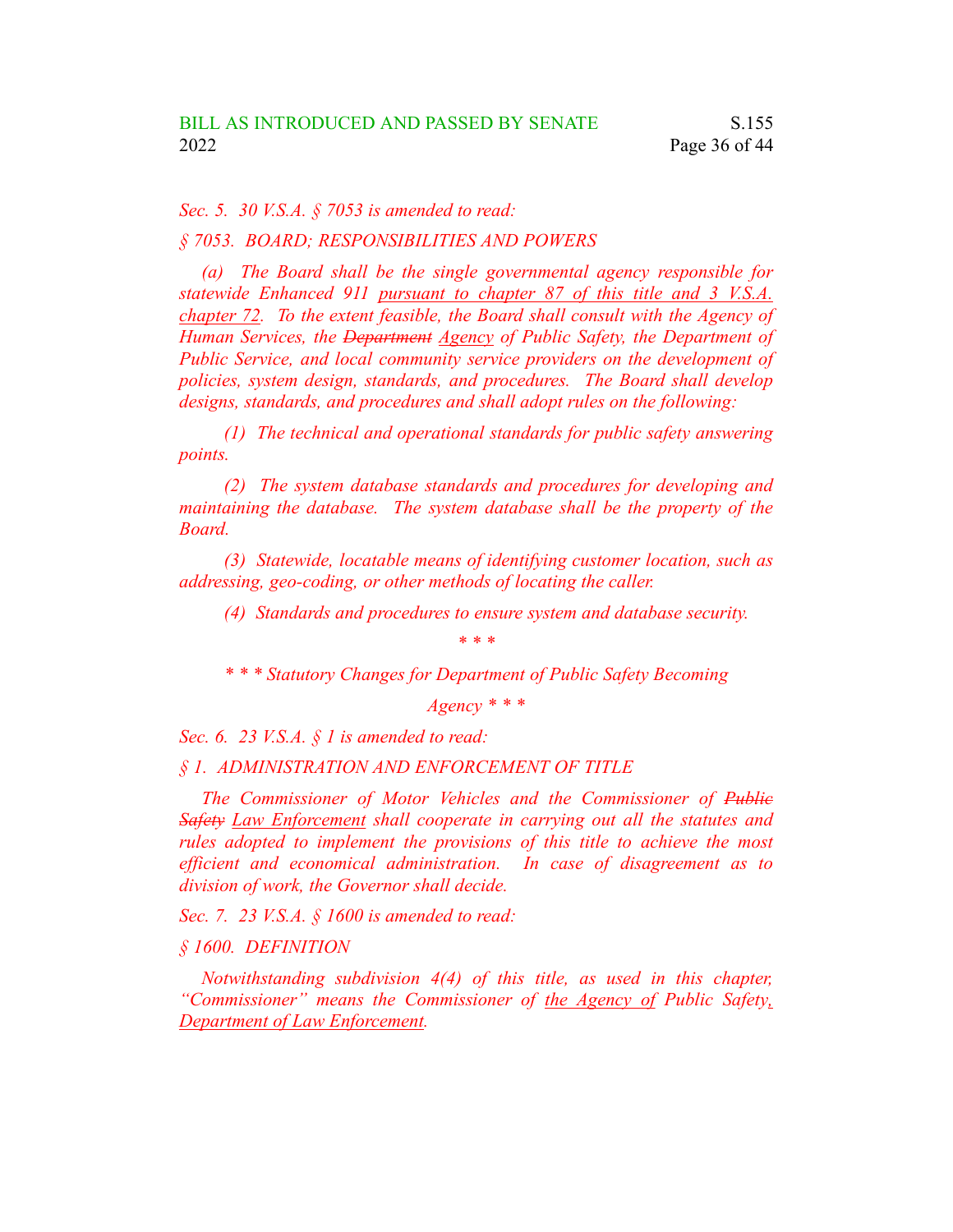*Sec. 8. 3 V.S.A. § 2101 is amended to read:*

*§ 2101. CREATION*

*A cabinet is created in the Executive Branch of government which that shall consist of the Secretaries of such agencies as are created by law, as well as such Commissioners of the departments created by law as the Governor, in the Governor's discretion, shall appoint to be a member of the Cabinet.*

*Sec. 9. 20 V.S.A. § 3 is amended to read:*

*§ 3. VERMONT EMERGENCY MANAGEMENT DIVISION*

*(a) There is hereby created within the Department of Public Safety Agency of Public Safety, Department of Fire Safety and Emergency Management, a division to be known as the Vermont Emergency Management Division.*

*\* \* \**

*Sec. 10. 20 V.S.A. § 1871 is amended to read:*

*§ 1871. DEPARTMENT OF PUBLIC SAFETY; COMMISSIONER CONTRACTING*

*(a) The Department of Public Safety, created by 3 V.S.A. § 212, shall include a Commissioner of Public Safety.*

*(b) The head of the Department shall be the Commissioner of Public Safety, who shall be a citizen of the United States and shall be selected on the basis of training, experience, and qualifications. The Commissioner shall be appointed by the Governor, with the advice and consent of the Senate.*

*(c)(a) The Commissioner of Public Safety Law Enforcement may contract for security and related traffic control, and receive reimbursement for reasonable costs that shall include costs associated with providing personnel, benefits, equipment, vehicles, insurances, and related expenses. These reimbursements shall be credited to a special fund established pursuant to 32 V.S.A. chapter 7, subchapter 5, and be available to offset costs of providing those services.*

*(d)(b) The Commissioner of Public Safety Law Enforcement shall collect fees for the termination of alarms at State Police facilities and for response to false alarms.*

*(e)(c) Termination Fees.*

*(1) The termination fee for a single dedicated circuit alarm at a State Police facility will shall be \$250.00 per user per year.*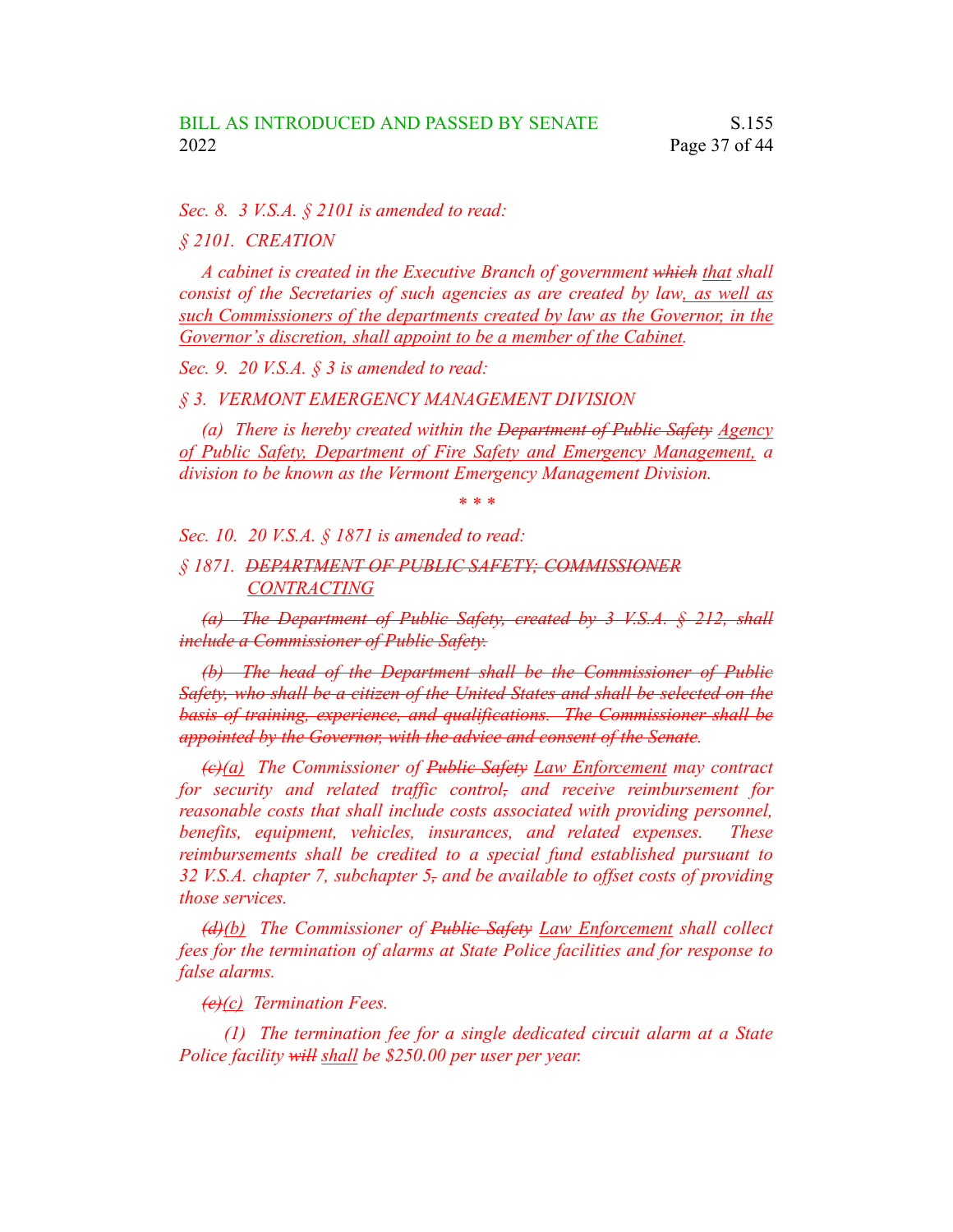*(2) An alarm company or monitoring service that is authorized to install a multi-unit multiunit alarm panel at a State Police facility will shall be assessed a fee of \$25.00 per alarm with a minimum fee of \$250.00 per panel per year.*

*(3) An individual or business who programs a tape dialer or other automatic notification device to transmit a voice message to a State Police facility, informing the police of a burglary or other emergency, must register such dialer with the State Police facility and will shall be assessed a registration fee of \$50.00 per year. The fee includes an onsite inspection by a member of the State Police.*

*(4) If State Police respond to an alarm and it is found that the alarm was transmitted by an unregistered tape dialer or similar notification device, a registration fee of \$50.00 will shall be assessed subsequent to that response. Unpaid registration fees are considered to be alarms in default and handled in accordance with the provisions of the section on response terminations.*

*(f)(d) False Alarms alarms.*

*(1) A false alarm is notification given to the State Police by electronic or telephonic means that an emergency situation exists, when an emergency or other circumstance that could be perceived as an emergency does not exist and to which the State Police have responded.*

*(2) Alarm periods shall be based on the calendar year, January 1 through December 31.*

*(3) The first false alarm in an alarm period shall be at no cost. The second false alarm in the alarm period shall be assessed at \$50.00 and each successive false alarm in the same alarm period shall be assessed at \$75.00.*

*(g)(e) Response Terminations terminations.*

*(1) Alarm fees that have been assessed and not paid for a period of 60 days from the date of the last billing are considered alarms in default and the State Police station commander, with the concurrence of the State Police troop commander, may notify the alarm holder that the State Police will no longer respond to alarms at that location as long as the alarm holder is in default.*

*(2) When in the opinion of the station commander, with the concurrence with the troop commander, there exists a chronic false alarm problem that the alarm holder appears not to have taken reasonable measures to correct, the station commander may send notification that the State Police will no longer respond to alarms at that location until the problem is corrected even if the alarm holder is not in default on fees assessed.*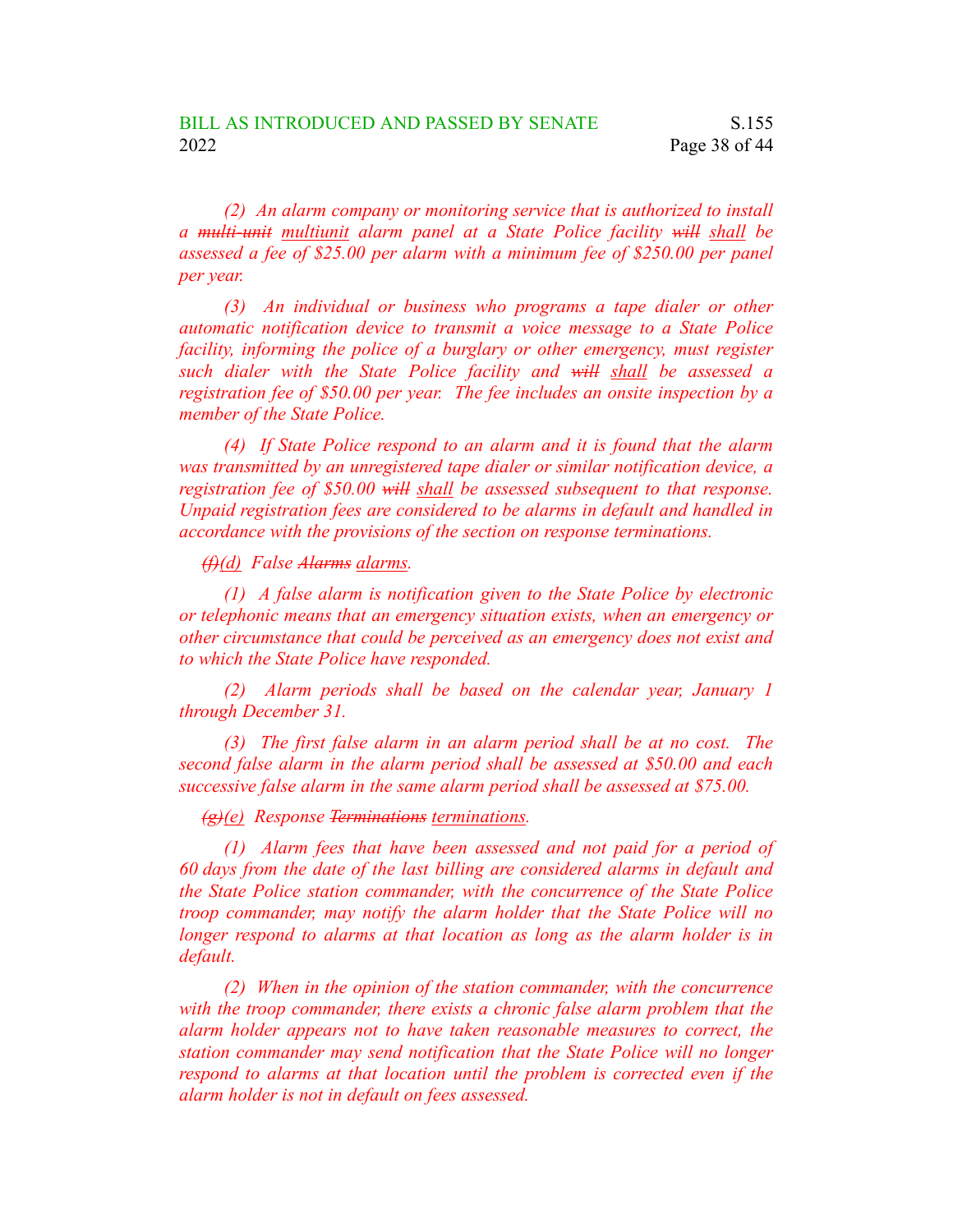*(h)(f) Appeal. An alarm holder may appeal a decision of the station commander to the troop commander.*

*(i)(g) The Commissioner of Public Safety Law Enforcement may enter into contractual arrangements to perform dispatching functions for State, municipal, or other emergency services.*

 $\frac{\partial f}{\partial h}$  *Charges collected under subsections*  $\frac{\partial f}{\partial h}$  *(d)*, *and*  $\frac{\partial f}{\partial h}$  *of this section shall be credited to the Vermont Law Telecommunications Special Fund and shall be available to the Department to offset the costs of providing the services.*

*Sec. 11. 20 V.S.A. § 1872 is amended to read:*

*§ 1872. DUTIES OF COMMISSIONER GENERALLY*

*The Commissioner shall be the chief enforcement officer of all the statutes and rules pertaining to the law of the road and the display of lights on vehicles. In addition, the Commissioner shall supervise and direct the activities of the State Police and of the Vermont Crime Information Center and, as Fire Marshal, be responsible for enforcing the laws pertaining to the investigation of fires, the prevention of fires, the promotion of fire safety, and the delivery of fire service training.*

*Sec. 12. 20 V.S.A. § 1874 is amended to read:*

*§ 1874. ORGANIZATION OF DEPARTMENT BY COMMISSIONER*

*(a) The Commissioner of Law Enforcement, with the approval of the Governor and the Secretary, shall so organize and arrange the Department of Law Enforcement as will best and most efficiently promote its work and carry out the objectives of this chapter and 3 V.S.A. chapter 72. To that end, the Commissioner may, with the Governor's approval, create, rearrange, and abolish divisions,; establish grades, ranks, and positions to be held by members,; and formulate, put into effect, alter, and repeal rules for the administration of the Department to the extent permitted by law.*

*\* \* \**

*Sec. 13. 20 V.S.A. § 1883 is amended to read:*

*§ 1883. STATE LAW ENFORCEMENT; MEMORANDUM OF UNDERSTANDING*

*(a) The Commissioner of Public Safety In anticipation of consolidating all certified law enforcement resources into the Agency of Public Safety, the Secretary of Public Safety shall develop and execute a memorandum of understanding with the Commissioners of Fish and Wildlife, of Motor Vehicles, and of Liquor and Lottery and their respective directors of law enforcement.*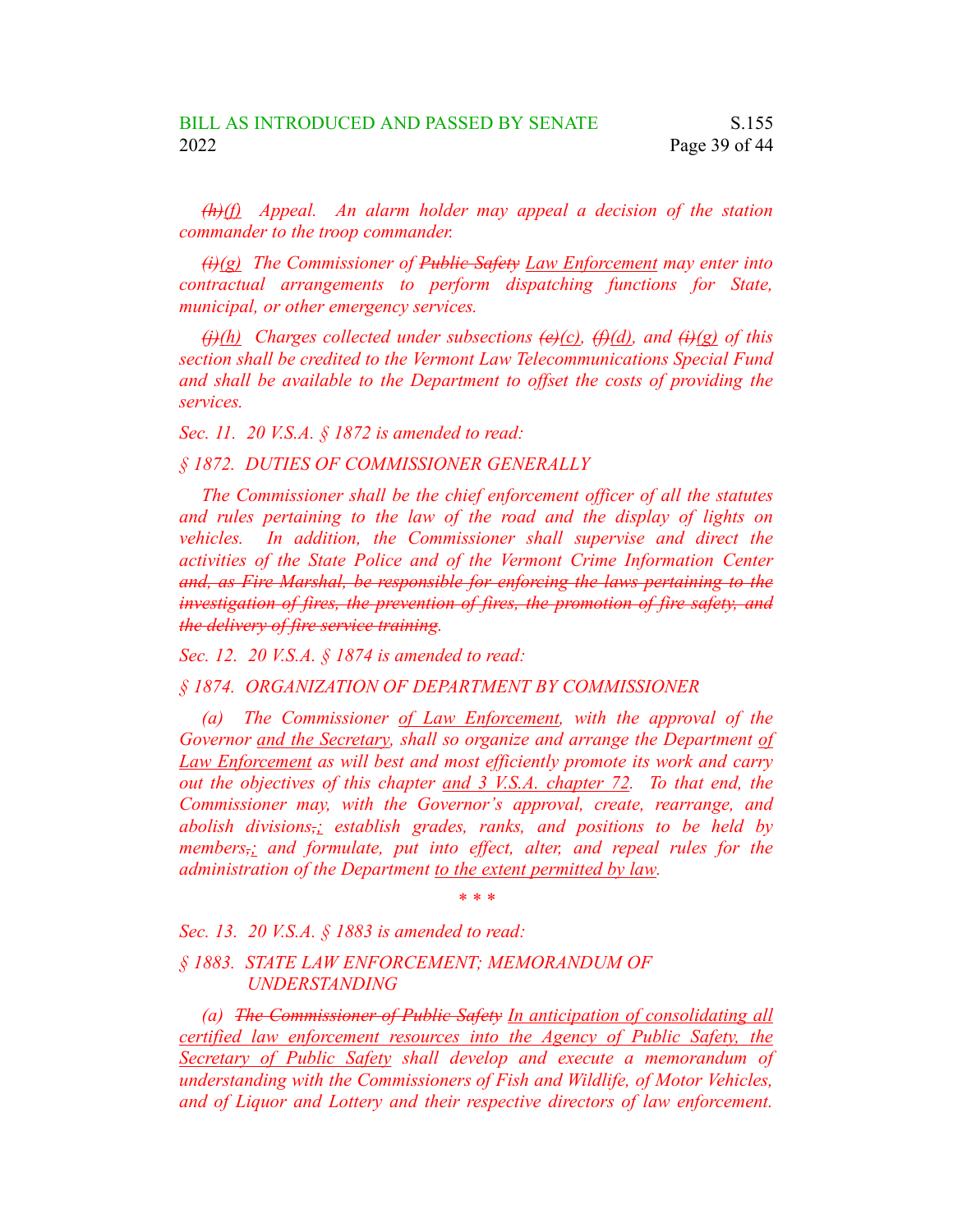*The memorandum of understanding shall be reviewed at least every two years and shall at a minimum address:*

*(1) Maximizing Consolidating collective resources by and reducing or eliminating redundancies and implementing a methodology that will enhance overall coordination and communication and standardize training and policies while supporting the mission of individual enforcement agencies divisions.*

*(2) Providing for an overall statewide law enforcement strategic plan supported by quarterly planning and implementation strategy sessions to improve efficiencies and coordination on an operational level and ensure interagency cooperation and collaboration of programs funded through grants. The strategic plan should identify clear goals and performance measures that demonstrate results, as well as specific strategic plans for individual enforcement agencies divisions.*

*(3) Creating a task force concept that will provide for the sharing and disseminating of information and recommendations involving various levels of statewide law enforcement throughout Vermont that will benefit all law enforcement agencies as well as citizens.*

*(4)(3) Developing an integrated and coordinated approach to multiagency special teams with the goal of creating a force multiplier, where feasible to be coordinated through the Agency of Public Safety, Department of Law Enforcement. These teams will be coordinated by the Vermont State Police during training and deployments.*

*(5)(4) Providing for the Commissioner Secretary of Public Safety, with the approval of the Governor and in consultation with the Commissioners of Motor Vehicles, of Fish and Wildlife, and of Liquor and Lottery accordance with the State Emergency Management Plan, to assume the role of lead coordinator of statewide law enforcement units in the event of elevated alerts, critical incidents, and all hazard all-hazards events. The lead coordinator shall maintain control until in his or her the lead coordinator's judgment the event no longer requires coordinated action to ensure the public safety.*

*\* \* \**

*Sec. 14. 20 V.S.A. chapter 113, subchapter 2 is amended to read:*

*Subchapter 2. State Police Certified Law Enforcement Officers*

*§ 1911. EXAMINATIONS; APPOINTMENT; PROMOTION; PROBATION*

*The Commissioner shall devise and administer examinations designed to test the qualifications of applicants for positions as State Police certified law enforcement officers assigned to the Department of Law Enforcement and only those applicants shall be appointed or promoted who meet the prescribed*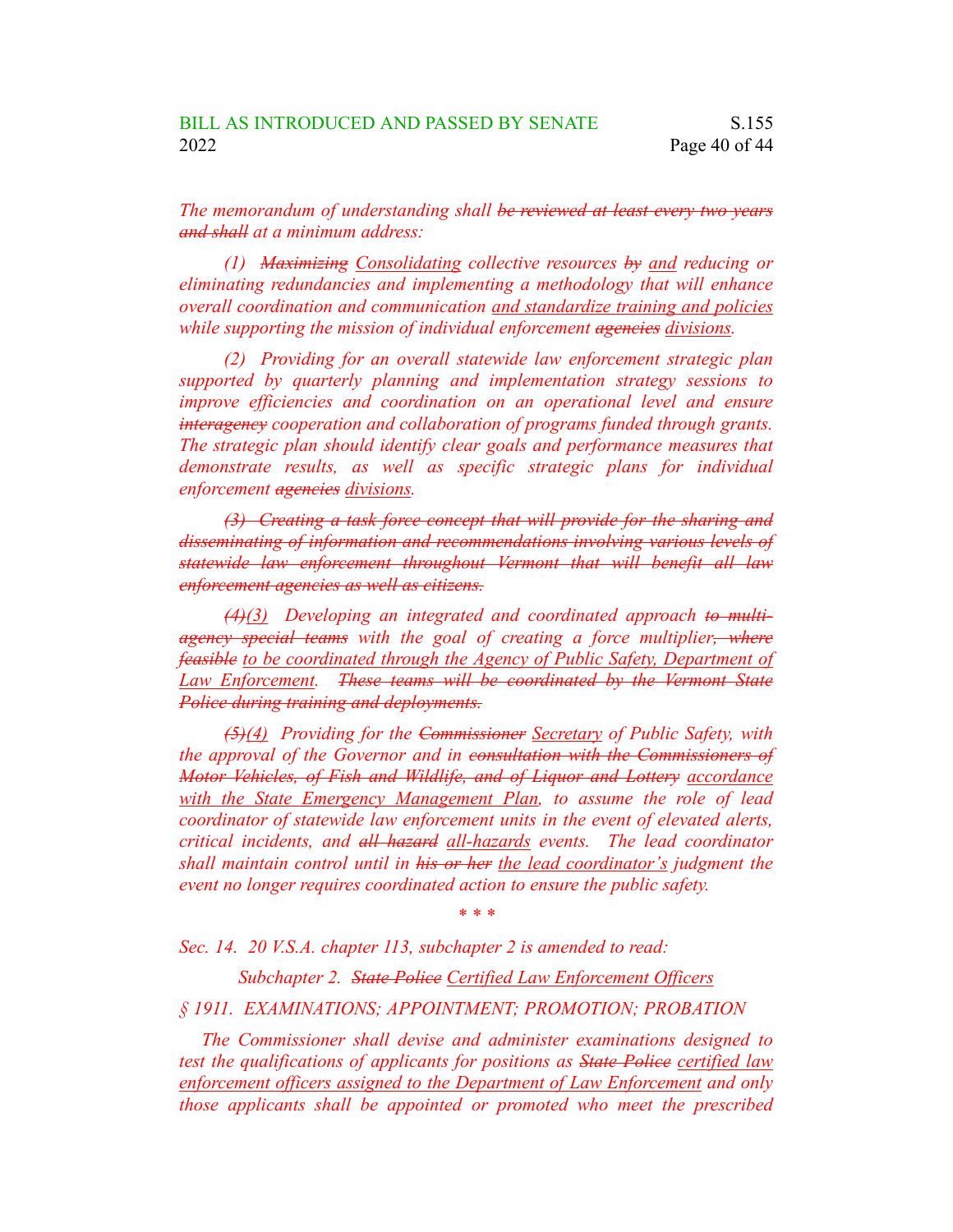*standards and qualifications. Where certified law enforcement officer positions support the work of agencies or departments outside the Agency of Public Safety, the Commissioner shall consult the agencies or departments concerning the qualifications for the positions. All State Police certified law enforcement officers assigned to the Department of Law Enforcement shall be on probation for one year from the date of first appointment. Such examinations shall be with the advice of the Department of Human Resources.*

#### *§ 1912. BOND AND OATH*

*State Police Certified law enforcement officers assigned to the Department of Law Enforcement shall give bond to the State, at the expense of the State, in such penal sum as the Commissioner shall require, conditioned for the faithful performance of their duties. State Police Certified law enforcement officers assigned to the Department of Law Enforcement and auxiliary State police shall take the oath of office prescribed for sheriffs before the Commissioner or any person designated under 12 V.S.A. § 5852 to administer oaths.*

### *§ 1913. UNIFORMS AND EQUIPMENT*

*Within the appropriation for the Department, the Commissioner shall provide the State Police certified law enforcement officers assigned to the Department of Law Enforcement, and such other members as he or she the Commissioner may designate, with uniforms and all members with the equipment necessary in the performance of their respective duties, which shall remain the property of the State. The Commissioner shall consult with agencies and departments that are supported by certified law enforcement officers assigned to the Department of Law Enforcement on the uniforms and equipment necessary for those positions. The Commissioner may sell such equipment as may become unfit for use, and all monies received from the sale shall be paid into the State Treasury and credited to the Department's Agency's appropriation. The Commissioner shall keep an inventory and shall charge against each member all property of the Department issued to him or her the member, and if the Commissioner shall determine determines that a loss or destruction was due to the carelessness or neglect of the member, the value of the property shall be deducted from his or her the member's pay.*

## *§ 1914. POWERS AND IMMUNITIES*

*The Commissioner of Public Safety Law Enforcement and the State Police all certified law enforcement officers assigned to the Department of Law Enforcement shall be peace officers and shall have the same powers with respect to criminal matters and the enforcement of the law relating to criminal matters as sheriffs, constables, and local police have in their respective jurisdictions, and shall have all the immunities and matters of defense now*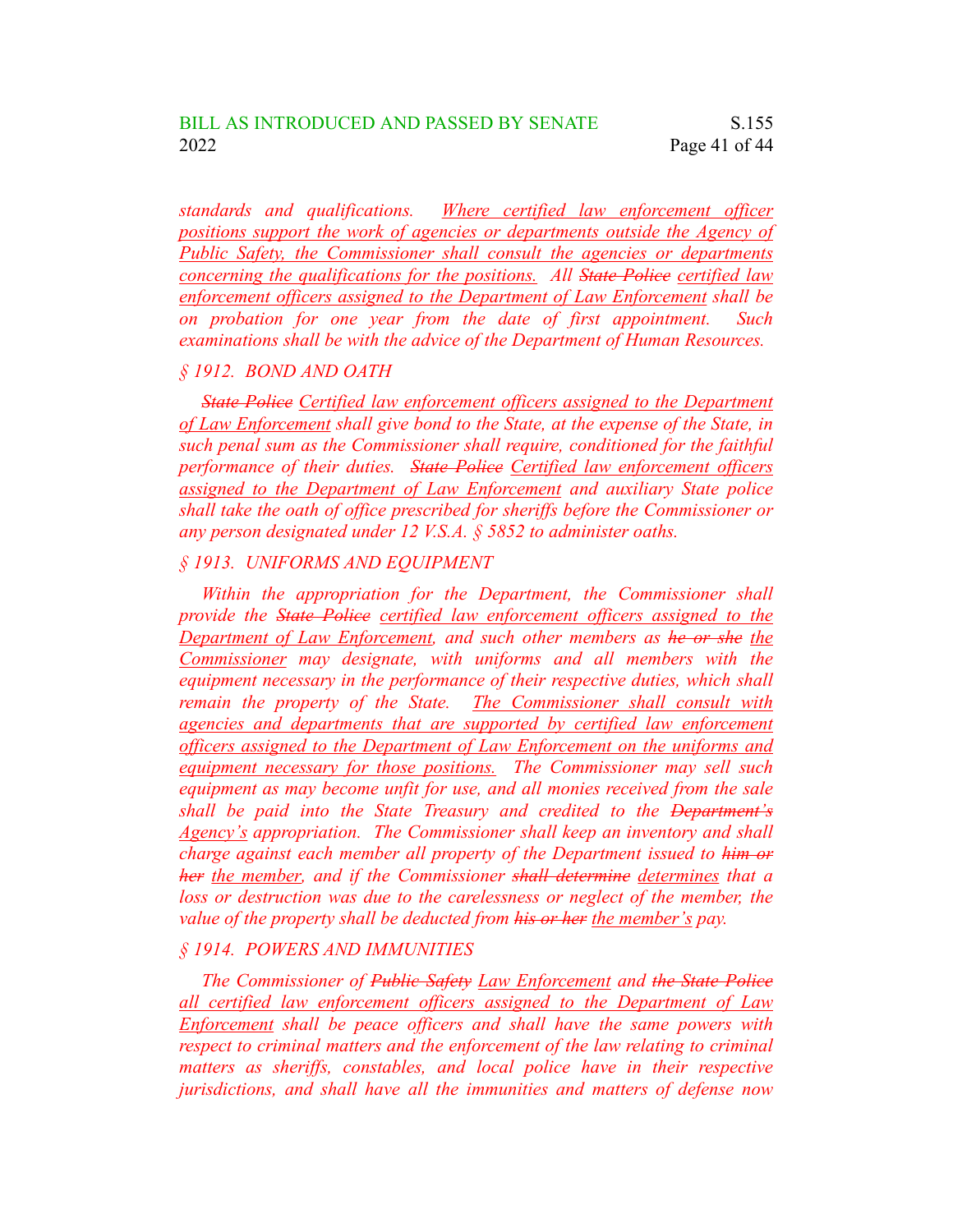*available or hereafter made available to sheriffs, constables, and local police in a suit brought against them in consequence of acts done in the course of their employment. State Police Certified law enforcement officers assigned to the Department of Law Enforcement shall be informing or complaining officers with the same powers possessed by sheriffs, deputy sheriffs, constables, or police officers of a city or incorporated village as provided in 13 V.S.A. § 5507.*

*\* \* \**

*Sec. 15. 20 V.S.A. § 1933 is amended to read: § 1933. DNA SAMPLE REQUIRED*

*\* \* \**

*(c) A person serving a sentence for a designated crime not confined to a correctional facility shall have his or her DNA samples collected or taken at a place and time designated by the Commissioner of Corrections, the Commissioner of Public Safety Law Enforcement, or a court if the person has not previously submitted a DNA sample in connection with the designated crime for which he or she the person is serving the sentence.*

*Sec. 16. 20 V.S.A. § 2352 is amended to read:*

*§ 2352. COUNCIL MEMBERSHIP*

*(a)(1) The Vermont Criminal Justice Council shall consist of:*

*(A) the Commissioners of Public Safety Law Enforcement, of Corrections, of Motor Vehicles, of Fish and Wildlife, and of Mental Health;*

*\* \* \**

*Sec. 17. REPEALS*

*3 V.S.A. § 212(18) (the Department of Public Safety) is repealed.*

*\* \* \* Conforming Revisions \* \* \**

*Sec. 18. CONFORMING REVISIONS*

*When preparing the Vermont Statutes Annotated for publication, the Office of Legislative Counsel shall make the following revisions throughout the statutes as needed for consistency with this act, provided the revisions have no other effect on the meaning of the affected statutes:*

*(1) replace "Department of Public Safety" with "Department of Law Enforcement"; and*

*(2) revisions that are substantially similar to those described in subdivision (1) of this section.*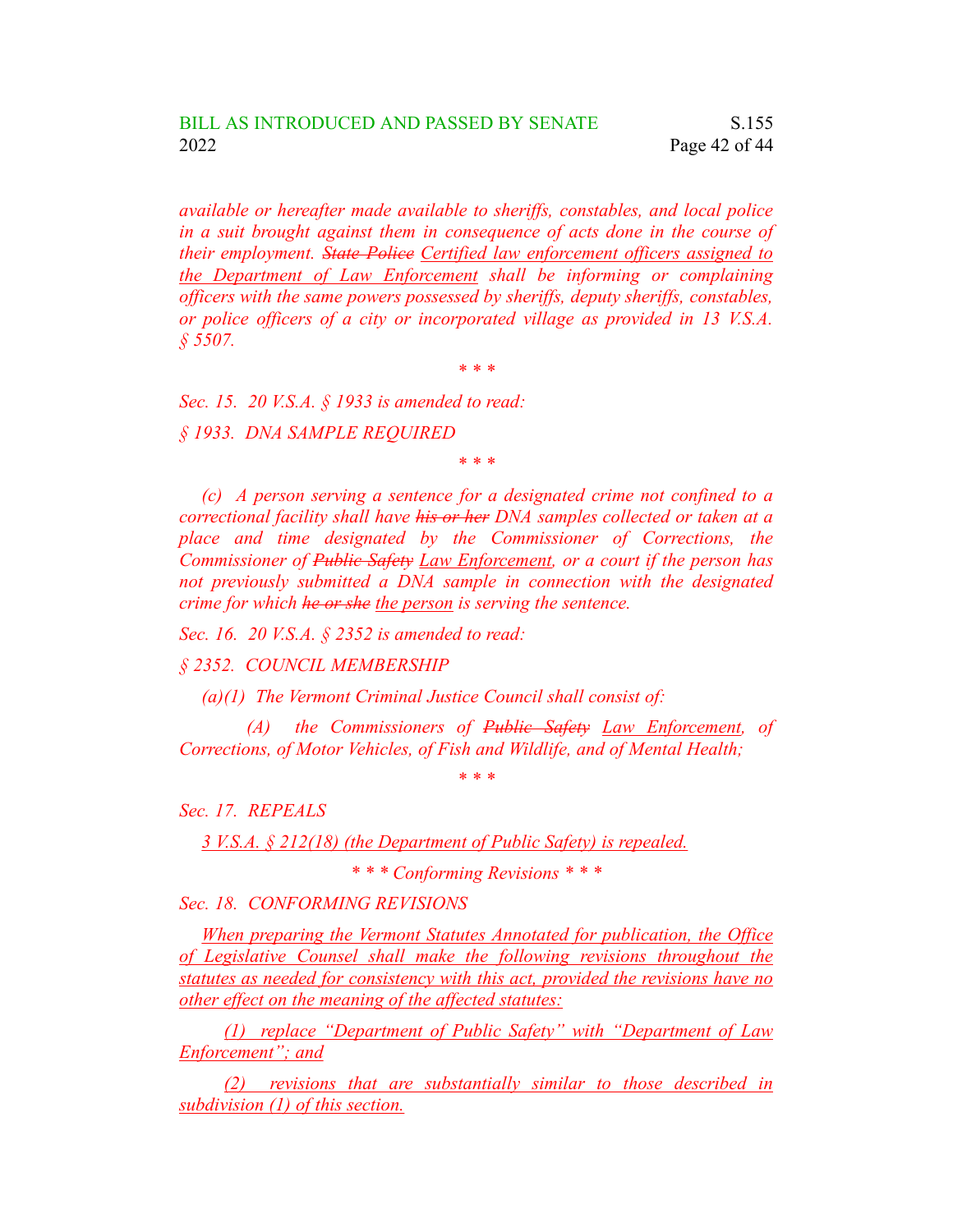## *\* \* \* Reporting \* \* \**

### *Sec. 19. CREATION OF AGENCY OF PUBLIC SAFETY; REPORTS*

*(a) On or before November 15, 2022, the Secretary of the Agency of Public Safety shall report to the Governor, the leadership of the General Assembly, and the House and Senate Committees on Government Operations and on Judiciary on the status of the organizational transition and recommend any legislative changes needed to continue the orderly and efficient organizational transition of the Agency of Public Safety.*

*(b) On or before October 15, 2023, the Secretary of the Agency of Public Safety shall study the effectiveness, efficiency, and delivery of State public safety law enforcement services and shall report to the Governor and the General Assembly on the feasibility and advisability of transferring the operations of the Department of Motor Vehicles certified law enforcement officers, Department of Fish and Wildlife certified law enforcement officers, Department of Liquor and Lottery certified law enforcement officers, the Capitol Police, and the Department of Labor relating to VOSHA, Project WorkSAFE, and Passenger Tramway Safety to the Agency of Public Safety.*

*(c) On or before November 15, 2023, the Secretary of the Agency of Public Safety shall report to the Governor, the leadership of the General Assembly, and the House and Senate Committees on Government Operations and on Judiciary on the status of the organizational transition and recommend any legislative changes needed to continue an orderly and efficient organizational transition.*

*Sec. 20. UNIFICATION OF ANIMAL WELFARE AND RELATED PUBLIC SAFETY FUNCTIONS; REPORT*

*(a) On or before January 15, 2023, the Department of Public Safety, in consultation with the Agency of Agriculture and any other State agency, division, or department where domestic animal welfare functions reside, shall report to the House and Senate Committees on Government Operations with a plan to unify the domestic animal welfare and related public safety functions across State government. The report, which shall include draft legislation to enact the plan, shall focus on the intersection of existing domestic animal welfare functions and the role of the Department of Public Safety and shall include:*

*(1) an inventory of all existing domestic animal welfare and related public safety functions across all agencies, including citations to existing statutes;*